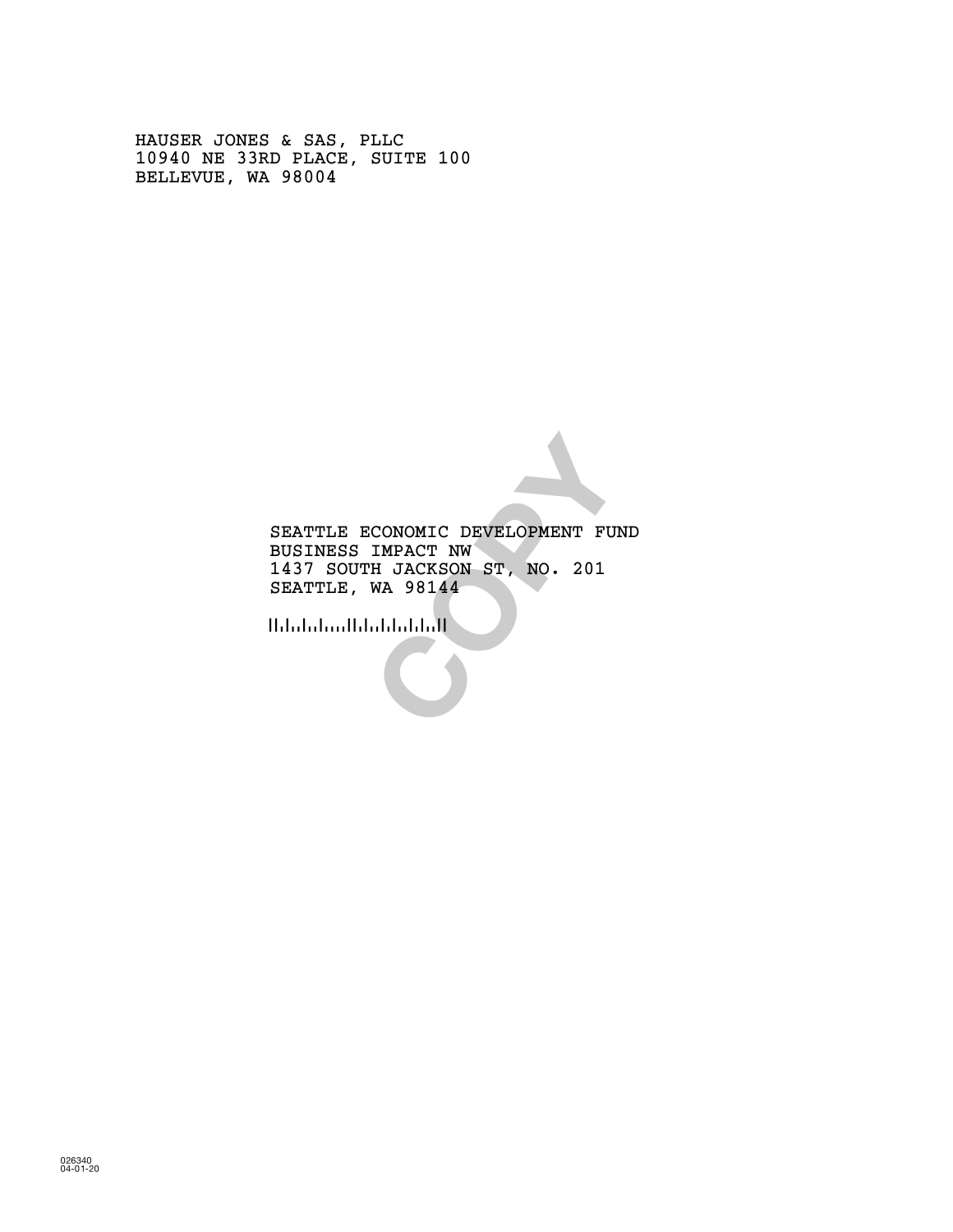# Hauser Jones  $\&$  Sas

October 5, 2021

Seattle Economic Development Fund Business Impact NW 1437 South Jackson St No. 201 Seattle, WA 98144

Dear Joe,

Enclosed are the original and one copy of the 2020 Exempt Organization return, as follows...

2020 Form 990

inal and one copy of the 20<br>as follows...<br>be dated, signed and filed<br>uctions. The copy should b Each original should be dated, signed and filed in accordance with the filing instructions. The copy should be retained for your files.

Sincerely,

Roger A. Jones, CPA Hauser Jones & Sas, PLLC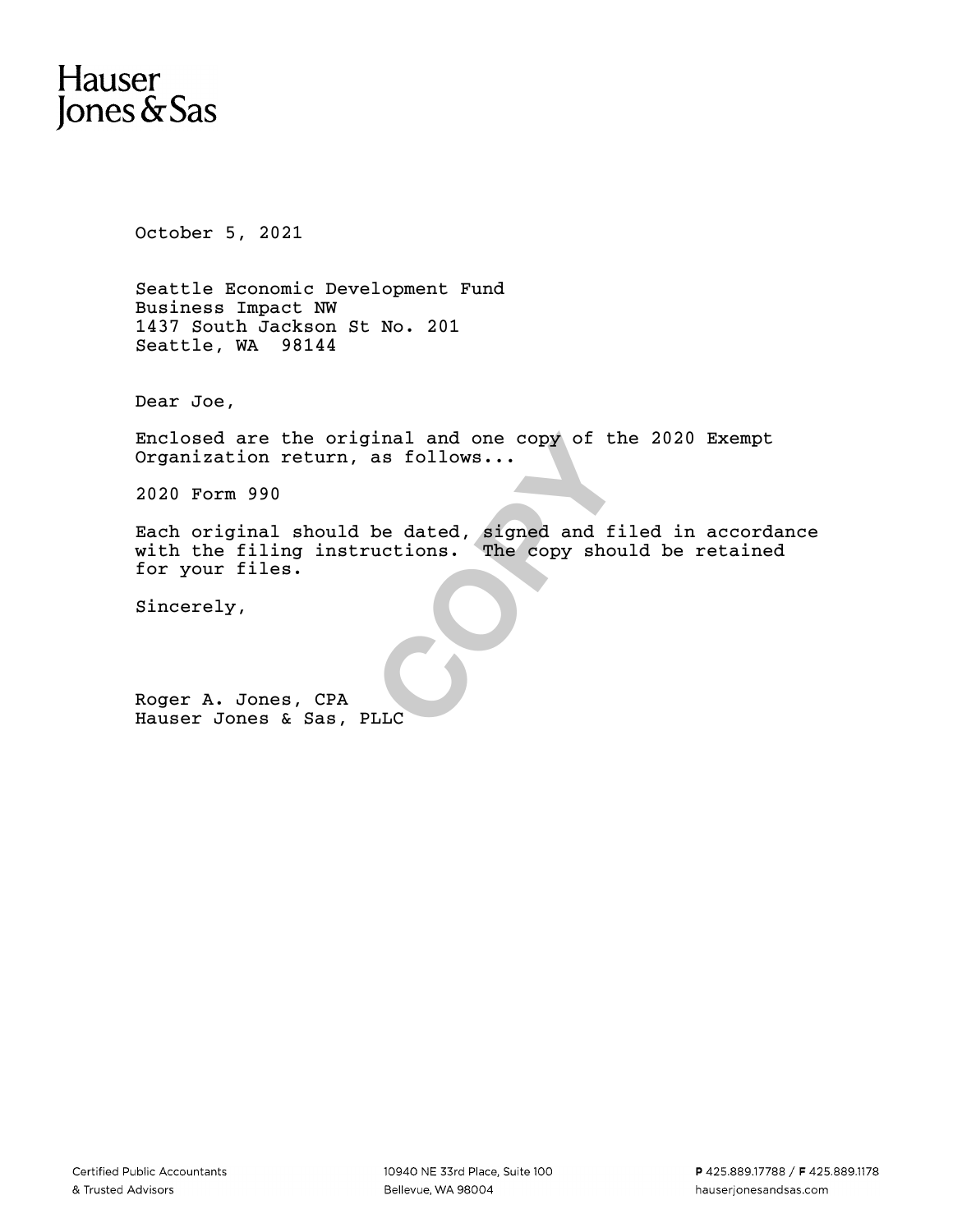## **TAX RETURN FILING INSTRUCTIONS**

#### FORM 990

#### **FOR THE YEAR ENDING**

~~~~~~~~~~~~~~~~~ December 31, 2020

| <b>Prepared for</b>                                | Seattle Economic Development Fund<br>Business Impact NW<br>1437 South Jackson St No. 201<br>Seattle, WA 98144                                                                                                                                                                                        |
|----------------------------------------------------|------------------------------------------------------------------------------------------------------------------------------------------------------------------------------------------------------------------------------------------------------------------------------------------------------|
| <b>Prepared by</b>                                 | Hauser Jones & Sas, PLLC<br>10940 NE 33rd Place, Suite 100<br>Bellevue, WA 98004                                                                                                                                                                                                                     |
| <b>Amount due</b><br>or refund                     | Not applicable                                                                                                                                                                                                                                                                                       |
| <b>Make check</b><br>payable to                    | Not applicable                                                                                                                                                                                                                                                                                       |
| Mail tax return<br>and check (if<br>applicable) to | Not applicable                                                                                                                                                                                                                                                                                       |
| <b>Return must be</b><br>mailed on<br>or before    | Not applicable                                                                                                                                                                                                                                                                                       |
| <b>Special</b><br><b>Instructions</b>              | This return has been prepared for electronic filing.<br>If you<br>wish to have it transmitted electronically to the IRS, please<br>sign, date, and return Form 8879-EO to our office. We will<br>then submit the electronic return to the IRS. Do not mail a<br>paper copy of the return to the IRS. |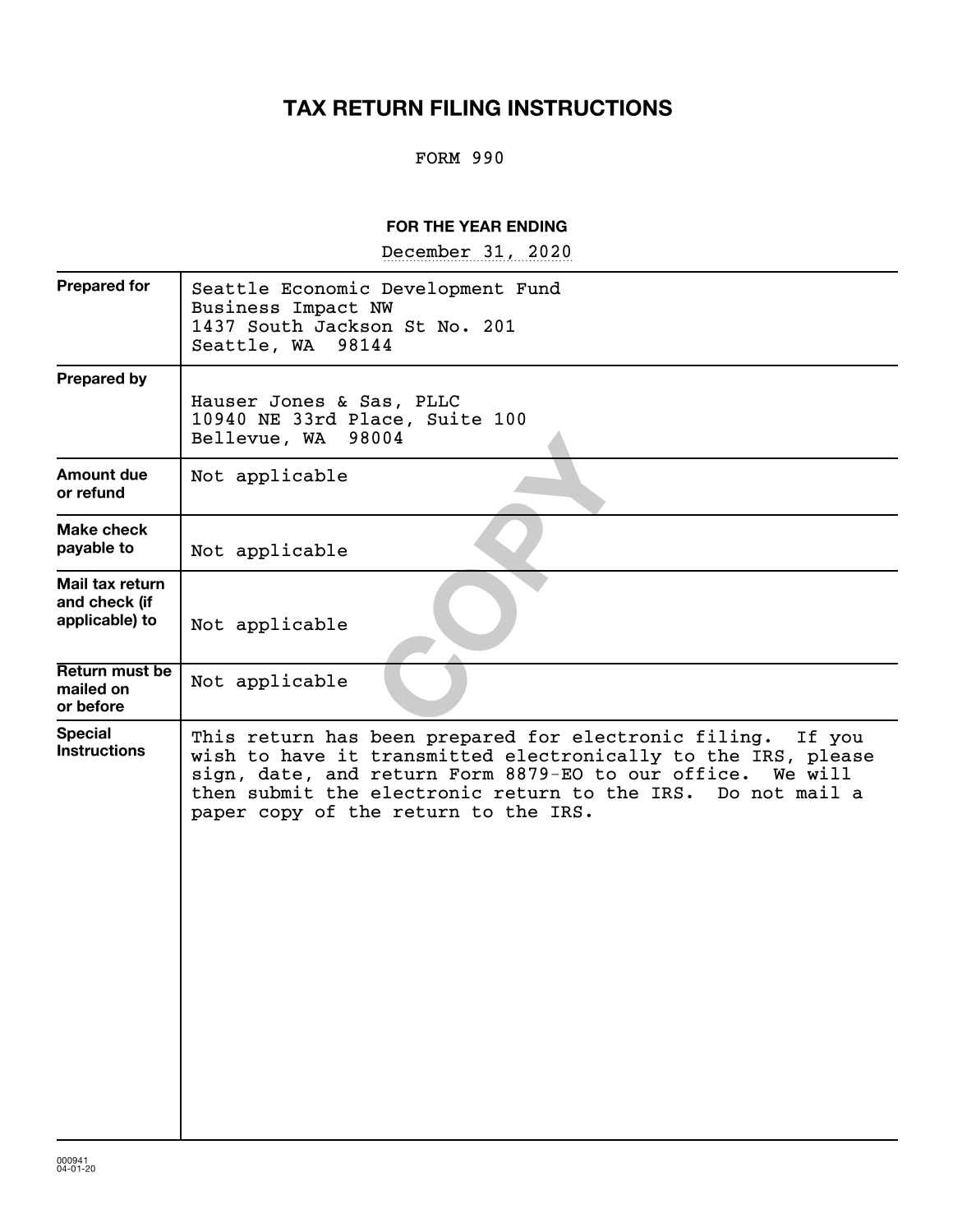|                                                           | IRS e-file Signature Authorization                                                                                                                                                                                                                                                                                                                                                                                                                                                                                                                                                                                                                                                                                                                                                                                                                                                                                                                                                              |                                       | OMB No. 1545-0047                                 |
|-----------------------------------------------------------|-------------------------------------------------------------------------------------------------------------------------------------------------------------------------------------------------------------------------------------------------------------------------------------------------------------------------------------------------------------------------------------------------------------------------------------------------------------------------------------------------------------------------------------------------------------------------------------------------------------------------------------------------------------------------------------------------------------------------------------------------------------------------------------------------------------------------------------------------------------------------------------------------------------------------------------------------------------------------------------------------|---------------------------------------|---------------------------------------------------|
| Form 8879-EO                                              | for an Exempt Organization                                                                                                                                                                                                                                                                                                                                                                                                                                                                                                                                                                                                                                                                                                                                                                                                                                                                                                                                                                      |                                       |                                                   |
|                                                           | For calendar year 2020, or fiscal year beginning (3020, 2020, and ending state of the set of the set of the set of the set of the set of the set of the set of the set of the set of the set of the set of the set of the set                                                                                                                                                                                                                                                                                                                                                                                                                                                                                                                                                                                                                                                                                                                                                                   |                                       | 2020                                              |
| Department of the Treasury<br>Internal Revenue Service    | Do not send to the IRS. Keep for your records.<br>Go to www.irs.gov/Form8879EO for the latest information.                                                                                                                                                                                                                                                                                                                                                                                                                                                                                                                                                                                                                                                                                                                                                                                                                                                                                      |                                       |                                                   |
| Name of exempt organization or person subject to tax      |                                                                                                                                                                                                                                                                                                                                                                                                                                                                                                                                                                                                                                                                                                                                                                                                                                                                                                                                                                                                 |                                       | Taxpayer identification number                    |
|                                                           | SEATTLE ECONOMIC DEVELOPMENT FUND                                                                                                                                                                                                                                                                                                                                                                                                                                                                                                                                                                                                                                                                                                                                                                                                                                                                                                                                                               |                                       |                                                   |
| BUSINESS IMPACT NW                                        |                                                                                                                                                                                                                                                                                                                                                                                                                                                                                                                                                                                                                                                                                                                                                                                                                                                                                                                                                                                                 |                                       | **-***4008                                        |
| Name and title of officer or person subject to tax        |                                                                                                                                                                                                                                                                                                                                                                                                                                                                                                                                                                                                                                                                                                                                                                                                                                                                                                                                                                                                 |                                       |                                                   |
| <b>JOE SKY-TUCKER</b>                                     |                                                                                                                                                                                                                                                                                                                                                                                                                                                                                                                                                                                                                                                                                                                                                                                                                                                                                                                                                                                                 |                                       |                                                   |
| <b>CEO</b>                                                |                                                                                                                                                                                                                                                                                                                                                                                                                                                                                                                                                                                                                                                                                                                                                                                                                                                                                                                                                                                                 |                                       |                                                   |
|                                                           | <b>Part I   Type of Return and Return Information</b> (Whole Dollars Only)                                                                                                                                                                                                                                                                                                                                                                                                                                                                                                                                                                                                                                                                                                                                                                                                                                                                                                                      |                                       |                                                   |
|                                                           | Check the box for the return for which you are using this Form 8879-EO and enter the applicable amount, if any, from the return. If you<br>check the box on line 1a, 2a, 3a, 4a, 5a, 6a, or 7a below, and the amount on that line for the return being filed with this form was<br>blank, then leave line 1b, 2b, 3b, 4b, 5b, 6b, or 7b, whichever is applicable, blank (do not enter -0-). But, if you entered -0- on the<br>return, then enter -0- on the applicable line below. Do not complete more than one line in Part I.                                                                                                                                                                                                                                                                                                                                                                                                                                                                |                                       |                                                   |
| 1a Form 990 check here $\blacktriangleright \boxed{X}$    | <b>b</b> Total revenue, if any (Form 990, Part VIII, column (A), line 12) <b>contain the the set of <math>5,335,968</math>.</b>                                                                                                                                                                                                                                                                                                                                                                                                                                                                                                                                                                                                                                                                                                                                                                                                                                                                 |                                       |                                                   |
| 2a Form 990-EZ check here $\blacktriangleright$           |                                                                                                                                                                                                                                                                                                                                                                                                                                                                                                                                                                                                                                                                                                                                                                                                                                                                                                                                                                                                 |                                       |                                                   |
| 3a Form 1120-POL check here                               | ▶                                                                                                                                                                                                                                                                                                                                                                                                                                                                                                                                                                                                                                                                                                                                                                                                                                                                                                                                                                                               |                                       |                                                   |
| 4a Form 990-PF check here                                 | b Tax based on investment income (Form 990-PF, Part VI, line 5)  4b<br>▶                                                                                                                                                                                                                                                                                                                                                                                                                                                                                                                                                                                                                                                                                                                                                                                                                                                                                                                        |                                       |                                                   |
| 5a Form 8868 check here                                   |                                                                                                                                                                                                                                                                                                                                                                                                                                                                                                                                                                                                                                                                                                                                                                                                                                                                                                                                                                                                 |                                       |                                                   |
| 6a Form 990-T check here                                  |                                                                                                                                                                                                                                                                                                                                                                                                                                                                                                                                                                                                                                                                                                                                                                                                                                                                                                                                                                                                 |                                       |                                                   |
| 7a Form 4720 check here<br>Part II                        | Declaration and Signature Authorization of Officer or Person Subject to Tax                                                                                                                                                                                                                                                                                                                                                                                                                                                                                                                                                                                                                                                                                                                                                                                                                                                                                                                     |                                       |                                                   |
|                                                           | Under penalties of perjury, I declare that $ X $ I am an officer of the above organization or $\Box$ I am a person subject to tax with respect to                                                                                                                                                                                                                                                                                                                                                                                                                                                                                                                                                                                                                                                                                                                                                                                                                                               |                                       |                                                   |
| (name of organization)                                    | and that I have examined a copy (EIN) (EIN)                                                                                                                                                                                                                                                                                                                                                                                                                                                                                                                                                                                                                                                                                                                                                                                                                                                                                                                                                     |                                       |                                                   |
|                                                           | of the 2020 electronic return and accompanying schedules and statements, and, to the best of my knowledge and belief, they are                                                                                                                                                                                                                                                                                                                                                                                                                                                                                                                                                                                                                                                                                                                                                                                                                                                                  |                                       |                                                   |
| PIN: check one box only                                   | processing the return or refund, and (c) the date of any refund. If applicable, I authorize the U.S. Treasury and its designated Financial<br>Agent to initiate an electronic funds withdrawal (direct debit) entry to the financial institution account indicated in the tax preparation<br>software for payment of the federal taxes owed on this return, and the financial institution to debit the entry to this account. To revoke<br>a payment, I must contact the U.S. Treasury Financial Agent at 1-888-353-4537 no later than 2 business days prior to the payment<br>(settlement) date. I also authorize the financial institutions involved in the processing of the electronic payment of taxes to receive<br>confidential information necessary to answer inquiries and resolve issues related to the payment. I have selected a personal<br>identification number (PIN) as my signature for the electronic return and, if applicable, the consent to electronic funds withdrawal. |                                       |                                                   |
|                                                           | $X$   authorize HAUSER JONES & SAS, PLLC                                                                                                                                                                                                                                                                                                                                                                                                                                                                                                                                                                                                                                                                                                                                                                                                                                                                                                                                                        | to enter my PIN                       | 64008                                             |
|                                                           | <b>ERO</b> firm name                                                                                                                                                                                                                                                                                                                                                                                                                                                                                                                                                                                                                                                                                                                                                                                                                                                                                                                                                                            |                                       | Enter five numbers, but<br>do not enter all zeros |
|                                                           | as my signature on the tax year 2020 electronically filed return. If I have indicated within this return that a copy of the return is being filed with<br>a state agency(ies) regulating charities as part of the IRS Fed/State program, I also authorize the aforementioned ERO to enter my<br>PIN on the return's disclosure consent screen.<br>As an officer or person subject to tax with respect to the organization, I will enter my PIN as my signature on the tax year 2020<br>electronically filed return. If I have indicated within this return that a copy of the return is being filed with a state agency(ies)<br>regulating charities as part of the IRS Fed/State program, I will enter my PIN on the return's disclosure consent screen.                                                                                                                                                                                                                                       |                                       |                                                   |
| Signature of officer or person subject to tax<br>Part III | <b>Certification and Authentication</b>                                                                                                                                                                                                                                                                                                                                                                                                                                                                                                                                                                                                                                                                                                                                                                                                                                                                                                                                                         |                                       | Date $\blacktriangleright$                        |
|                                                           | <b>ERO's EFIN/PIN.</b> Enter your six-digit electronic filing identification                                                                                                                                                                                                                                                                                                                                                                                                                                                                                                                                                                                                                                                                                                                                                                                                                                                                                                                    |                                       |                                                   |
|                                                           | number (EFIN) followed by your five-digit self-selected PIN.                                                                                                                                                                                                                                                                                                                                                                                                                                                                                                                                                                                                                                                                                                                                                                                                                                                                                                                                    | 91972608130<br>Do not enter all zeros |                                                   |
| IRS e-file Providers for Business Returns.                | I certify that the above numeric entry is my PIN, which is my signature on the 2020 electronically filed return indicated above. I confirm<br>that I am submitting this return in accordance with the requirements of Pub. 4163, Modernized e-File (MeF) Information for Authorized                                                                                                                                                                                                                                                                                                                                                                                                                                                                                                                                                                                                                                                                                                             |                                       |                                                   |
|                                                           | ERO's signature $\blacktriangleright$ HAUSER JONES & SAS, PLLC                                                                                                                                                                                                                                                                                                                                                                                                                                                                                                                                                                                                                                                                                                                                                                                                                                                                                                                                  | Date $\geq 10/05/21$                  |                                                   |
|                                                           | <b>ERO Must Retain This Form - See Instructions</b><br>Do Not Submit This Form to the IRS Unless Requested To Do So                                                                                                                                                                                                                                                                                                                                                                                                                                                                                                                                                                                                                                                                                                                                                                                                                                                                             |                                       |                                                   |

**For Paperwork Reduction Act Notice, see instructions.** LHA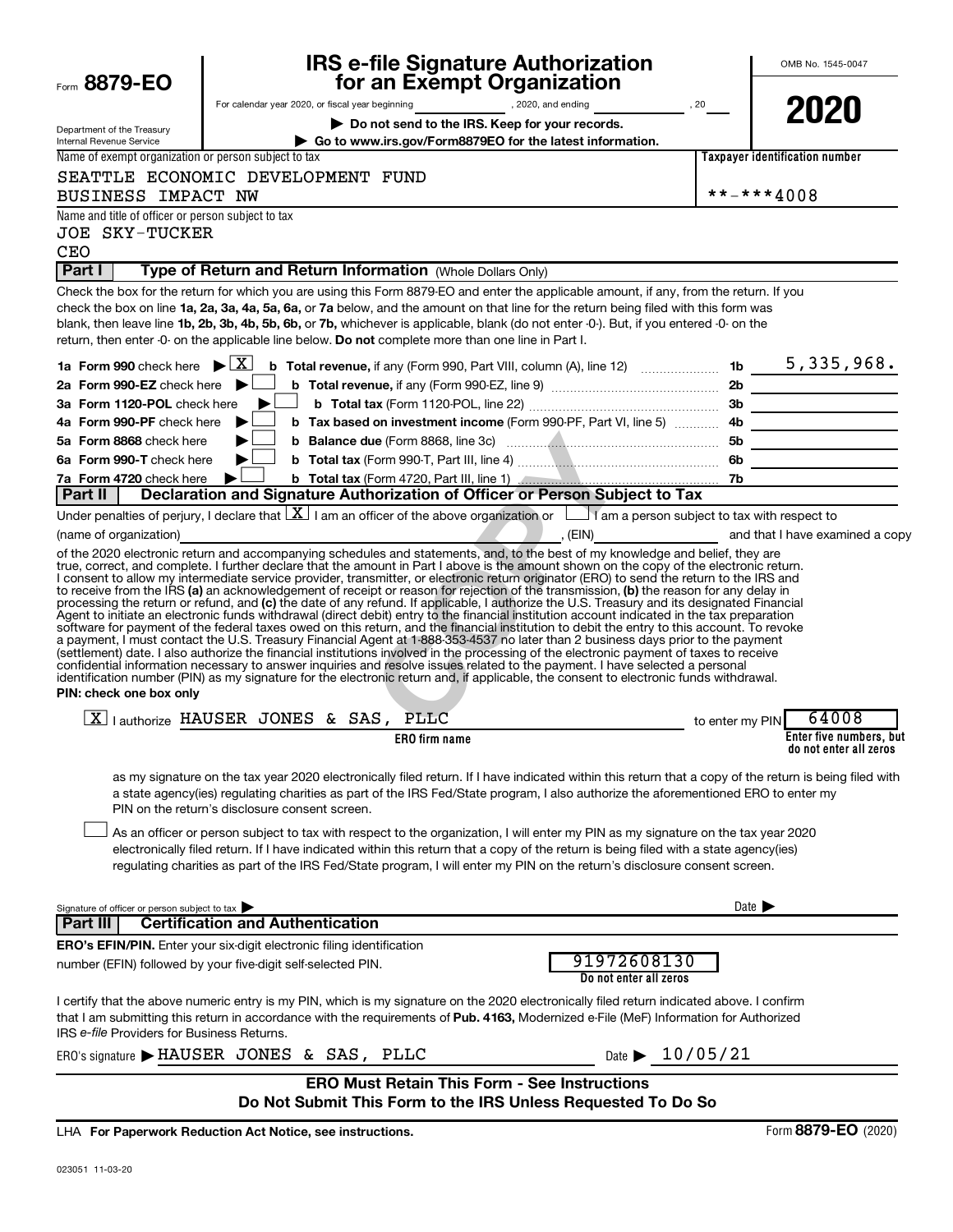|                         |                            |                                                | EXTENDED TO NOVEMBER 15, 2021                                                                                                                                                  |            |                                                     |                                                         |
|-------------------------|----------------------------|------------------------------------------------|--------------------------------------------------------------------------------------------------------------------------------------------------------------------------------|------------|-----------------------------------------------------|---------------------------------------------------------|
|                         |                            | Form 990                                       | <b>Return of Organization Exempt From Income Tax</b>                                                                                                                           |            |                                                     | OMB No. 1545-0047                                       |
|                         |                            |                                                | Under section 501(c), 527, or 4947(a)(1) of the Internal Revenue Code (except private foundations)                                                                             |            |                                                     |                                                         |
|                         |                            | Department of the Treasury                     | Do not enter social security numbers on this form as it may be made public.                                                                                                    |            |                                                     | <b>Open to Public</b><br>Inspection                     |
|                         |                            | Internal Revenue Service                       | Go to www.irs.gov/Form990 for instructions and the latest information.<br>A For the 2020 calendar year, or tax year beginning                                                  | and ending |                                                     |                                                         |
|                         | <b>B</b> Check if          |                                                | C Name of organization                                                                                                                                                         |            | D Employer identification number                    |                                                         |
|                         | applicable:                |                                                | SEATTLE ECONOMIC DEVELOPMENT FUND                                                                                                                                              |            |                                                     |                                                         |
|                         | Address<br>change          |                                                | BUSINESS IMPACT NW                                                                                                                                                             |            |                                                     |                                                         |
|                         | Name<br>change             |                                                | Doing business as                                                                                                                                                              |            | **-***4008                                          |                                                         |
|                         | Initial<br>return          |                                                | Number and street (or P.O. box if mail is not delivered to street address)                                                                                                     | Room/suite | E Telephone number                                  |                                                         |
|                         | Final<br>return/           |                                                | 1437 SOUTH JACKSON ST                                                                                                                                                          | 201        | 2063244330                                          |                                                         |
|                         | termin-<br>ated<br>Amended |                                                | City or town, state or province, country, and ZIP or foreign postal code                                                                                                       |            | G Gross receipts \$                                 | 5,335,968.                                              |
|                         | return<br>Applica-         |                                                | 98144<br>SEATTLE, WA                                                                                                                                                           |            | H(a) Is this a group return                         |                                                         |
|                         | pending                    |                                                | F Name and address of principal officer: JOE SKY-TUCKER<br>1437 SOUTH JACKSON #201, SEATTLE, WA                                                                                | 98144      | for subordinates?                                   | $\,$ Yes $\,$ $\rm X$ No $\,$                           |
|                         |                            | Tax-exempt status: $X \over 301(c)(3)$         | $501(c)$ (<br>$\sqrt{\frac{1}{1}}$ (insert no.)                                                                                                                                | 527        | $H(b)$ Are all subordinates included? $\Box$ Yes    | <b>No</b>                                               |
|                         |                            |                                                | $4947(a)(1)$ or<br>J Website: WWW.SEATTLECCD.COM                                                                                                                               |            | $H(c)$ Group exemption number $\blacktriangleright$ | If "No," attach a list. See instructions                |
|                         |                            | <b>K</b> Form of organization: $X$ Corporation | Other $\blacktriangleright$<br>Association<br>Trust                                                                                                                            |            |                                                     | L Year of formation: 1997 M State of legal domicile: WA |
|                         | Part I                     | <b>Summary</b>                                 |                                                                                                                                                                                |            |                                                     |                                                         |
|                         | 1                          |                                                | Briefly describe the organization's mission or most significant activities: BUSINESS IMPACT NW GROWS                                                                           |            |                                                     |                                                         |
|                         |                            |                                                | BUSINESS THAT CREATE JOBS IN UNDERSERVED COMMUNITIES.                                                                                                                          |            |                                                     |                                                         |
|                         | 2                          |                                                | Check this box $\blacktriangleright$ $\Box$ if the organization discontinued its operations or disposed of more than 25% of its net assets.                                    |            |                                                     |                                                         |
|                         | з                          |                                                | Number of voting members of the governing body (Part VI, line 1a)                                                                                                              |            | 3                                                   | 11                                                      |
|                         | 4                          |                                                |                                                                                                                                                                                |            | $\overline{\mathbf{4}}$                             | 11                                                      |
| Activities & Governance | 5                          |                                                |                                                                                                                                                                                |            | 5                                                   | 43                                                      |
|                         | 6                          |                                                |                                                                                                                                                                                |            | 6                                                   | $\overline{21}$                                         |
|                         |                            |                                                | 7 a Total unrelated business revenue from Part VIII, column (C), line 12 <b>Column COVID 12</b>                                                                                |            | 7a                                                  | $\overline{0}$ .                                        |
|                         |                            |                                                | b Net unrelated business taxable income from Form 990-T, Part I, line 11 \\minimum materials and the US Net unrelated business taxable income from Form 990-T, Part I, line 11 |            | 7b                                                  | σ.                                                      |
|                         |                            |                                                |                                                                                                                                                                                |            | <b>Prior Year</b><br>1,454,304.                     | <b>Current Year</b><br>3,972,596.                       |
|                         | 8                          |                                                | Contributions and grants (Part VIII, line 1h)                                                                                                                                  |            | 749,197.                                            | 1,241,683.                                              |
| Revenue                 | 9<br>10                    |                                                | Investment income (Part VIII, column (A), lines 3, 4, and 7d)                                                                                                                  |            | 0.                                                  | 26,418.                                                 |
|                         | 11                         |                                                | Other revenue (Part VIII, column (A), lines 5, 6d, 8c, 9c, 10c, and 11e)                                                                                                       |            | 106,622.                                            | 95, 271.                                                |
|                         | 12                         |                                                | Total revenue - add lines 8 through 11 (must equal Part VIII, column (A), line 12)                                                                                             |            | 2,310,123.                                          | 5,335,968.                                              |
|                         | 13                         |                                                | Grants and similar amounts paid (Part IX, column (A), lines 1-3)                                                                                                               |            | 0.                                                  |                                                         |
|                         | 14                         |                                                | Benefits paid to or for members (Part IX, column (A), line 4)                                                                                                                  |            | $\overline{0}$                                      | $\overline{0}$ .                                        |
|                         | 15                         |                                                | Salaries, other compensation, employee benefits (Part IX, column (A), lines 5-10)                                                                                              |            | 1,429,896.                                          | 1,994,311.                                              |
|                         |                            |                                                |                                                                                                                                                                                |            | 0                                                   | Ο.                                                      |
| Expenses                |                            |                                                |                                                                                                                                                                                |            |                                                     |                                                         |
|                         | 17                         |                                                |                                                                                                                                                                                |            | 921,739.                                            | 1,654,581.                                              |
|                         | 18                         |                                                | Total expenses. Add lines 13-17 (must equal Part IX, column (A), line 25)                                                                                                      |            | 2,351,635.                                          | 3,648,892.                                              |
|                         | 19                         |                                                |                                                                                                                                                                                |            | $-41,512.$                                          | 1,687,076.                                              |
| Net Assets or           |                            |                                                |                                                                                                                                                                                |            | <b>Beginning of Current Year</b><br>11,530,949.     | <b>End of Year</b><br>20,551,413.                       |
|                         | 20<br>21                   | Total assets (Part X, line 16)                 | Total liabilities (Part X, line 26)                                                                                                                                            |            | 8,805,428.                                          | 16,779,498.                                             |
|                         | 22                         |                                                |                                                                                                                                                                                |            | 2,725,521                                           | 3,771,915.                                              |
|                         | Part II                    | <b>Signature Block</b>                         |                                                                                                                                                                                |            |                                                     |                                                         |
|                         |                            |                                                | Under penalties of perjury, I declare that I have examined this return, including accompanying schedules and statements, and to the best of my knowledge and belief, it is     |            |                                                     |                                                         |
|                         |                            |                                                | true, correct, and complete. Declaration of preparer (other than officer) is based on all information of which preparer has any knowledge.                                     |            |                                                     |                                                         |

| Sign<br>Here | Signature of officer<br>JOE SKY-TUCKER, CEO<br>Type or print name and title     |                                                             | Date |                              |
|--------------|---------------------------------------------------------------------------------|-------------------------------------------------------------|------|------------------------------|
|              | Print/Type preparer's name                                                      | Preparer's signature                                        | Date | PTIN<br>Check                |
| Paid         | ROGER A. JONES, CPA                                                             | ROGER A. JONES, CPA $ 10/05/21 $ <sup>"</sup> self-employed |      | P01702335                    |
| Preparer     | HAUSER JONES & SAS, PLLC<br>Firm's name<br>$\blacksquare$                       |                                                             |      | $***$ -***7947<br>Firm's EIN |
| Use Only     | Firm's address 10940 NE 33RD PLACE, SUITE 100                                   |                                                             |      |                              |
|              | BELLEVUE, WA 98004                                                              |                                                             |      | Phone no. $425 - 889 - 1778$ |
|              | May the IRS discuss this return with the preparer shown above? See instructions |                                                             |      | XI<br>No<br>Yes              |
|              |                                                                                 |                                                             |      | $0.00 \div 0.00$             |

032001 12-23-20 LHA **For Paperwork Reduction Act Notice, see the separate instructions.** Form 990 (2020)

Form **990** (2020)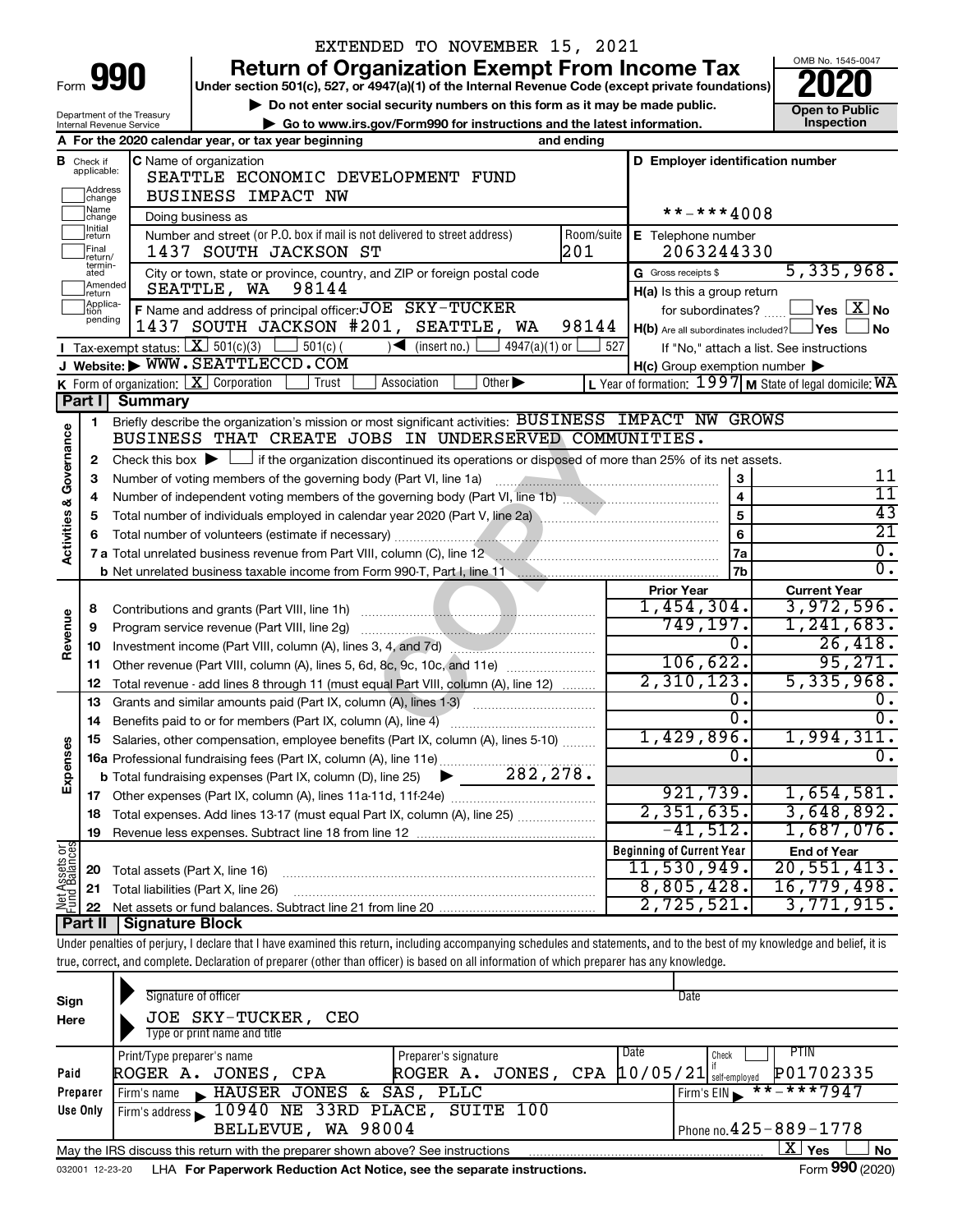|                | SEATTLE ECONOMIC DEVELOPMENT FUND                                                                                                            |                               |                                         |
|----------------|----------------------------------------------------------------------------------------------------------------------------------------------|-------------------------------|-----------------------------------------|
|                | BUSINESS IMPACT NW<br>Form 990 (2020)                                                                                                        | **-***4008                    | Page 2                                  |
|                | Part III   Statement of Program Service Accomplishments                                                                                      |                               |                                         |
|                |                                                                                                                                              |                               |                                         |
| 1              | Briefly describe the organization's mission:<br>TO PROVIDE ECONOMIC DEVELOPMENT FINANCING TO SERVE THE NEEDS OF SMALL                        |                               |                                         |
|                | BUSINESSES IN THE STATE OF WASHINGTON THAT WOULD NOT QUALIFY FOR                                                                             |                               |                                         |
|                | PRIVATE FINANCING UNDER CONVENTIONAL FINANCING CRITERIA.                                                                                     |                               |                                         |
|                |                                                                                                                                              |                               |                                         |
| $\overline{2}$ | Did the organization undertake any significant program services during the year which were not listed on the                                 |                               |                                         |
|                |                                                                                                                                              |                               | $\Box$ Yes $[\overline{\mathrm{X}}]$ No |
|                | If "Yes," describe these new services on Schedule O.                                                                                         |                               |                                         |
| 3              | Did the organization cease conducting, or make significant changes in how it conducts, any program services?                                 |                               | $\Box$ Yes $[\,\mathbf{X}\,]$ No        |
|                | If "Yes," describe these changes on Schedule O.                                                                                              |                               |                                         |
| 4              | Describe the organization's program service accomplishments for each of its three largest program services, as measured by expenses.         |                               |                                         |
|                | Section 501(c)(3) and 501(c)(4) organizations are required to report the amount of grants and allocations to others, the total expenses, and |                               |                                         |
|                | revenue, if any, for each program service reported.                                                                                          |                               |                                         |
| 4a             | 2,782,148. including grants of \$<br>) (Expenses \$<br>(Code:                                                                                | 1, 283, 402.<br>) (Revenue \$ |                                         |
|                | LOAN FUND ADMINISTRATION AS A CERTIFIED COMMUNITY DEVELOPMENT FINANCIAL                                                                      |                               |                                         |
|                | INSTITUTION (CDFI) TO PROVIDE FINANCING AND MANAGEMENT ASSISTANCE                                                                            |                               |                                         |
|                | PRIMARILY TO TARGETED BUSINESSES THAT WOULD OTHERWISE NOT BE ABLE TO                                                                         |                               |                                         |
|                | RECEIVE FINANCING UNDER CONVENTIONAL METHODS.                                                                                                |                               |                                         |
|                |                                                                                                                                              |                               |                                         |
|                |                                                                                                                                              |                               |                                         |
|                |                                                                                                                                              |                               |                                         |
|                |                                                                                                                                              |                               |                                         |
|                |                                                                                                                                              |                               |                                         |
|                |                                                                                                                                              |                               |                                         |
|                |                                                                                                                                              |                               |                                         |
| 4b             | (Code: ) (Expenses \$<br>including grants of \$                                                                                              | $($ Revenue \$                |                                         |
|                |                                                                                                                                              |                               |                                         |
|                |                                                                                                                                              |                               |                                         |
|                |                                                                                                                                              |                               |                                         |
|                |                                                                                                                                              |                               |                                         |
|                |                                                                                                                                              |                               |                                         |
|                |                                                                                                                                              |                               |                                         |
|                |                                                                                                                                              |                               |                                         |
|                |                                                                                                                                              |                               |                                         |
|                |                                                                                                                                              |                               |                                         |
|                |                                                                                                                                              |                               |                                         |
|                |                                                                                                                                              |                               |                                         |
|                |                                                                                                                                              |                               |                                         |
| 4c             | (Code: ) (Expenses \$ including grants of \$                                                                                                 | $($ Revenue \$                |                                         |
|                |                                                                                                                                              |                               |                                         |
|                |                                                                                                                                              |                               |                                         |
|                |                                                                                                                                              |                               |                                         |
|                |                                                                                                                                              |                               |                                         |
|                |                                                                                                                                              |                               |                                         |
|                |                                                                                                                                              |                               |                                         |
|                |                                                                                                                                              |                               |                                         |
|                |                                                                                                                                              |                               |                                         |
|                |                                                                                                                                              |                               |                                         |
|                |                                                                                                                                              |                               |                                         |
|                |                                                                                                                                              |                               |                                         |
| 4d             | Other program services (Describe on Schedule O.)                                                                                             |                               |                                         |
|                | (Expenses \$<br>) (Revenue \$<br>including grants of \$                                                                                      |                               |                                         |
| 4е             | 2,782,148.<br>Total program service expenses >                                                                                               |                               | $F_{\text{arm}}$ 000 (2020)             |
|                |                                                                                                                                              |                               |                                         |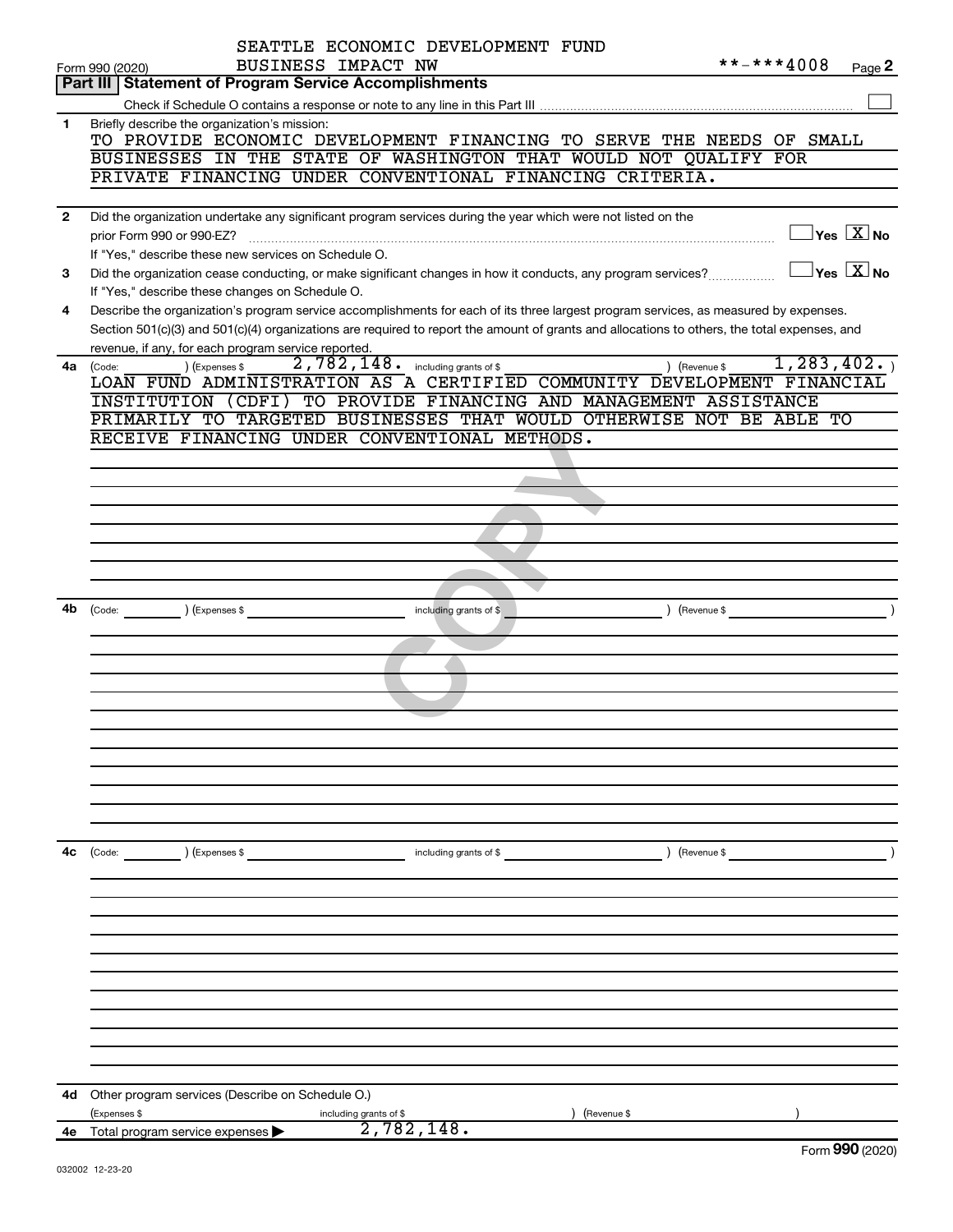| SEATTLE ECONOMIC DEVELOPMENT FUND |  |  |
|-----------------------------------|--|--|
|-----------------------------------|--|--|

**Part IV Checklist of Required Schedules**

|    |                                                                                                                                       |                 | Yes | No                           |
|----|---------------------------------------------------------------------------------------------------------------------------------------|-----------------|-----|------------------------------|
| 1. | Is the organization described in section $501(c)(3)$ or $4947(a)(1)$ (other than a private foundation)?                               |                 |     |                              |
|    | If "Yes," complete Schedule A                                                                                                         | 1               | х   |                              |
| 2  |                                                                                                                                       | $\mathbf{2}$    | х   |                              |
| 3  | Did the organization engage in direct or indirect political campaign activities on behalf of or in opposition to candidates for       |                 |     |                              |
|    | public office? If "Yes," complete Schedule C, Part I                                                                                  | 3               |     | х                            |
| 4  | Section 501(c)(3) organizations. Did the organization engage in lobbying activities, or have a section 501(h) election in effect      |                 |     |                              |
|    |                                                                                                                                       | 4               |     | х                            |
| 5  | Is the organization a section 501(c)(4), 501(c)(5), or 501(c)(6) organization that receives membership dues, assessments, or          |                 |     |                              |
|    |                                                                                                                                       | 5               |     | х                            |
| 6  | Did the organization maintain any donor advised funds or any similar funds or accounts for which donors have the right to             |                 |     | X.                           |
|    | provide advice on the distribution or investment of amounts in such funds or accounts? If "Yes," complete Schedule D, Part I          | 6               |     |                              |
| 7  | Did the organization receive or hold a conservation easement, including easements to preserve open space,                             |                 |     | X.                           |
|    |                                                                                                                                       | $\overline{7}$  |     |                              |
| 8  | Did the organization maintain collections of works of art, historical treasures, or other similar assets? If "Yes," complete          |                 |     | х                            |
|    | Schedule D, Part III                                                                                                                  | 8               |     |                              |
| 9  | Did the organization report an amount in Part X, line 21, for escrow or custodial account liability, serve as a custodian for         |                 |     |                              |
|    | amounts not listed in Part X; or provide credit counseling, debt management, credit repair, or debt negotiation services?             |                 |     | X.                           |
|    |                                                                                                                                       | 9               |     |                              |
| 10 | Did the organization, directly or through a related organization, hold assets in donor-restricted endowments                          | 10              |     | x.                           |
|    | If the organization's answer to any of the following questions is "Yes," then complete Schedule D, Parts VI, VII, VIII, IX, or X      |                 |     |                              |
| 11 | as applicable.                                                                                                                        |                 |     |                              |
|    | a Did the organization report an amount for land, buildings, and equipment in Part X, line 10? If "Yes," complete Schedule D,         |                 |     |                              |
|    | Part VI                                                                                                                               | 11a             | х   |                              |
|    | <b>b</b> Did the organization report an amount for investments - other securities in Part X, line 12, that is 5% or more of its total |                 |     |                              |
|    |                                                                                                                                       | 11b             |     | х                            |
|    | c Did the organization report an amount for investments - program related in Part X, line 13, that is 5% or more of its total         |                 |     |                              |
|    |                                                                                                                                       | 11c             |     | х                            |
|    | d Did the organization report an amount for other assets in Part X, line 15, that is 5% or more of its total assets reported in       |                 |     |                              |
|    |                                                                                                                                       | 11d             |     | х                            |
|    |                                                                                                                                       | 11e             | х   |                              |
| f  | Did the organization's separate or consolidated financial statements for the tax year include a footnote that addresses               |                 |     |                              |
|    | the organization's liability for uncertain tax positions under FIN 48 (ASC 740)? If "Yes," complete Schedule D, Part X                | 11f             | х   |                              |
|    | 12a Did the organization obtain separate, independent audited financial statements for the tax year? If "Yes," complete               |                 |     |                              |
|    |                                                                                                                                       | 12a             | х   |                              |
|    | b Was the organization included in consolidated, independent audited financial statements for the tax year?                           |                 |     |                              |
|    | If "Yes," and if the organization answered "No" to line 12a, then completing Schedule D, Parts XI and XII is optional                 | 12 <sub>b</sub> |     | х                            |
| 13 |                                                                                                                                       | 13              |     | $\overline{\textbf{x}}$      |
|    |                                                                                                                                       | 14a             |     | X                            |
|    | <b>b</b> Did the organization have aggregate revenues or expenses of more than \$10,000 from grantmaking, fundraising, business,      |                 |     |                              |
|    | investment, and program service activities outside the United States, or aggregate foreign investments valued at \$100,000            |                 |     |                              |
|    |                                                                                                                                       | 14b             |     | x                            |
| 15 | Did the organization report on Part IX, column (A), line 3, more than \$5,000 of grants or other assistance to or for any             |                 |     |                              |
|    |                                                                                                                                       | 15              |     | x                            |
| 16 | Did the organization report on Part IX, column (A), line 3, more than \$5,000 of aggregate grants or other assistance to              |                 |     |                              |
|    |                                                                                                                                       | 16              |     | x                            |
| 17 | Did the organization report a total of more than \$15,000 of expenses for professional fundraising services on Part IX,               |                 |     |                              |
|    |                                                                                                                                       | 17              |     | х                            |
| 18 | Did the organization report more than \$15,000 total of fundraising event gross income and contributions on Part VIII, lines          |                 |     |                              |
|    |                                                                                                                                       | 18              |     | х                            |
| 19 | Did the organization report more than \$15,000 of gross income from gaming activities on Part VIII, line 9a? If "Yes,"                |                 |     |                              |
|    |                                                                                                                                       | 19              |     | х<br>$\overline{\mathtt{x}}$ |
|    |                                                                                                                                       | 20a             |     |                              |
|    |                                                                                                                                       | 20 <sub>b</sub> |     |                              |
| 21 | Did the organization report more than \$5,000 of grants or other assistance to any domestic organization or                           | 21              |     | x                            |
|    |                                                                                                                                       |                 |     |                              |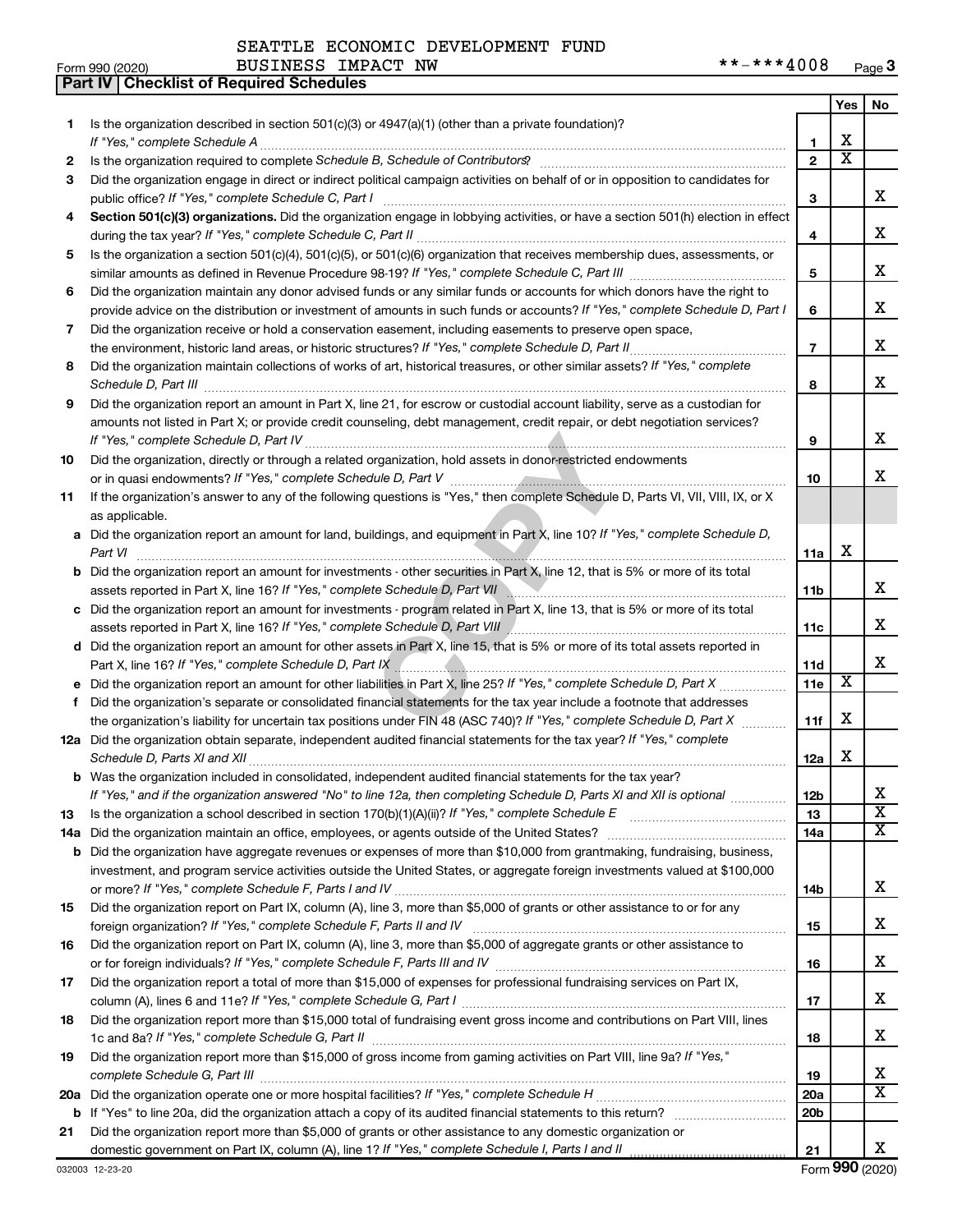| 22     | Did the organization report more than \$5,000 of grants or other assistance to or for domestic individuals on                                                                                                                                |                 |     | х                       |
|--------|----------------------------------------------------------------------------------------------------------------------------------------------------------------------------------------------------------------------------------------------|-----------------|-----|-------------------------|
|        | Part IX, column (A), line 2? If "Yes," complete Schedule I, Parts I and III                                                                                                                                                                  | 22              |     |                         |
| 23     | Did the organization answer "Yes" to Part VII, Section A, line 3, 4, or 5 about compensation of the organization's current<br>and former officers, directors, trustees, key employees, and highest compensated employees? If "Yes," complete |                 |     |                         |
|        |                                                                                                                                                                                                                                              | 23              |     | х                       |
|        | $\textit{Schedule J} \label{eq:1}$<br>24a Did the organization have a tax-exempt bond issue with an outstanding principal amount of more than \$100,000 as of the                                                                            |                 |     |                         |
|        | last day of the year, that was issued after December 31, 2002? If "Yes," answer lines 24b through 24d and complete                                                                                                                           |                 |     |                         |
|        | Schedule K. If "No," go to line 25a                                                                                                                                                                                                          | 24a             |     | х                       |
|        |                                                                                                                                                                                                                                              | 24 <sub>b</sub> |     |                         |
|        | c Did the organization maintain an escrow account other than a refunding escrow at any time during the year to defease                                                                                                                       |                 |     |                         |
|        |                                                                                                                                                                                                                                              | 24c             |     |                         |
|        |                                                                                                                                                                                                                                              | 24 <sub>d</sub> |     |                         |
|        | 25a Section 501(c)(3), 501(c)(4), and 501(c)(29) organizations. Did the organization engage in an excess benefit                                                                                                                             |                 |     |                         |
|        |                                                                                                                                                                                                                                              | 25a             |     | x                       |
|        | b Is the organization aware that it engaged in an excess benefit transaction with a disqualified person in a prior year, and                                                                                                                 |                 |     |                         |
|        | that the transaction has not been reported on any of the organization's prior Forms 990 or 990-EZ? If "Yes," complete                                                                                                                        |                 |     |                         |
|        | Schedule L, Part I                                                                                                                                                                                                                           | 25b             |     | х                       |
| 26     | Did the organization report any amount on Part X, line 5 or 22, for receivables from or payables to any current                                                                                                                              |                 |     |                         |
|        | or former officer, director, trustee, key employee, creator or founder, substantial contributor, or 35%                                                                                                                                      |                 |     |                         |
|        | controlled entity or family member of any of these persons? If "Yes," complete Schedule L, Part II                                                                                                                                           | 26              |     | х                       |
| 27     | Did the organization provide a grant or other assistance to any current or former officer, director, trustee, key employee,                                                                                                                  |                 |     |                         |
|        | creator or founder, substantial contributor or employee thereof, a grant selection committee member, or to a 35% controlled                                                                                                                  |                 |     |                         |
|        | entity (including an employee thereof) or family member of any of these persons? If "Yes," complete Schedule L, Part III                                                                                                                     | 27              |     | х                       |
| 28     | Was the organization a party to a business transaction with one of the following parties (see Schedule L, Part IV                                                                                                                            |                 |     |                         |
|        | instructions, for applicable filing thresholds, conditions, and exceptions):                                                                                                                                                                 |                 |     |                         |
|        | a A current or former officer, director, trustee, key employee, creator or founder, or substantial contributor? If                                                                                                                           |                 |     |                         |
|        |                                                                                                                                                                                                                                              | 28a             |     | х                       |
|        |                                                                                                                                                                                                                                              | 28b             |     | X                       |
|        | c A 35% controlled entity of one or more individuals and/or organizations described in lines 28a or 28b?If                                                                                                                                   |                 |     | X                       |
|        |                                                                                                                                                                                                                                              | 28c<br>29       | X   |                         |
| 29     |                                                                                                                                                                                                                                              |                 |     |                         |
| 30     | Did the organization receive contributions of art, historical treasures, or other similar assets, or qualified conservation                                                                                                                  | 30              |     | х                       |
| 31     | Did the organization liquidate, terminate, or dissolve and cease operations? If "Yes," complete Schedule N, Part I                                                                                                                           | 31              |     | $\overline{\textbf{X}}$ |
| 32     | Did the organization sell, exchange, dispose of, or transfer more than 25% of its net assets? If "Yes," complete                                                                                                                             |                 |     |                         |
|        | Schedule N, Part II                                                                                                                                                                                                                          | 32              |     | x                       |
| 33     | Did the organization own 100% of an entity disregarded as separate from the organization under Regulations                                                                                                                                   |                 |     |                         |
|        | sections 301.7701-2 and 301.7701-3? If "Yes," complete Schedule R, Part I                                                                                                                                                                    | 33              |     | х                       |
| 34     | Was the organization related to any tax-exempt or taxable entity? If "Yes," complete Schedule R, Part II, III, or IV, and                                                                                                                    |                 |     |                         |
|        | Part V, line 1                                                                                                                                                                                                                               | 34              |     | х                       |
|        | 35a Did the organization have a controlled entity within the meaning of section 512(b)(13)?                                                                                                                                                  | 35a             |     | $\overline{\text{X}}$   |
|        | b If "Yes" to line 35a, did the organization receive any payment from or engage in any transaction with a controlled entity                                                                                                                  |                 |     |                         |
|        |                                                                                                                                                                                                                                              | 35b             |     |                         |
| 36     | Section 501(c)(3) organizations. Did the organization make any transfers to an exempt non-charitable related organization?                                                                                                                   |                 |     |                         |
|        |                                                                                                                                                                                                                                              | 36              |     | х                       |
| 37     | Did the organization conduct more than 5% of its activities through an entity that is not a related organization                                                                                                                             |                 |     |                         |
|        |                                                                                                                                                                                                                                              | 37              |     | х                       |
| 38     | Did the organization complete Schedule O and provide explanations in Schedule O for Part VI, lines 11b and 19?                                                                                                                               |                 |     |                         |
|        |                                                                                                                                                                                                                                              | 38              | х   |                         |
| Part V | <b>Statements Regarding Other IRS Filings and Tax Compliance</b>                                                                                                                                                                             |                 |     |                         |
|        |                                                                                                                                                                                                                                              |                 |     |                         |
|        | 16                                                                                                                                                                                                                                           |                 | Yes | No                      |
|        | 1a<br>$\Omega$<br><b>b</b> Enter the number of Forms W-2G included in line 1a. Enter -0- if not applicable <i>manumanomanom</i><br>1b                                                                                                        |                 |     |                         |
|        | c Did the organization comply with backup withholding rules for reportable payments to vendors and reportable gaming                                                                                                                         |                 |     |                         |
|        |                                                                                                                                                                                                                                              | 1c              | х   |                         |
|        |                                                                                                                                                                                                                                              |                 |     |                         |

 $\lceil$ 

**Yes No**

| UIIII 990 (ZUZU) | ---------------------                                 |  |
|------------------|-------------------------------------------------------|--|
|                  | Part IV   Checklist of Required Schedules (continued) |  |

|  | <b>BUSINESS</b> | IJ |
|--|-----------------|----|
|  |                 |    |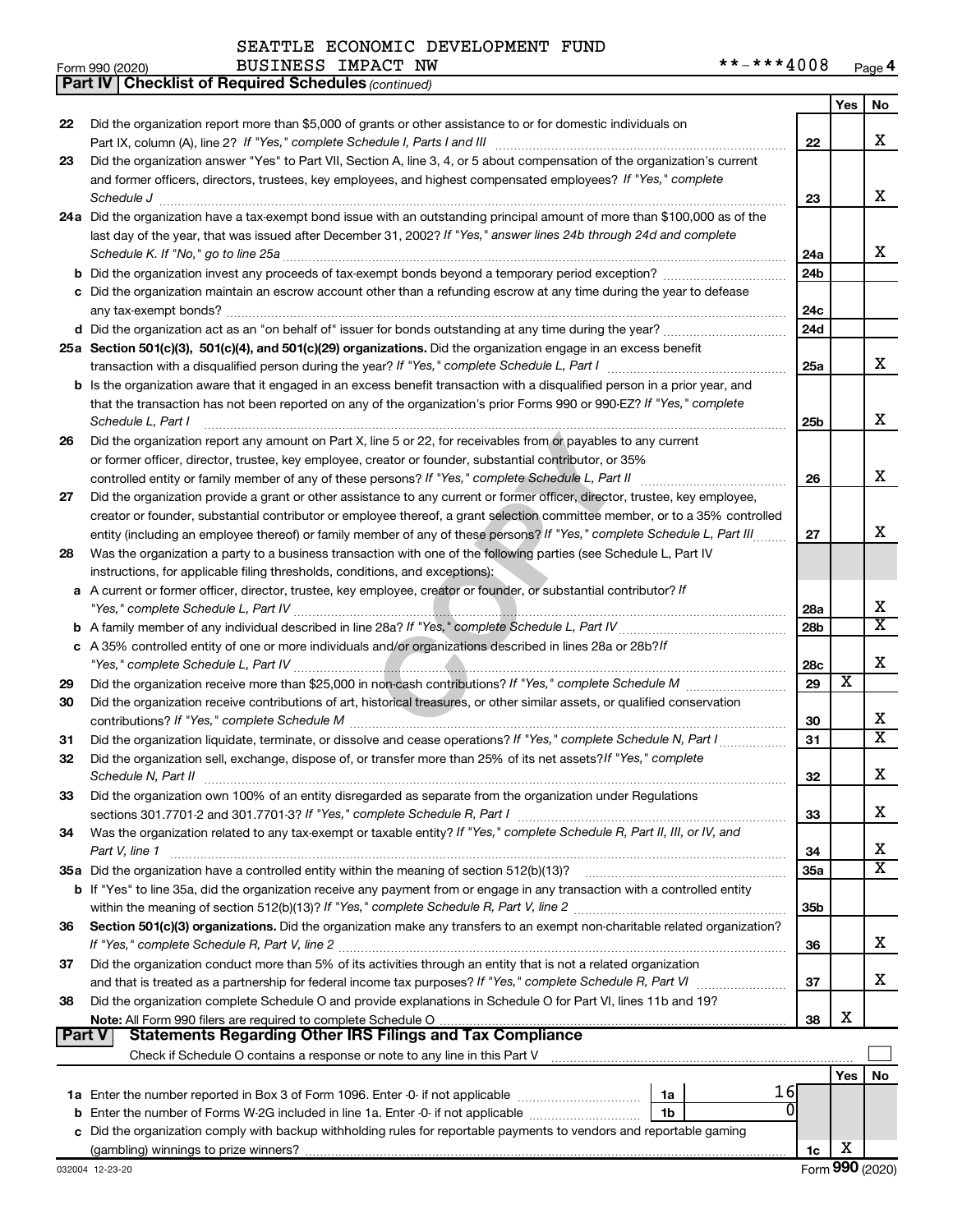| Form 990 (2020) | IMPACT<br><b>BUSINESS</b><br>NW | **-***4008 | Page 5 |
|-----------------|---------------------------------|------------|--------|
|-----------------|---------------------------------|------------|--------|

| Part V | Statements Regarding Other IRS Filings and Tax Compliance (continued)                                                                           |                |     |                       |
|--------|-------------------------------------------------------------------------------------------------------------------------------------------------|----------------|-----|-----------------------|
|        |                                                                                                                                                 |                | Yes | No                    |
|        | 2a Enter the number of employees reported on Form W-3, Transmittal of Wage and Tax Statements,                                                  |                |     |                       |
|        | 43<br>filed for the calendar year ending with or within the year covered by this return<br>2a                                                   |                |     |                       |
|        | b If at least one is reported on line 2a, did the organization file all required federal employment tax returns?                                | 2 <sub>b</sub> | х   |                       |
|        |                                                                                                                                                 |                |     |                       |
|        | 3a Did the organization have unrelated business gross income of \$1,000 or more during the year?                                                | 3a             |     | X.                    |
| b      | If "Yes," has it filed a Form 990 T for this year? If "No" to line 3b, provide an explanation on Schedule O manumerrous                         | 3b             |     |                       |
|        | 4a At any time during the calendar year, did the organization have an interest in, or a signature or other authority over, a                    |                |     |                       |
|        | financial account in a foreign country (such as a bank account, securities account, or other financial account)?                                | 4a             |     | x                     |
|        | <b>b</b> If "Yes," enter the name of the foreign country $\blacktriangleright$                                                                  |                |     |                       |
|        | See instructions for filing requirements for FinCEN Form 114, Report of Foreign Bank and Financial Accounts (FBAR).                             |                |     |                       |
|        |                                                                                                                                                 | 5a             |     | x                     |
| b      |                                                                                                                                                 | 5b             |     | $\overline{\text{x}}$ |
| c      |                                                                                                                                                 | 5c             |     |                       |
|        | 6a Does the organization have annual gross receipts that are normally greater than \$100,000, and did the organization solicit                  |                |     |                       |
|        | any contributions that were not tax deductible as charitable contributions?                                                                     | 6a             |     | x                     |
|        | b If "Yes," did the organization include with every solicitation an express statement that such contributions or gifts                          |                |     |                       |
|        | were not tax deductible?                                                                                                                        | 6b             |     |                       |
| 7      | Organizations that may receive deductible contributions under section 170(c).                                                                   |                |     |                       |
| a      | Did the organization receive a payment in excess of \$75 made partly as a contribution and partly for goods and services provided to the payor? | 7a             |     |                       |
| b      |                                                                                                                                                 | 7b             |     |                       |
| с      | Did the organization sell, exchange, or otherwise dispose of tangible personal property for which it was required                               |                |     |                       |
|        | to file Form 8282?                                                                                                                              | 7c             |     |                       |
| d      | 7d                                                                                                                                              |                |     |                       |
| е      | Did the organization receive any funds, directly or indirectly, to pay premiums on a personal benefit contract?                                 | 7е             |     |                       |
| t      |                                                                                                                                                 |                |     |                       |
| g      | If the organization received a contribution of qualified intellectual property, did the organization file Form 8899 as required?                |                |     |                       |
| h      | If the organization received a contribution of cars, boats, airplanes, or other vehicles, did the organization file a Form 1098-C?              |                |     |                       |
| 8      | Sponsoring organizations maintaining donor advised funds. Did a donor advised fund maintained by the                                            |                |     |                       |
|        | sponsoring organization have excess business holdings at any time during the year?                                                              |                |     |                       |
| 9      | Sponsoring organizations maintaining donor advised funds.                                                                                       |                |     |                       |
| а      |                                                                                                                                                 | <b>9a</b>      |     |                       |
| b      | Did the sponsoring organization make a distribution to a donor, donor advisor, or related person? [[[[[[[[[[[                                   | 9b             |     |                       |
| 10     | Section 501(c)(7) organizations. Enter:                                                                                                         |                |     |                       |
| а      | 10a                                                                                                                                             |                |     |                       |
| b      | Gross receipts, included on Form 990, Part VIII, line 12, for public use of club facilities <i></i><br>10b                                      |                |     |                       |
| 11     | Section 501(c)(12) organizations. Enter:                                                                                                        |                |     |                       |
|        | 11a                                                                                                                                             |                |     |                       |
|        | Gross income from other sources (Do not net amounts due or paid to other sources against                                                        |                |     |                       |
|        | amounts due or received from them.)<br>11b                                                                                                      |                |     |                       |
|        | 12a Section 4947(a)(1) non-exempt charitable trusts. Is the organization filing Form 990 in lieu of Form 1041?                                  | 12a            |     |                       |
|        | <b>b</b> If "Yes," enter the amount of tax-exempt interest received or accrued during the year<br>12b                                           |                |     |                       |
| 13     | Section 501(c)(29) qualified nonprofit health insurance issuers.                                                                                |                |     |                       |
|        |                                                                                                                                                 | 13a            |     |                       |
|        | Note: See the instructions for additional information the organization must report on Schedule O.                                               |                |     |                       |
|        | <b>b</b> Enter the amount of reserves the organization is required to maintain by the states in which the                                       |                |     |                       |
|        | 13b                                                                                                                                             |                |     |                       |
| с      | 13c                                                                                                                                             |                |     |                       |
|        | 14a Did the organization receive any payments for indoor tanning services during the tax year?                                                  | 14a            |     | x                     |
|        | <b>b</b> If "Yes," has it filed a Form 720 to report these payments? If "No," provide an explanation on Schedule O                              | 14b            |     |                       |
| 15     | Is the organization subject to the section 4960 tax on payment(s) of more than \$1,000,000 in remuneration or                                   |                |     |                       |
|        |                                                                                                                                                 | 15             |     | x.                    |
|        | If "Yes," see instructions and file Form 4720, Schedule N.                                                                                      |                |     |                       |
| 16     | Is the organization an educational institution subject to the section 4968 excise tax on net investment income?                                 | 16             |     | х                     |
|        | If "Yes," complete Form 4720, Schedule O.                                                                                                       |                |     |                       |

Form (2020) **990**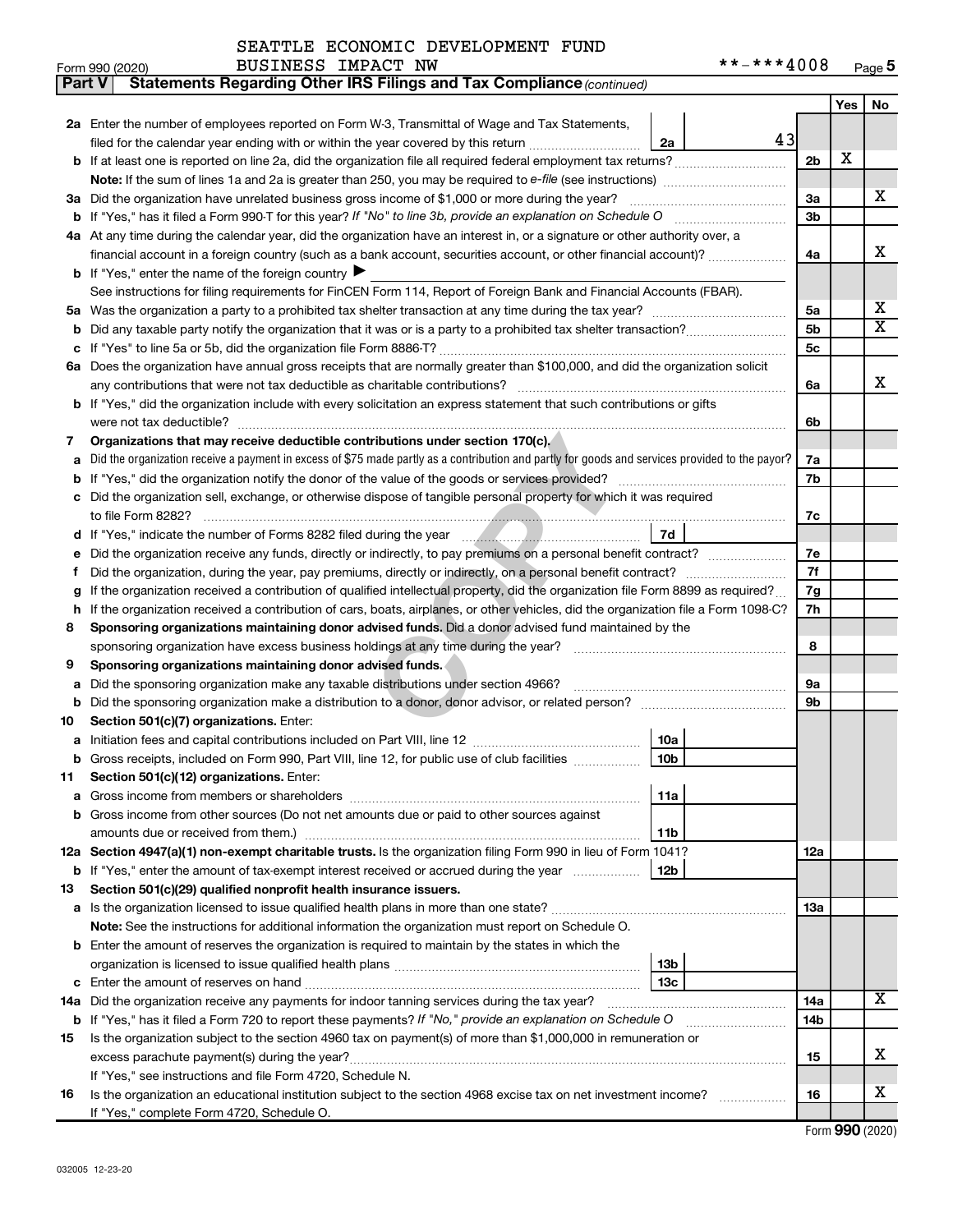|  |  |  | Part VI   Governance, Management, and Disclosure For each "Yes" response to lines 2 through 7b below, and for a "No" response |  |  |
|--|--|--|-------------------------------------------------------------------------------------------------------------------------------|--|--|
|  |  |  | to line 8a, 8b, or 10b below, describe the circumstances, processes, or changes on Schedule O. See instructions.              |  |  |

|     | Check if Schedule O contains a response or note to any line in this Part VI [11] [12] Check if Schedule O contains a response or note to any line in this Part VI                                                              |    |    |                 |                         | $\mathbf{X}$            |
|-----|--------------------------------------------------------------------------------------------------------------------------------------------------------------------------------------------------------------------------------|----|----|-----------------|-------------------------|-------------------------|
|     | <b>Section A. Governing Body and Management</b>                                                                                                                                                                                |    |    |                 |                         |                         |
|     |                                                                                                                                                                                                                                |    |    |                 | Yes                     | No                      |
|     | <b>1a</b> Enter the number of voting members of the governing body at the end of the tax year                                                                                                                                  | 1a | 11 |                 |                         |                         |
|     | If there are material differences in voting rights among members of the governing body, or if the governing                                                                                                                    |    |    |                 |                         |                         |
|     | body delegated broad authority to an executive committee or similar committee, explain on Schedule O.                                                                                                                          |    |    |                 |                         |                         |
| b   | Enter the number of voting members included on line 1a, above, who are independent                                                                                                                                             | 1b | 11 |                 |                         |                         |
| 2   | Did any officer, director, trustee, or key employee have a family relationship or a business relationship with any other                                                                                                       |    |    |                 |                         |                         |
|     | officer, director, trustee, or key employee?                                                                                                                                                                                   |    |    | 2               |                         | X                       |
| 3   | Did the organization delegate control over management duties customarily performed by or under the direct supervision                                                                                                          |    |    |                 |                         |                         |
|     |                                                                                                                                                                                                                                |    |    | З               |                         | x                       |
| 4   | Did the organization make any significant changes to its governing documents since the prior Form 990 was filed?                                                                                                               |    |    | 4               |                         | $\overline{\mathtt{x}}$ |
| 5   |                                                                                                                                                                                                                                |    |    | 5               |                         | $\overline{\mathbf{x}}$ |
| 6   | Did the organization have members or stockholders?                                                                                                                                                                             |    |    | 6               |                         | $\overline{\mathbf{x}}$ |
| 7a  | Did the organization have members, stockholders, or other persons who had the power to elect or appoint one or                                                                                                                 |    |    |                 |                         |                         |
|     |                                                                                                                                                                                                                                |    |    | 7a              |                         | X                       |
|     | <b>b</b> Are any governance decisions of the organization reserved to (or subject to approval by) members, stockholders, or                                                                                                    |    |    |                 |                         |                         |
|     | persons other than the governing body?                                                                                                                                                                                         |    |    | 7b              | x                       |                         |
| 8   | Did the organization contemporaneously document the meetings held or written actions undertaken during the year by the following:                                                                                              |    |    |                 |                         |                         |
| a   | The governing body? [[11] matter and the contract of the contract of the contract of the contract of the contract of the contract of the contract of the contract of the contract of the contract of the contract of the contr |    |    | 8а              | X                       |                         |
| b   | Each committee with authority to act on behalf of the governing body?                                                                                                                                                          |    |    | 8b              | $\overline{\textbf{x}}$ |                         |
| 9   | Is there any officer, director, trustee, or key employee listed in Part VII, Section A, who cannot be reached at the                                                                                                           |    |    |                 |                         |                         |
|     |                                                                                                                                                                                                                                |    |    | 9               |                         | x                       |
|     | <b>Section B. Policies</b> (This Section B requests information about policies not required by the Internal Revenue Code.)                                                                                                     |    |    |                 |                         |                         |
|     |                                                                                                                                                                                                                                |    |    |                 | Yes                     | No                      |
|     |                                                                                                                                                                                                                                |    |    | 10a             |                         | X                       |
|     | b If "Yes," did the organization have written policies and procedures governing the activities of such chapters, affiliates,                                                                                                   |    |    |                 |                         |                         |
|     |                                                                                                                                                                                                                                |    |    | 10 <sub>b</sub> |                         |                         |
|     | 11a Has the organization provided a complete copy of this Form 990 to all members of its governing body before filing the form?                                                                                                |    |    | 11a             | $\overline{\mathbf{X}}$ |                         |
| b   | Describe in Schedule O the process, if any, used by the organization to review this Form 990.                                                                                                                                  |    |    |                 |                         |                         |
| 12a | Did the organization have a written conflict of interest policy? If "No," go to line 13                                                                                                                                        |    |    | 12a             | X                       |                         |
| b   | Were officers, directors, or trustees, and key employees required to disclose annually interests that could give rise to conflicts?                                                                                            |    |    | 12 <sub>b</sub> | $\overline{\textbf{X}}$ |                         |
| с   | Did the organization regularly and consistently monitor and enforce compliance with the policy? If "Yes," describe                                                                                                             |    |    |                 |                         |                         |
|     | in Schedule O how this was done                                                                                                                                                                                                |    |    | 12c             | X                       |                         |
| 13  | Did the organization have a written whistleblower policy?                                                                                                                                                                      |    |    | 13              | $\overline{\mathbf{X}}$ |                         |
| 14  | Did the organization have a written document retention and destruction policy? [11] manuscription matter in the struction policy?                                                                                              |    |    | 14              | $\overline{\mathbf{X}}$ |                         |
| 15  | Did the process for determining compensation of the following persons include a review and approval by independent                                                                                                             |    |    |                 |                         |                         |
|     | persons, comparability data, and contemporaneous substantiation of the deliberation and decision?                                                                                                                              |    |    |                 |                         |                         |
| а   |                                                                                                                                                                                                                                |    |    | 15a             | X                       |                         |
|     | <b>b</b> Other officers or key employees of the organization                                                                                                                                                                   |    |    | 15 <sub>b</sub> | $\overline{\mathbf{X}}$ |                         |
|     | If "Yes" to line 15a or 15b, describe the process in Schedule O (see instructions).                                                                                                                                            |    |    |                 |                         |                         |
|     | 16a Did the organization invest in, contribute assets to, or participate in a joint venture or similar arrangement with a                                                                                                      |    |    |                 |                         |                         |
|     | taxable entity during the year?                                                                                                                                                                                                |    |    | 16a             |                         | X                       |
|     | b If "Yes," did the organization follow a written policy or procedure requiring the organization to evaluate its participation                                                                                                 |    |    |                 |                         |                         |
|     | in joint venture arrangements under applicable federal tax law, and take steps to safeguard the organization's                                                                                                                 |    |    |                 |                         |                         |
|     | exempt status with respect to such arrangements?                                                                                                                                                                               |    |    | 16b             |                         |                         |
|     | <b>Section C. Disclosure</b>                                                                                                                                                                                                   |    |    |                 |                         |                         |
| 17  | <b>NONE</b><br>List the states with which a copy of this Form 990 is required to be filed $\blacktriangleright$                                                                                                                |    |    |                 |                         |                         |
| 18  | Section 6104 requires an organization to make its Forms 1023 (1024 or 1024-A, if applicable), 990, and 990-T (Section 501(c)(3)s only) available                                                                               |    |    |                 |                         |                         |
|     | for public inspection. Indicate how you made these available. Check all that apply.                                                                                                                                            |    |    |                 |                         |                         |
|     | $ \underline{X} $ Upon request<br>Own website<br>Another's website<br>Other (explain on Schedule O)                                                                                                                            |    |    |                 |                         |                         |
| 19  | Describe on Schedule O whether (and if so, how) the organization made its governing documents, conflict of interest policy, and financial                                                                                      |    |    |                 |                         |                         |
|     | statements available to the public during the tax year.                                                                                                                                                                        |    |    |                 |                         |                         |
| 20  | State the name, address, and telephone number of the person who possesses the organization's books and records                                                                                                                 |    |    |                 |                         |                         |
|     | JOE SKY-TUCKER - 206-324-4330                                                                                                                                                                                                  |    |    |                 |                         |                         |
|     | 1437 SOUTH JACKOSN #201, SEATTLE,<br>98144<br>WA                                                                                                                                                                               |    |    |                 |                         |                         |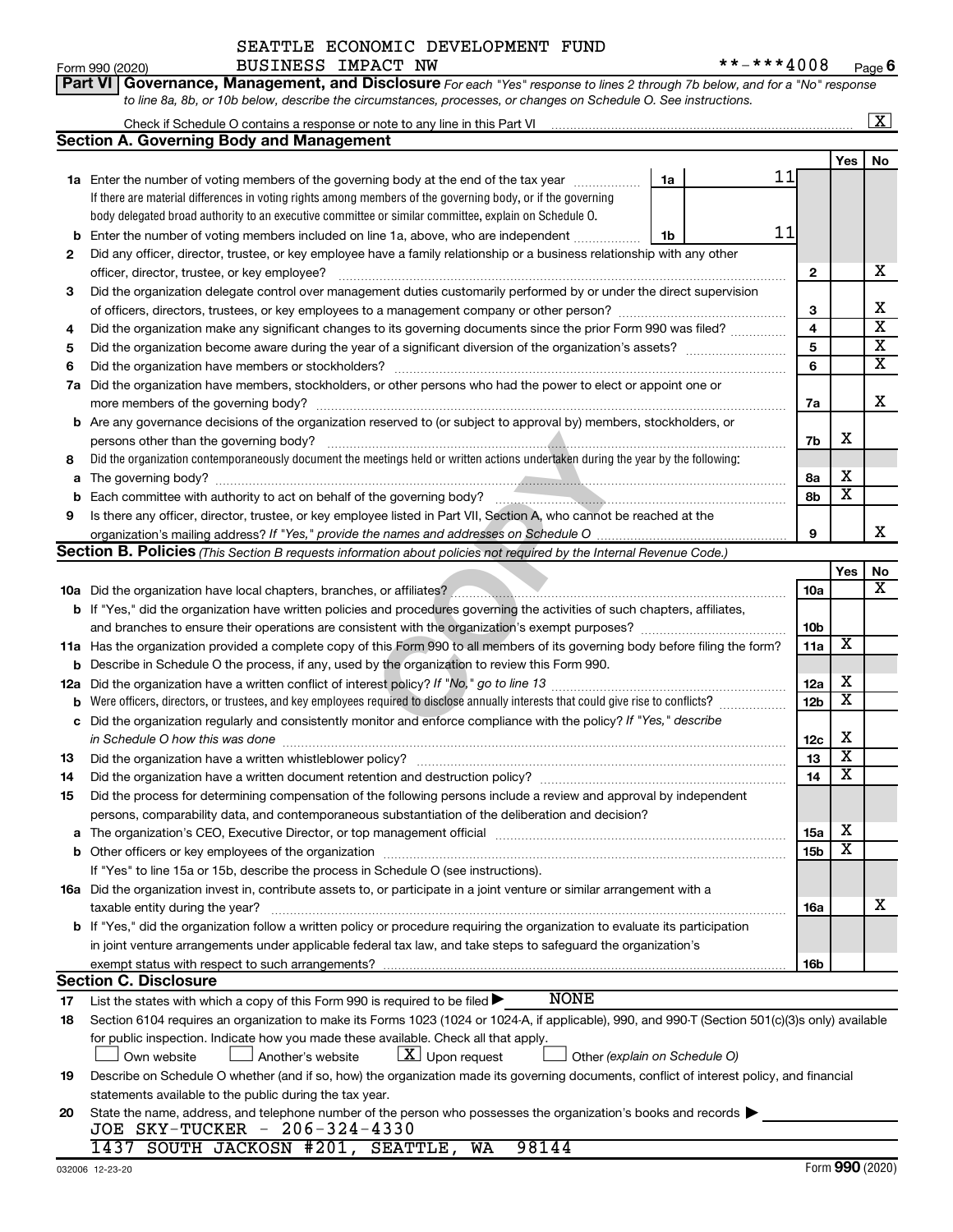$\Box$ 

|  |                                               |  | Part VII Compensation of Officers, Directors, Trustees, Key Employees, Highest Compensated |  |  |
|--|-----------------------------------------------|--|--------------------------------------------------------------------------------------------|--|--|
|  | <b>Employees, and Independent Contractors</b> |  |                                                                                            |  |  |

#### Check if Schedule O contains a response or note to any line in this Part VII

**Section A. Officers, Directors, Trustees, Key Employees, and Highest Compensated Employees**

**1a**  Complete this table for all persons required to be listed. Report compensation for the calendar year ending with or within the organization's tax year.  $\bullet$  List all of the organization's current officers, directors, trustees (whether individuals or organizations), regardless of amount of compensation.

Enter -0- in columns (D), (E), and (F) if no compensation was paid.

**•** List all of the organization's current key employees, if any. See instructions for definition of "key employee."

• List the organization's five *current* highest compensated employees (other than an officer, director, trustee, or key employee) who received reportable compensation (Box 5 of Form W-2 and/or Box 7 of Form 1099-MISC) of more than \$100,000 from the organization and any related organizations.

 $\bullet$  List all of the organization's former officers, key employees, and highest compensated employees who received more than \$100,000 of reportable compensation from the organization and any related organizations.

**•** List all of the organization's former directors or trustees that received, in the capacity as a former director or trustee of the organization, more than \$10,000 of reportable compensation from the organization and any related organizations.

See instructions for the order in which to list the persons above.

Check this box if neither the organization nor any related organization compensated any current officer, director, or trustee.  $\Box$ 

| (A)                          | (B)                    | (C)                           |                                 |                                         |              |                                   |        | (D)             | (E)             | (F)                          |
|------------------------------|------------------------|-------------------------------|---------------------------------|-----------------------------------------|--------------|-----------------------------------|--------|-----------------|-----------------|------------------------------|
| Name and title               | Average                |                               |                                 | Position<br>(do not check more than one |              |                                   |        | Reportable      | Reportable      | Estimated                    |
|                              | hours per              |                               |                                 | box, unless person is both an           |              |                                   |        | compensation    | compensation    | amount of                    |
|                              | week                   |                               | officer and a director/trustee) |                                         |              |                                   |        | from            | from related    | other                        |
|                              | (list any              |                               |                                 |                                         |              |                                   |        | the             | organizations   | compensation                 |
|                              | hours for              |                               |                                 |                                         |              |                                   |        | organization    | (W-2/1099-MISC) | from the                     |
|                              | related                |                               |                                 |                                         |              |                                   |        | (W-2/1099-MISC) |                 | organization                 |
|                              | organizations<br>below |                               |                                 |                                         |              |                                   |        |                 |                 | and related<br>organizations |
|                              | line)                  | ndividual trustee or director | Institutional trustee           | Officer                                 | Key employee | Highest compensated<br>  employee | Former |                 |                 |                              |
| <b>JOE SKY-TUCKER</b><br>(1) | 40.00                  |                               |                                 |                                         |              |                                   |        |                 |                 |                              |
| EXECUTIVE DIRECTOR           |                        |                               |                                 | $\rm X$                                 |              |                                   |        | 86,667.         | $\mathbf 0$ .   | 263.                         |
| PHIL JONES<br>(2)            | 1.00                   |                               |                                 |                                         |              |                                   |        |                 |                 |                              |
| BOARD CHAIRMAN               |                        | X                             |                                 |                                         |              |                                   |        | $\mathbf 0$ .   | $\mathbf 0$ .   | $\mathbf 0$ .                |
| (3)<br><b>JESSICA ENZI</b>   | 0.50                   |                               |                                 |                                         |              |                                   |        |                 |                 |                              |
| BOARD VICE-CHAIR             |                        | X                             |                                 |                                         |              |                                   |        | $\mathbf 0$ .   | 0.              | $\mathbf 0$ .                |
| (4)<br>TOM BERQUIST          | 0.50                   |                               |                                 |                                         |              |                                   |        |                 |                 |                              |
| <b>DIRECTOR</b>              |                        | $\overline{\mathbf{X}}$       |                                 |                                         |              |                                   |        | 0.              | $\mathbf 0$ .   | $\mathbf 0$ .                |
| MARCUS HARJANI<br>(5)        | 0.50                   |                               |                                 |                                         |              |                                   |        |                 |                 |                              |
| <b>DIRECTOR</b>              |                        | X                             |                                 |                                         |              |                                   |        | 0.              | $\mathbf 0$ .   | $\mathbf 0$ .                |
| (6)<br>HEYWARD WATSON        | 0.50                   |                               |                                 |                                         |              |                                   |        |                 |                 |                              |
| <b>DIRECTOR</b>              |                        | $\mathbf X$                   |                                 |                                         |              |                                   |        | 0.              | $\mathbf 0$ .   | $\mathbf 0$ .                |
| LORRI WALLACE<br>(7)         | 0.50                   |                               |                                 |                                         |              |                                   |        |                 |                 |                              |
| <b>DIRECTOR</b>              |                        | $\mathbf X$                   |                                 |                                         |              |                                   |        | 0.              | 0.              | $\mathbf 0$ .                |
| JOHN ZMOLEK<br>(8)           | 1.00                   |                               |                                 |                                         |              |                                   |        |                 |                 |                              |
| TREASURER/SECRETARY          |                        | $\rm X$                       |                                 |                                         |              |                                   |        | 0.              | 0.              | $\mathbf 0$ .                |
| (9)<br>KRISTINA MARITCZAK    | 0.50                   |                               |                                 |                                         |              |                                   |        |                 |                 |                              |
| <b>DIRECTOR</b>              |                        | $\mathbf X$                   |                                 |                                         |              |                                   |        | 0.              | 0.              | $\mathbf 0$ .                |
| (10) PETER HA                | 0.50                   |                               |                                 |                                         |              |                                   |        |                 |                 |                              |
| <b>DIRECTOR</b>              |                        | $\mathbf X$                   |                                 |                                         |              |                                   |        | 0.              | 0.              | $\mathbf 0$ .                |
| (11) MUNZER SUKHUN           | 0.50                   |                               |                                 |                                         |              |                                   |        |                 |                 |                              |
| <b>DIRECTOR</b>              |                        | $\mathbf X$                   |                                 |                                         |              |                                   |        | 0.              | 0.              | $\mathbf 0$ .                |
| (12) KELLEN BALL             | 0.50                   |                               |                                 |                                         |              |                                   |        |                 |                 |                              |
| <b>DIRECTOR</b>              |                        | $\mathbf X$                   |                                 |                                         |              |                                   |        | 0.              | 0.              | $\mathbf 0$ .                |
|                              |                        |                               |                                 |                                         |              |                                   |        |                 |                 |                              |
|                              |                        |                               |                                 |                                         |              |                                   |        |                 |                 |                              |
|                              |                        |                               |                                 |                                         |              |                                   |        |                 |                 |                              |
|                              |                        |                               |                                 |                                         |              |                                   |        |                 |                 |                              |
|                              |                        |                               |                                 |                                         |              |                                   |        |                 |                 |                              |
|                              |                        |                               |                                 |                                         |              |                                   |        |                 |                 |                              |
|                              |                        |                               |                                 |                                         |              |                                   |        |                 |                 |                              |
|                              |                        |                               |                                 |                                         |              |                                   |        |                 |                 |                              |
|                              |                        |                               |                                 |                                         |              |                                   |        |                 |                 |                              |
|                              |                        |                               |                                 |                                         |              |                                   |        |                 |                 |                              |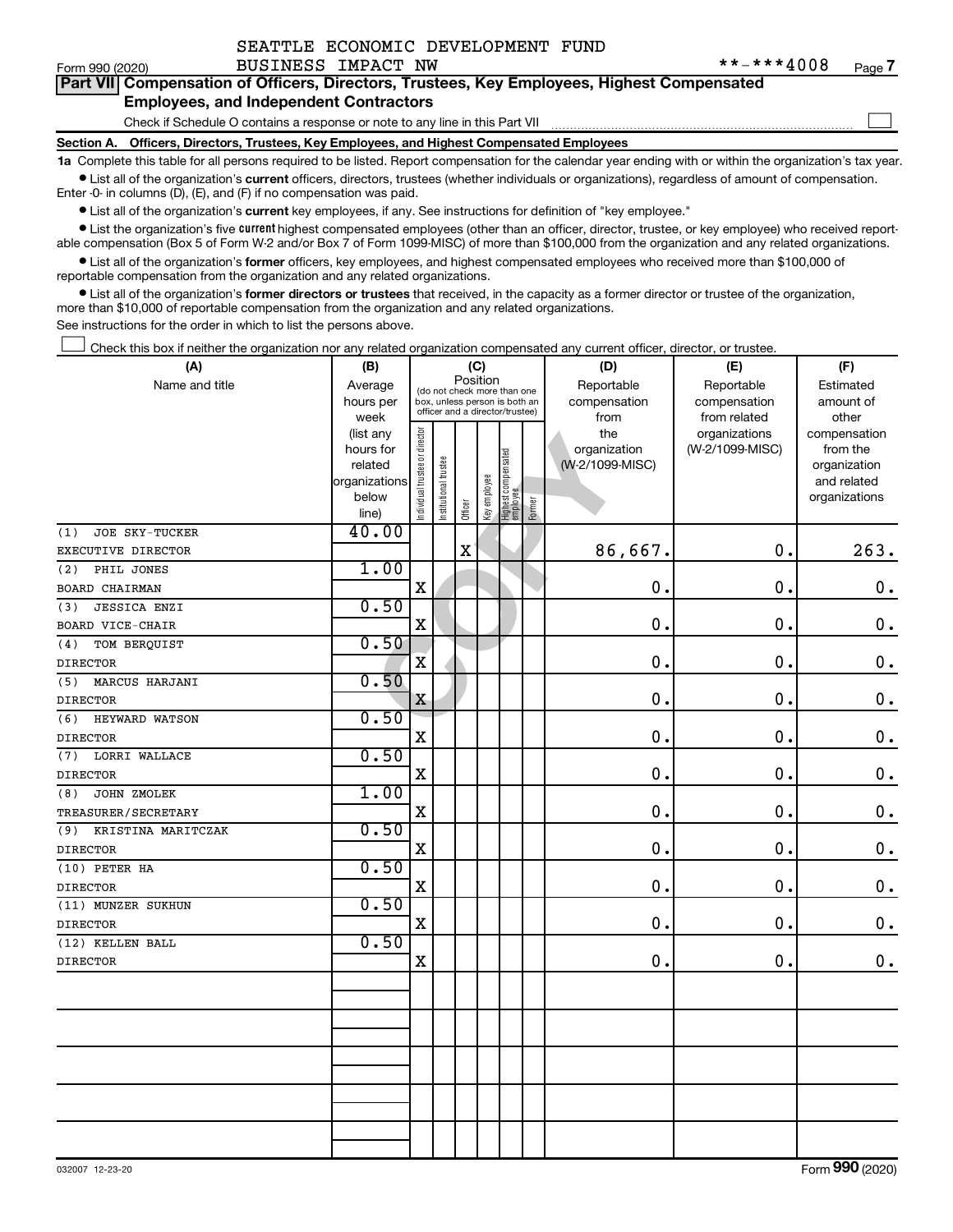|                   |                                                                                                                                                                                                                                                                                                             | SEATTLE ECONOMIC DEVELOPMENT FUND                                                                  |                                |                                                                                                                          |                 |              |                                 |        |                                                                                     |                                                                                       |                              |                                                                                                   |                                  |
|-------------------|-------------------------------------------------------------------------------------------------------------------------------------------------------------------------------------------------------------------------------------------------------------------------------------------------------------|----------------------------------------------------------------------------------------------------|--------------------------------|--------------------------------------------------------------------------------------------------------------------------|-----------------|--------------|---------------------------------|--------|-------------------------------------------------------------------------------------|---------------------------------------------------------------------------------------|------------------------------|---------------------------------------------------------------------------------------------------|----------------------------------|
|                   | Form 990 (2020)                                                                                                                                                                                                                                                                                             | BUSINESS IMPACT NW                                                                                 |                                |                                                                                                                          |                 |              |                                 |        |                                                                                     | **-***4008                                                                            |                              |                                                                                                   | Page 8                           |
|                   | <b>Part VII</b><br>Section A. Officers, Directors, Trustees, Key Employees, and Highest Compensated Employees (continued)                                                                                                                                                                                   |                                                                                                    |                                |                                                                                                                          |                 |              |                                 |        |                                                                                     |                                                                                       |                              |                                                                                                   |                                  |
|                   | (A)<br>Name and title                                                                                                                                                                                                                                                                                       | (B)<br>Average<br>hours per<br>week<br>(list any<br>hours for<br>related<br>organizations<br>below | Individual trustee or director | (do not check more than one<br>box, unless person is both an<br>officer and a director/trustee)<br>Institutional trustee | (C)<br>Position |              | Highest compensated<br>employee |        | (D)<br>Reportable<br>compensation<br>from<br>the<br>organization<br>(W-2/1099-MISC) | (E)<br>Reportable<br>compensation<br>from related<br>organizations<br>(W-2/1099-MISC) |                              | (F)<br>Estimated<br>amount of<br>other<br>compensation<br>from the<br>organization<br>and related |                                  |
|                   |                                                                                                                                                                                                                                                                                                             | line)                                                                                              |                                |                                                                                                                          | Officer         | Key employee |                                 | Former |                                                                                     |                                                                                       |                              | organizations                                                                                     |                                  |
|                   |                                                                                                                                                                                                                                                                                                             |                                                                                                    |                                |                                                                                                                          |                 |              |                                 |        |                                                                                     |                                                                                       |                              |                                                                                                   |                                  |
|                   |                                                                                                                                                                                                                                                                                                             |                                                                                                    |                                |                                                                                                                          |                 |              |                                 |        |                                                                                     |                                                                                       |                              |                                                                                                   |                                  |
|                   |                                                                                                                                                                                                                                                                                                             |                                                                                                    |                                |                                                                                                                          |                 |              |                                 |        |                                                                                     |                                                                                       |                              |                                                                                                   |                                  |
| d<br>$\mathbf{2}$ | 1b Subtotal<br>Total number of individuals (including but not limited to those listed above) who received more than \$100,000 of reportable                                                                                                                                                                 |                                                                                                    |                                |                                                                                                                          |                 |              |                                 |        | 86,667.<br>$\overline{0}$ .<br>86,667.                                              |                                                                                       | $\overline{0}$ .<br>σ.<br>σ. |                                                                                                   | 263.<br>$\overline{0}$ .<br>263. |
|                   | compensation from the organization $\blacktriangleright$                                                                                                                                                                                                                                                    |                                                                                                    |                                |                                                                                                                          |                 |              |                                 |        |                                                                                     |                                                                                       |                              |                                                                                                   | 0                                |
| З<br>4            | Did the organization list any former officer, director, trustee, key employee, or highest compensated employee on<br>line 1a? If "Yes," complete Schedule J for such individual<br>For any individual listed on line 1a, is the sum of reportable compensation and other compensation from the organization |                                                                                                    |                                |                                                                                                                          |                 |              |                                 |        |                                                                                     |                                                                                       |                              | Yes<br>3<br>4                                                                                     | No<br>X<br>x                     |
| 5                 | Did any person listed on line 1a receive or accrue compensation from any unrelated organization or individual for services                                                                                                                                                                                  |                                                                                                    |                                |                                                                                                                          |                 |              |                                 |        |                                                                                     |                                                                                       |                              |                                                                                                   |                                  |
|                   |                                                                                                                                                                                                                                                                                                             |                                                                                                    |                                |                                                                                                                          |                 |              |                                 |        |                                                                                     |                                                                                       |                              | 5                                                                                                 | x                                |
| 1                 | <b>Section B. Independent Contractors</b><br>Complete this table for your five highest compensated independent contractors that received more than \$100,000 of compensation from<br>the organization. Report compensation for the calendar year ending with or within the organization's tax year.         |                                                                                                    |                                |                                                                                                                          |                 |              |                                 |        |                                                                                     |                                                                                       |                              |                                                                                                   |                                  |
|                   |                                                                                                                                                                                                                                                                                                             | (A)<br>Name and business address                                                                   |                                | <b>NONE</b>                                                                                                              |                 |              |                                 |        | (B)<br>Description of services                                                      |                                                                                       |                              | (C)<br>Compensation                                                                               |                                  |
|                   |                                                                                                                                                                                                                                                                                                             |                                                                                                    |                                |                                                                                                                          |                 |              |                                 |        |                                                                                     |                                                                                       |                              |                                                                                                   |                                  |
|                   |                                                                                                                                                                                                                                                                                                             |                                                                                                    |                                |                                                                                                                          |                 |              |                                 |        |                                                                                     |                                                                                       |                              |                                                                                                   |                                  |
| 2                 | Total number of independent contractors (including but not limited to those listed above) who received more than<br>\$100,000 of compensation from the organization                                                                                                                                         |                                                                                                    |                                |                                                                                                                          |                 |              | 0                               |        |                                                                                     |                                                                                       |                              |                                                                                                   |                                  |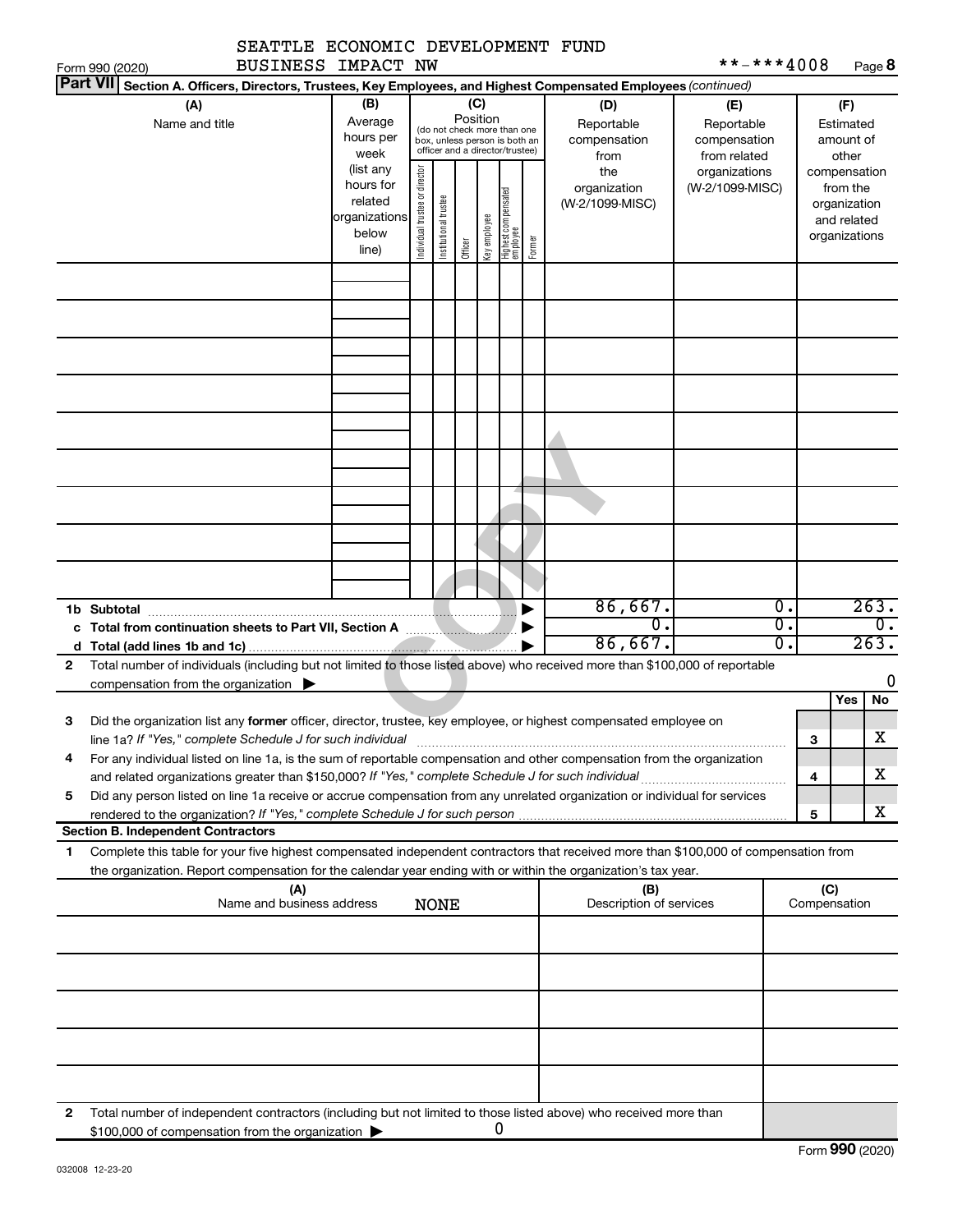**Part VIII Statement Statement** 

### SEATTLE ECONOMIC DEVELOPMENT FUND

|                                                           | Part VIII   | Statement of Revenue                                                                 |                      |                                        |                                   |                |                                      |
|-----------------------------------------------------------|-------------|--------------------------------------------------------------------------------------|----------------------|----------------------------------------|-----------------------------------|----------------|--------------------------------------|
|                                                           |             | Check if Schedule O contains a response or note to any line in this Part VIII        |                      | (A)                                    | (B)                               | $\overline{C}$ | (D)                                  |
|                                                           |             |                                                                                      |                      | Total revenue                          | Related or exempt                 | Unrelated      | Revenue excluded                     |
|                                                           |             |                                                                                      |                      |                                        | function revenue business revenue |                | from tax under<br>sections 512 - 514 |
|                                                           |             |                                                                                      |                      |                                        |                                   |                |                                      |
|                                                           |             | 1a<br>1 a Federated campaigns                                                        |                      |                                        |                                   |                |                                      |
|                                                           |             | 1 <sub>b</sub><br><b>b</b> Membership dues<br>1 <sub>c</sub>                         |                      |                                        |                                   |                |                                      |
|                                                           |             | c Fundraising events<br>1 <sub>d</sub>                                               |                      |                                        |                                   |                |                                      |
| Contributions, Gifts, Grants<br>and Other Similar Amounts |             | d Related organizations<br>1e                                                        | 1,365,785.           |                                        |                                   |                |                                      |
|                                                           |             | e Government grants (contributions)<br>f All other contributions, gifts, grants, and |                      |                                        |                                   |                |                                      |
|                                                           |             | similar amounts not included above<br>1f                                             | 2,606,811.           |                                        |                                   |                |                                      |
|                                                           |             | 1g <br>g Noncash contributions included in lines 1a-1f                               | 33,946.              |                                        |                                   |                |                                      |
|                                                           |             |                                                                                      |                      | 3,972,596.                             |                                   |                |                                      |
|                                                           |             |                                                                                      | <b>Business Code</b> |                                        |                                   |                |                                      |
|                                                           |             | 2 a LOAN INTEREST                                                                    | 525990               | 799, 125.                              | 799, 125.                         |                |                                      |
| Program Service<br>Revenue                                | $\mathbf b$ | LOAN FEES & OTHER CHAR                                                               | 525990               | 442,558.                               | 442,558.                          |                |                                      |
|                                                           | с           |                                                                                      |                      |                                        |                                   |                |                                      |
|                                                           | d           |                                                                                      |                      |                                        |                                   |                |                                      |
|                                                           | е           |                                                                                      |                      |                                        |                                   |                |                                      |
|                                                           |             |                                                                                      |                      |                                        |                                   |                |                                      |
|                                                           |             |                                                                                      |                      | $\blacktriangleright$ 1,241,683.       |                                   |                |                                      |
|                                                           | З           | Investment income (including dividends, interest, and                                |                      |                                        |                                   |                |                                      |
|                                                           |             |                                                                                      |                      |                                        |                                   |                |                                      |
|                                                           | 4           | Income from investment of tax-exempt bond proceeds                                   |                      |                                        |                                   |                |                                      |
|                                                           | 5           |                                                                                      |                      |                                        |                                   |                |                                      |
|                                                           |             | (i) Real                                                                             | (ii) Personal        |                                        |                                   |                |                                      |
|                                                           |             |                                                                                      |                      |                                        |                                   |                |                                      |
|                                                           |             | $\overline{0}$ .<br>6 <sub>b</sub><br><b>b</b> Less: rental expenses $\ldots$        |                      |                                        |                                   |                |                                      |
|                                                           |             | 79,970.<br>6c<br>c Rental income or (loss)                                           |                      |                                        |                                   |                |                                      |
|                                                           |             | d Net rental income or (loss)                                                        |                      | 79,970.                                |                                   |                | 79,970.                              |
|                                                           |             | (i) Securities<br>7 a Gross amount from sales of                                     | (ii) Other           |                                        |                                   |                |                                      |
|                                                           |             | $7a$ 26, 418.<br>assets other than inventory                                         |                      |                                        |                                   |                |                                      |
|                                                           |             | <b>b</b> Less: cost or other basis                                                   |                      |                                        |                                   |                |                                      |
| Revenue                                                   |             | 0.<br>and sales expenses<br> 7 <sub>b</sub>                                          |                      |                                        |                                   |                |                                      |
|                                                           |             | c Gain or (loss) $\overline{7c}$ 26, 418.                                            |                      |                                        |                                   |                |                                      |
| ð                                                         |             |                                                                                      |                      | 26,418.                                | 26,418.                           |                |                                      |
| 흉                                                         |             | 8 a Gross income from fundraising events (not                                        |                      |                                        |                                   |                |                                      |
|                                                           |             | including \$<br>оf                                                                   |                      |                                        |                                   |                |                                      |
|                                                           |             | contributions reported on line 1c). See                                              |                      |                                        |                                   |                |                                      |
|                                                           |             | 8a<br>8b                                                                             |                      |                                        |                                   |                |                                      |
|                                                           |             | b Less: direct expenses<br>c Net income or (loss) from fundraising events            |                      |                                        |                                   |                |                                      |
|                                                           |             | 9 a Gross income from gaming activities. See                                         |                      |                                        |                                   |                |                                      |
|                                                           |             | 9a                                                                                   |                      |                                        |                                   |                |                                      |
|                                                           |             | 9 <sub>b</sub>                                                                       |                      |                                        |                                   |                |                                      |
|                                                           |             | c Net income or (loss) from gaming activities                                        |                      |                                        |                                   |                |                                      |
|                                                           |             | 10 a Gross sales of inventory, less returns                                          |                      |                                        |                                   |                |                                      |
|                                                           |             | 10a                                                                                  |                      |                                        |                                   |                |                                      |
|                                                           |             | 10b<br><b>b</b> Less: cost of goods sold                                             |                      |                                        |                                   |                |                                      |
|                                                           |             | c Net income or (loss) from sales of inventory                                       |                      |                                        |                                   |                |                                      |
|                                                           |             |                                                                                      | <b>Business Code</b> |                                        |                                   |                |                                      |
|                                                           |             | 11 a OTHER REVENUE                                                                   | 900099               | 15,301.                                | 15,301.                           |                |                                      |
| Miscellaneous<br>Revenue                                  | b           |                                                                                      |                      |                                        |                                   |                |                                      |
|                                                           | c           |                                                                                      |                      |                                        |                                   |                |                                      |
|                                                           |             |                                                                                      |                      |                                        |                                   |                |                                      |
|                                                           |             |                                                                                      |                      | 15,301.                                |                                   |                |                                      |
|                                                           | 12          |                                                                                      |                      | $\overline{5, 335, 968.}$ 1, 283, 402. |                                   | $0$ .          | 79,970.                              |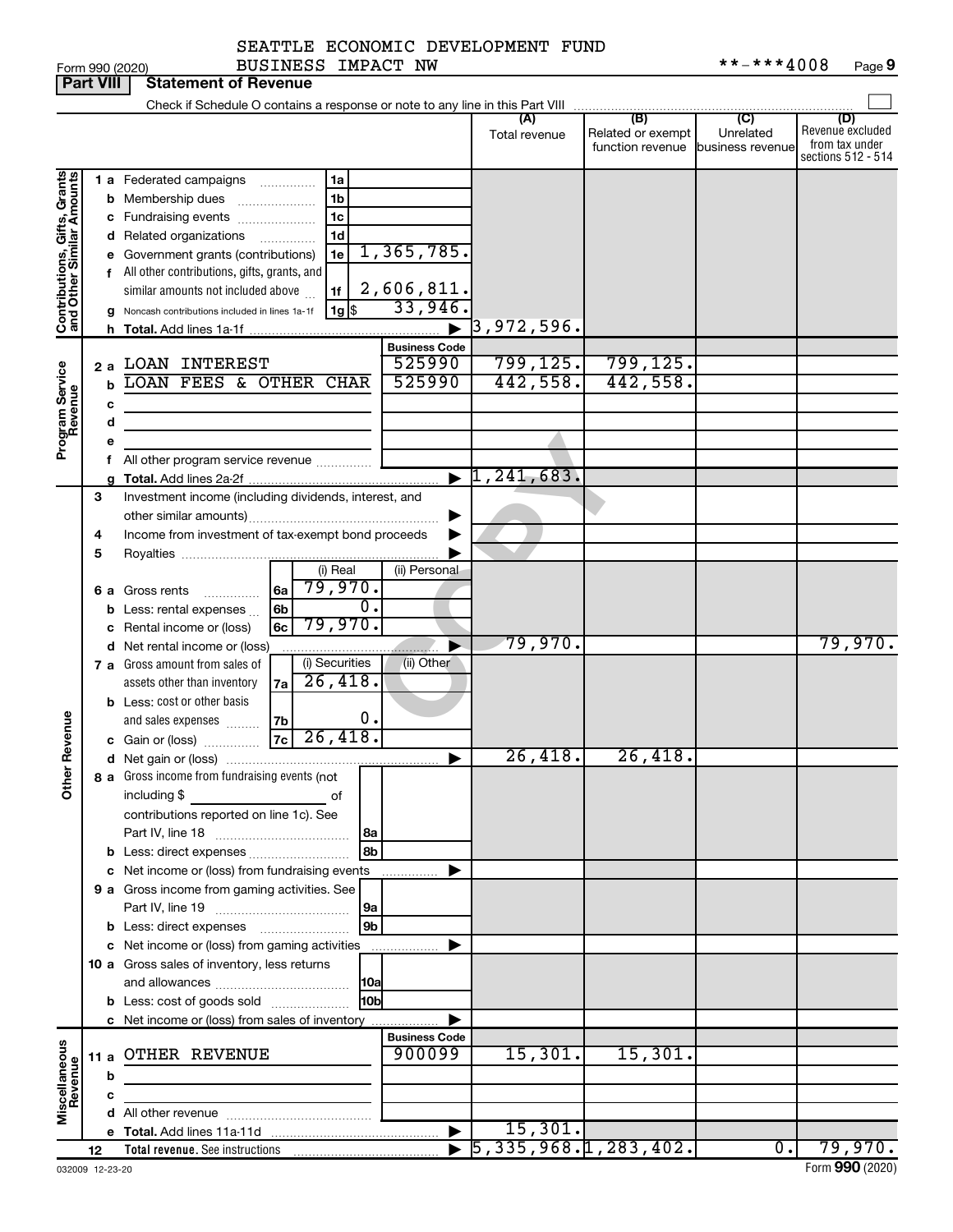|              | BUSINESS IMPACT NW<br>Form 990 (2020)                                                                                                                                                                      | SEATTLE ECONOMIC DEVELOPMENT FUND |                                    | **-***4008                                | Page 10                        |
|--------------|------------------------------------------------------------------------------------------------------------------------------------------------------------------------------------------------------------|-----------------------------------|------------------------------------|-------------------------------------------|--------------------------------|
|              | <b>Part IX   Statement of Functional Expenses</b>                                                                                                                                                          |                                   |                                    |                                           |                                |
|              | Section 501(c)(3) and 501(c)(4) organizations must complete all columns. All other organizations must complete column (A).                                                                                 |                                   |                                    |                                           |                                |
|              |                                                                                                                                                                                                            |                                   |                                    |                                           | X                              |
|              | Do not include amounts reported on lines 6b,<br>7b, 8b, 9b, and 10b of Part VIII.                                                                                                                          | (A)<br>Total expenses             | (B)<br>Program service<br>expenses | (C)<br>Management and<br>general expenses | (D)<br>Fundraising<br>expenses |
| 1.           | Grants and other assistance to domestic organizations                                                                                                                                                      |                                   |                                    |                                           |                                |
|              | and domestic governments. See Part IV, line 21                                                                                                                                                             |                                   |                                    |                                           |                                |
| $\mathbf{2}$ | Grants and other assistance to domestic                                                                                                                                                                    |                                   |                                    |                                           |                                |
|              | individuals. See Part IV, line 22                                                                                                                                                                          |                                   |                                    |                                           |                                |
| 3            | Grants and other assistance to foreign<br>organizations, foreign governments, and foreign<br>individuals. See Part IV, lines 15 and 16                                                                     |                                   |                                    |                                           |                                |
| 4            | Benefits paid to or for members                                                                                                                                                                            |                                   |                                    |                                           |                                |
| 5            | Compensation of current officers, directors,<br>trustees, and key employees                                                                                                                                | 86,667.                           | 66,682.                            | 10,826.                                   | 9,159.                         |
| 6            | Compensation not included above to disqualified<br>persons (as defined under section 4958(f)(1)) and<br>persons described in section 4958(c)(3)(B)                                                         |                                   |                                    |                                           |                                |
| 7            |                                                                                                                                                                                                            | 1,614,754.                        | 1, 237, 361.                       | 204, 436.                                 | 172,957.                       |
| 8            | Pension plan accruals and contributions (include<br>section 401(k) and 403(b) employer contributions)                                                                                                      |                                   |                                    |                                           |                                |
| 9            |                                                                                                                                                                                                            | 113,788.                          | 92,473.                            | 14,702.                                   | 6,613.                         |
| 10           |                                                                                                                                                                                                            | 179, 102.                         | 138,022.                           | 23,311.                                   | 17,769.                        |
| 11           | Fees for services (nonemployees):                                                                                                                                                                          |                                   |                                    |                                           |                                |
| a            |                                                                                                                                                                                                            |                                   |                                    |                                           |                                |
| b            |                                                                                                                                                                                                            |                                   |                                    |                                           |                                |
| с            |                                                                                                                                                                                                            |                                   |                                    |                                           |                                |
| d            |                                                                                                                                                                                                            |                                   |                                    |                                           |                                |
| е            | Professional fundraising services. See Part IV, line 17                                                                                                                                                    |                                   |                                    |                                           |                                |
| f            | Investment management fees<br>Other. (If line 11g amount exceeds 10% of line 25,                                                                                                                           |                                   |                                    |                                           |                                |
| g            | column (A) amount, list line 11g expenses on Sch 0.)                                                                                                                                                       | 389,516.                          | 132,139.                           | 213,565.                                  | 43,812.                        |
| 12           |                                                                                                                                                                                                            | 42,619.                           | 4,888.                             | 11,240.                                   | 26,491.                        |
| 13           |                                                                                                                                                                                                            | 44,214.                           | 29,198.                            | 11,816.                                   | 3,200.                         |
| 14           |                                                                                                                                                                                                            |                                   |                                    |                                           |                                |
| 15           |                                                                                                                                                                                                            |                                   |                                    |                                           |                                |
| 16           |                                                                                                                                                                                                            | 127,889.                          | 107,572.                           | 20, 317.                                  |                                |
| 17           |                                                                                                                                                                                                            | 19,586.                           | 19,064.                            | 464.                                      | 58.                            |
| 18           | Payments of travel or entertainment expenses                                                                                                                                                               |                                   |                                    |                                           |                                |
|              | for any federal, state, or local public officials                                                                                                                                                          |                                   |                                    |                                           |                                |
| 19           | Conferences, conventions, and meetings                                                                                                                                                                     |                                   |                                    |                                           |                                |
| 20           | Interest                                                                                                                                                                                                   | 158,425.                          | 157, 304.                          | 1,121.                                    |                                |
| 21           |                                                                                                                                                                                                            |                                   |                                    |                                           |                                |
| 22           | Depreciation, depletion, and amortization                                                                                                                                                                  | 68, 305.                          |                                    | 68, 305.                                  |                                |
| 23           | Insurance                                                                                                                                                                                                  |                                   |                                    |                                           |                                |
| 24           | Other expenses. Itemize expenses not covered<br>above (List miscellaneous expenses on line 24e. If<br>line 24e amount exceeds 10% of line 25, column (A)<br>amount, list line 24e expenses on Schedule O.) |                                   |                                    |                                           |                                |
| a            | PROVISION FOR LOAN LOSS                                                                                                                                                                                    | 632,718.                          | 632,718.                           |                                           |                                |
| b            | LENDING EXPENSE                                                                                                                                                                                            | 49,558.                           | 36, 207.                           | 12,955.                                   | 396.                           |
|              | GENERAL & ADMINSTRATIVE                                                                                                                                                                                    | 39,735.                           | 37,957.                            | 1,778.                                    |                                |
| d            | MATCHING CONTRIBUTION                                                                                                                                                                                      | 33,946.<br>48,070.                | 33,946.                            |                                           |                                |
| е            | All other expenses                                                                                                                                                                                         | 3,648,892.                        | 56,617.<br>2,782,148.              | $-10,370.$<br>584, 466.                   | 1,823.<br>282, 278.            |
| 25<br>26     | Total functional expenses. Add lines 1 through 24e<br>Joint costs. Complete this line only if the organization                                                                                             |                                   |                                    |                                           |                                |
|              | reported in column (B) joint costs from a combined                                                                                                                                                         |                                   |                                    |                                           |                                |
|              |                                                                                                                                                                                                            |                                   |                                    |                                           |                                |

Check here |

Check here  $\begin{array}{c} \begin{array}{|c} \hline \end{array} \end{array}$  if following SOP 98-2 (ASC 958-720)

educational campaign and fundraising solicitation.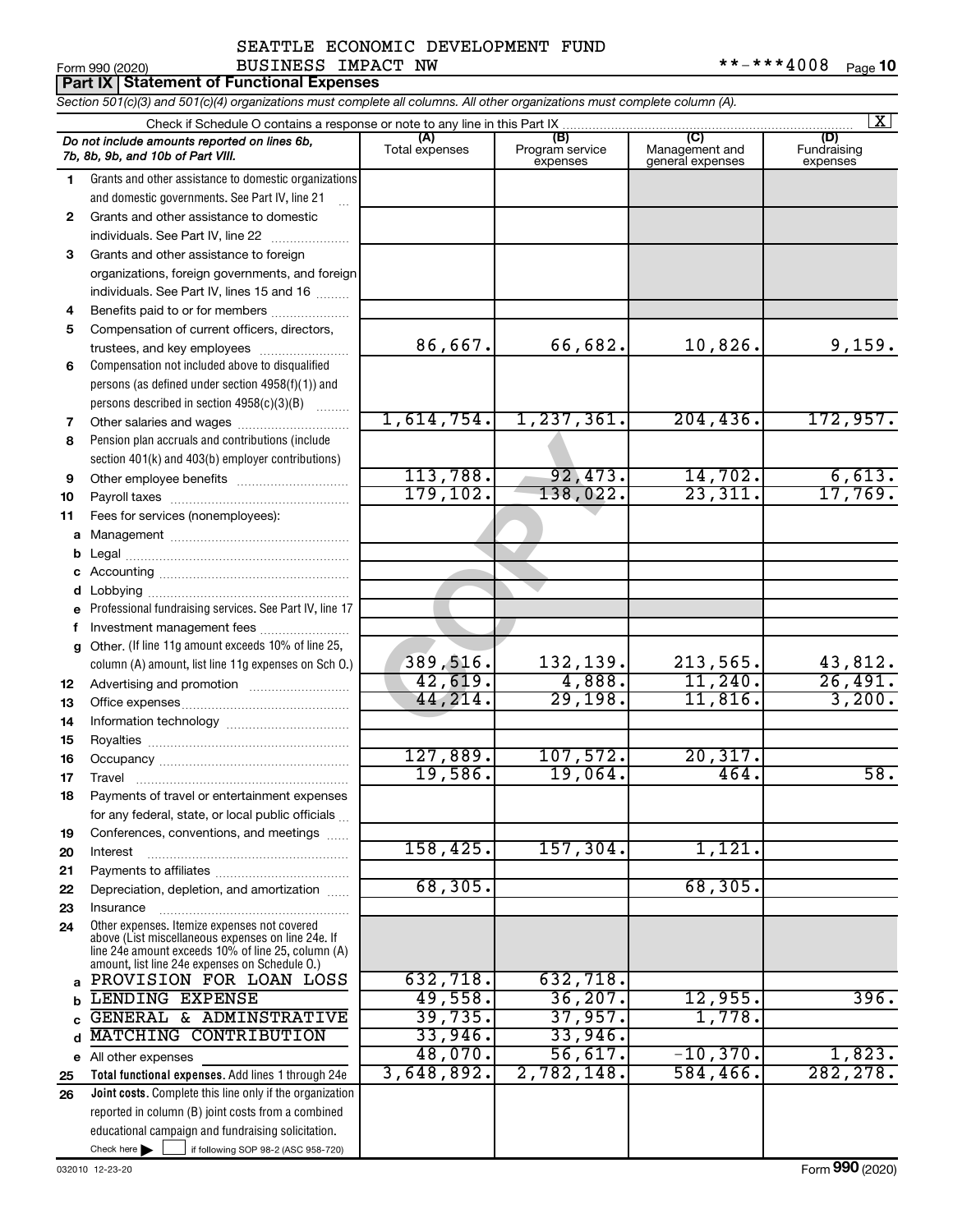#### Form 990 (2020) BUSINESS IMPACT NW \*\*-\*\*\*4008 Page SEATTLE ECONOMIC DEVELOPMENT FUND

**Part X Balance Sheet**

|                             |                          |                                                                                                                                                                                                                                   |            |                | (A)<br>Beginning of year |                         | (B)<br>End of year            |
|-----------------------------|--------------------------|-----------------------------------------------------------------------------------------------------------------------------------------------------------------------------------------------------------------------------------|------------|----------------|--------------------------|-------------------------|-------------------------------|
|                             | 1                        |                                                                                                                                                                                                                                   |            |                | 409,040.                 | $\mathbf{1}$            | 1,658,487.                    |
|                             | 2                        |                                                                                                                                                                                                                                   |            |                | 1, 254, 674.             | $\mathbf{2}$            | 1,705,632.                    |
|                             | З                        |                                                                                                                                                                                                                                   |            |                |                          | 3                       |                               |
|                             | 4                        |                                                                                                                                                                                                                                   |            |                | 271,505.                 | $\overline{\mathbf{4}}$ | 6,862.                        |
|                             | 5                        | Loans and other receivables from any current or former officer, director,                                                                                                                                                         |            |                |                          |                         |                               |
|                             |                          | trustee, key employee, creator or founder, substantial contributor, or 35%                                                                                                                                                        |            |                |                          |                         |                               |
|                             |                          | controlled entity or family member of any of these persons                                                                                                                                                                        |            |                |                          | 5                       |                               |
|                             | 6                        | Loans and other receivables from other disqualified persons (as defined                                                                                                                                                           |            |                |                          |                         |                               |
|                             |                          | under section $4958(f)(1)$ , and persons described in section $4958(c)(3)(B)$                                                                                                                                                     |            |                |                          | 6                       |                               |
|                             | $\overline{\phantom{a}}$ |                                                                                                                                                                                                                                   | 7,953,144. | $\overline{7}$ | 15,637,873.              |                         |                               |
| Assets                      | 8                        |                                                                                                                                                                                                                                   |            |                |                          |                         |                               |
|                             | 9                        |                                                                                                                                                                                                                                   |            |                | 16, 246.                 | $\boldsymbol{9}$        | 26,661.                       |
|                             |                          | <b>10a</b> Land, buildings, and equipment: cost or other                                                                                                                                                                          |            |                |                          |                         |                               |
|                             |                          |                                                                                                                                                                                                                                   |            |                |                          |                         |                               |
|                             |                          | basis. Complete Part VI of Schedule D $\begin{array}{ c c c c c }\n\hline\n1.156,234.156,234.156,235.156,236.156,235.156,235.156,235.156,235.156,235.156,235.156,235.156,235.156,235.156,235.156,235.156,235.156,235.156,235.156$ |            |                | 1, 112, 298.             | 10 <sub>c</sub>         | 1,047,739.                    |
|                             | 11                       |                                                                                                                                                                                                                                   |            |                |                          | 11                      |                               |
|                             | 12                       |                                                                                                                                                                                                                                   |            |                |                          | 12                      |                               |
|                             | 13                       |                                                                                                                                                                                                                                   |            |                |                          | 13                      |                               |
|                             | 14                       |                                                                                                                                                                                                                                   |            |                |                          | 14                      |                               |
|                             | 15                       |                                                                                                                                                                                                                                   |            |                | 514,042.                 | 15                      | 468, 159.                     |
|                             | 16                       |                                                                                                                                                                                                                                   |            |                | 11,530,949.              | 16                      | 20,551,413.                   |
|                             | 17                       |                                                                                                                                                                                                                                   |            |                | 109,966.                 | 17                      | 124,920.                      |
|                             | 18                       |                                                                                                                                                                                                                                   |            | 18             |                          |                         |                               |
|                             | 19                       |                                                                                                                                                                                                                                   |            | 19             |                          |                         |                               |
|                             | 20                       |                                                                                                                                                                                                                                   |            |                |                          | 20                      |                               |
|                             | 21                       | Escrow or custodial account liability. Complete Part IV of Schedule D /                                                                                                                                                           |            |                |                          | 21                      |                               |
|                             | 22                       | Loans and other payables to any current or former officer, director,                                                                                                                                                              |            |                |                          |                         |                               |
| Liabilities                 |                          | trustee, key employee, creator or founder, substantial contributor, or 35%                                                                                                                                                        |            |                |                          |                         |                               |
|                             |                          |                                                                                                                                                                                                                                   |            |                |                          | 22                      |                               |
|                             | 23                       | Secured mortgages and notes payable to unrelated third parties                                                                                                                                                                    |            |                | 8,340,591.               | 23                      | 15,863,556.                   |
|                             | 24                       |                                                                                                                                                                                                                                   |            |                |                          | 24                      |                               |
|                             | 25                       | Other liabilities (including federal income tax, payables to related third                                                                                                                                                        |            |                |                          |                         |                               |
|                             |                          | parties, and other liabilities not included on lines 17-24). Complete Part X                                                                                                                                                      |            |                | $354,871$ $ 25$          |                         |                               |
|                             |                          | of Schedule D                                                                                                                                                                                                                     |            |                | $8,805,428.$ 26          |                         | .022, 791<br>.498, 16, 779    |
|                             | 26                       | <b>Total liabilities.</b> Add lines 17 through 25<br>Organizations that follow FASB ASC 958, check here $\blacktriangleright \lfloor \underline{X} \rfloor$                                                                       |            |                |                          |                         |                               |
|                             |                          | and complete lines 27, 28, 32, and 33.                                                                                                                                                                                            |            |                |                          |                         |                               |
|                             | 27                       |                                                                                                                                                                                                                                   |            |                | 2,661,025.               | 27                      |                               |
|                             | 28                       |                                                                                                                                                                                                                                   |            |                | 64,496.                  | 28                      | $\frac{1,333,793}{2,438,122}$ |
|                             |                          | Organizations that do not follow FASB ASC 958, check here $\blacktriangleright$                                                                                                                                                   |            |                |                          |                         |                               |
|                             |                          | and complete lines 29 through 33.                                                                                                                                                                                                 |            |                |                          |                         |                               |
|                             | 29                       |                                                                                                                                                                                                                                   |            | 29             |                          |                         |                               |
| Net Assets or Fund Balances | 30                       | Paid-in or capital surplus, or land, building, or equipment fund                                                                                                                                                                  |            |                |                          | 30                      |                               |
|                             | 31                       | Retained earnings, endowment, accumulated income, or other funds                                                                                                                                                                  |            |                |                          | 31                      |                               |
|                             | 32                       |                                                                                                                                                                                                                                   |            |                | 2,725,521.               | 32                      | 3,771,915.                    |
|                             | 33                       |                                                                                                                                                                                                                                   |            |                | 11,530,949.              | 33                      | 20,551,413.                   |
|                             |                          |                                                                                                                                                                                                                                   |            |                |                          |                         |                               |

Form (2020) **990**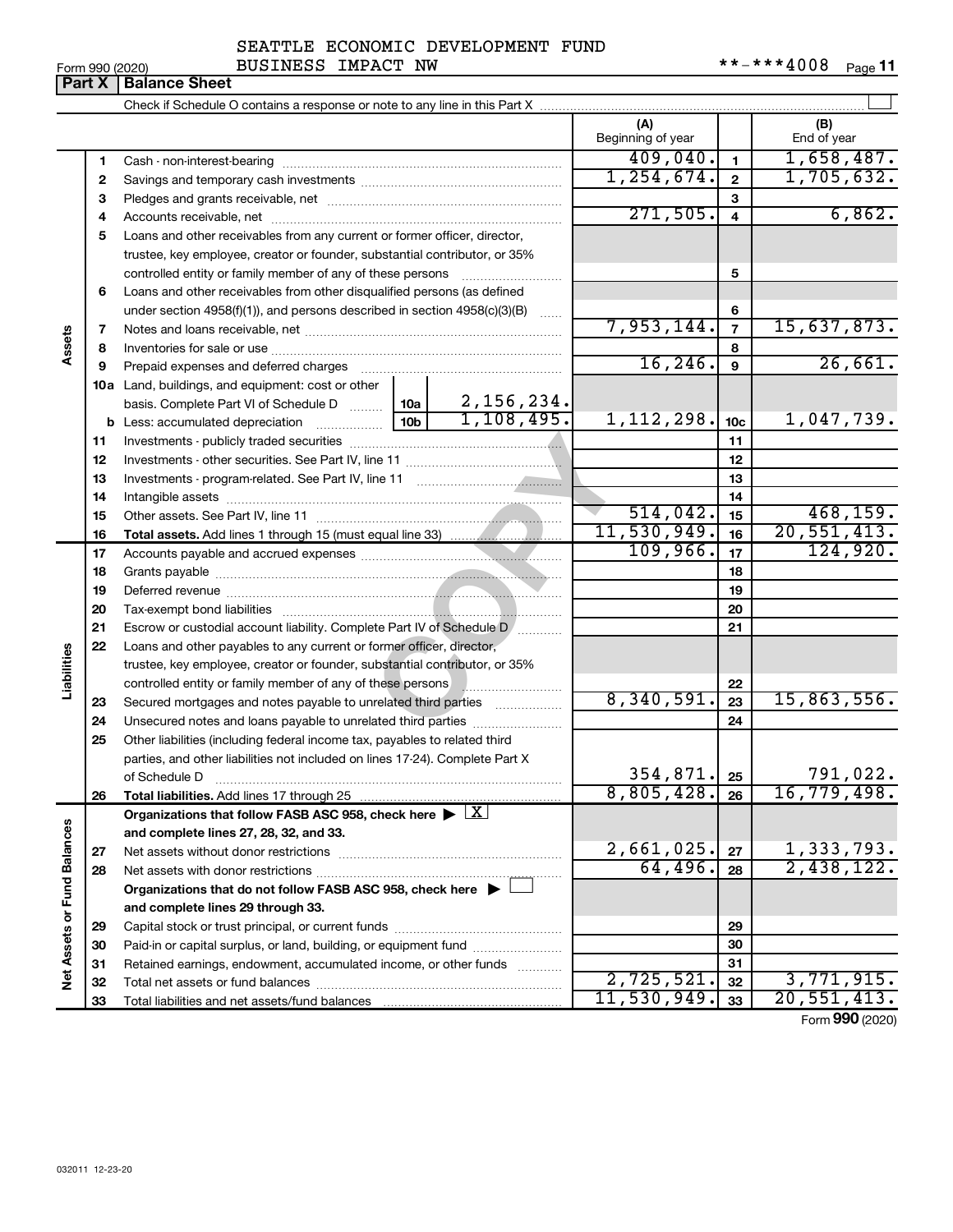|                        | SEATTLE ECONOMIC DEVELOPMENT FUND |  |
|------------------------|-----------------------------------|--|
| DIIATNINAA TIIDIAM IKJ |                                   |  |

|    | Form 990 (2020)<br>BUSINESS IMPACT NW                                                                                                                                                                                                                        |                         |                 |            | Page 12             |
|----|--------------------------------------------------------------------------------------------------------------------------------------------------------------------------------------------------------------------------------------------------------------|-------------------------|-----------------|------------|---------------------|
|    | <b>Part XI Reconciliation of Net Assets</b>                                                                                                                                                                                                                  |                         |                 |            |                     |
|    |                                                                                                                                                                                                                                                              |                         |                 |            | $\boxed{\text{X}}$  |
|    |                                                                                                                                                                                                                                                              |                         |                 |            |                     |
| 1  |                                                                                                                                                                                                                                                              | $\mathbf{1}$            | 5,335,968.      |            |                     |
| 2  |                                                                                                                                                                                                                                                              | $\overline{2}$          | 3,648,892.      |            |                     |
| 3  | Revenue less expenses. Subtract line 2 from line 1                                                                                                                                                                                                           | $\mathbf{3}$            | 1,687,076.      |            |                     |
| 4  |                                                                                                                                                                                                                                                              | $\overline{\mathbf{4}}$ | 2,725,521.      |            |                     |
| 5  | Net unrealized gains (losses) on investments [11] matter intervention in the unrealized gains (losses) on investments                                                                                                                                        | 5                       |                 |            |                     |
| 6  |                                                                                                                                                                                                                                                              | 6                       |                 |            |                     |
| 7  | Investment expenses www.communication.com/www.communication.com/www.communication.com/www.com                                                                                                                                                                | $\overline{7}$          |                 |            |                     |
| 8  | Prior period adjustments [111] matter contract and adjustments and contract and contract and contract and contract and contract and contract and contract and contract and contract and contract and contract and contract and                               | 8                       |                 |            |                     |
| 9  | Other changes in net assets or fund balances (explain on Schedule O) manufactured controller changes in net assets or fund balances (explain on Schedule O)                                                                                                  | $\mathbf{Q}$            | $-640,682.$     |            |                     |
| 10 | Net assets or fund balances at end of year. Combine lines 3 through 9 (must equal Part X, line 32,                                                                                                                                                           |                         |                 |            |                     |
|    |                                                                                                                                                                                                                                                              | 10                      | 3,771,915.      |            |                     |
|    | Part XII Financial Statements and Reporting                                                                                                                                                                                                                  |                         |                 |            |                     |
|    |                                                                                                                                                                                                                                                              |                         |                 |            | $\lfloor x \rfloor$ |
|    |                                                                                                                                                                                                                                                              |                         |                 | <b>Yes</b> | No                  |
| 1  | $\lfloor x \rfloor$ Accrual<br>Accounting method used to prepare the Form 990: $\Box$ Cash<br>Other                                                                                                                                                          |                         |                 |            |                     |
|    | If the organization changed its method of accounting from a prior year or checked "Other," explain in Schedule O.                                                                                                                                            |                         |                 |            |                     |
|    | 2a Were the organization's financial statements compiled or reviewed by an independent accountant?                                                                                                                                                           |                         | 2a              |            | x                   |
|    | If "Yes," check a box below to indicate whether the financial statements for the year were compiled or reviewed on a                                                                                                                                         |                         |                 |            |                     |
|    | separate basis, consolidated basis, or both:                                                                                                                                                                                                                 |                         |                 |            |                     |
|    | Separate basis<br><b>Consolidated basis</b><br>Both consolidated and separate basis                                                                                                                                                                          |                         |                 | X          |                     |
|    | <b>b</b> Were the organization's financial statements audited by an independent accountant? <b>Conserverse in the statement of the statements</b> and the statements and the statements are the statements of the statements are the sta                     |                         | 2 <sub>b</sub>  |            |                     |
|    | If "Yes," check a box below to indicate whether the financial statements for the year were audited on a separate basis,                                                                                                                                      |                         |                 |            |                     |
|    | consolidated basis, or both:<br>$\lfloor x \rfloor$ Separate basis<br>Consolidated basis                                                                                                                                                                     |                         |                 |            |                     |
|    | Both consolidated and separate basis                                                                                                                                                                                                                         |                         |                 |            |                     |
|    | c If "Yes" to line 2a or 2b, does the organization have a committee that assumes responsibility for oversight of the audit,                                                                                                                                  |                         | 2c              | х          |                     |
|    |                                                                                                                                                                                                                                                              |                         |                 |            |                     |
|    | If the organization changed either its oversight process or selection process during the tax year, explain on Schedule O.<br>3a As a result of a federal award, was the organization required to undergo an audit or audits as set forth in the Single Audit |                         |                 |            |                     |
|    |                                                                                                                                                                                                                                                              |                         |                 | х          |                     |
|    |                                                                                                                                                                                                                                                              |                         | За              |            |                     |
|    | b If "Yes," did the organization undergo the required audit or audits? If the organization did not undergo the required audit                                                                                                                                |                         | 3 <sub>b</sub>  | X          |                     |
|    |                                                                                                                                                                                                                                                              |                         | Form 990 (2020) |            |                     |
|    |                                                                                                                                                                                                                                                              |                         |                 |            |                     |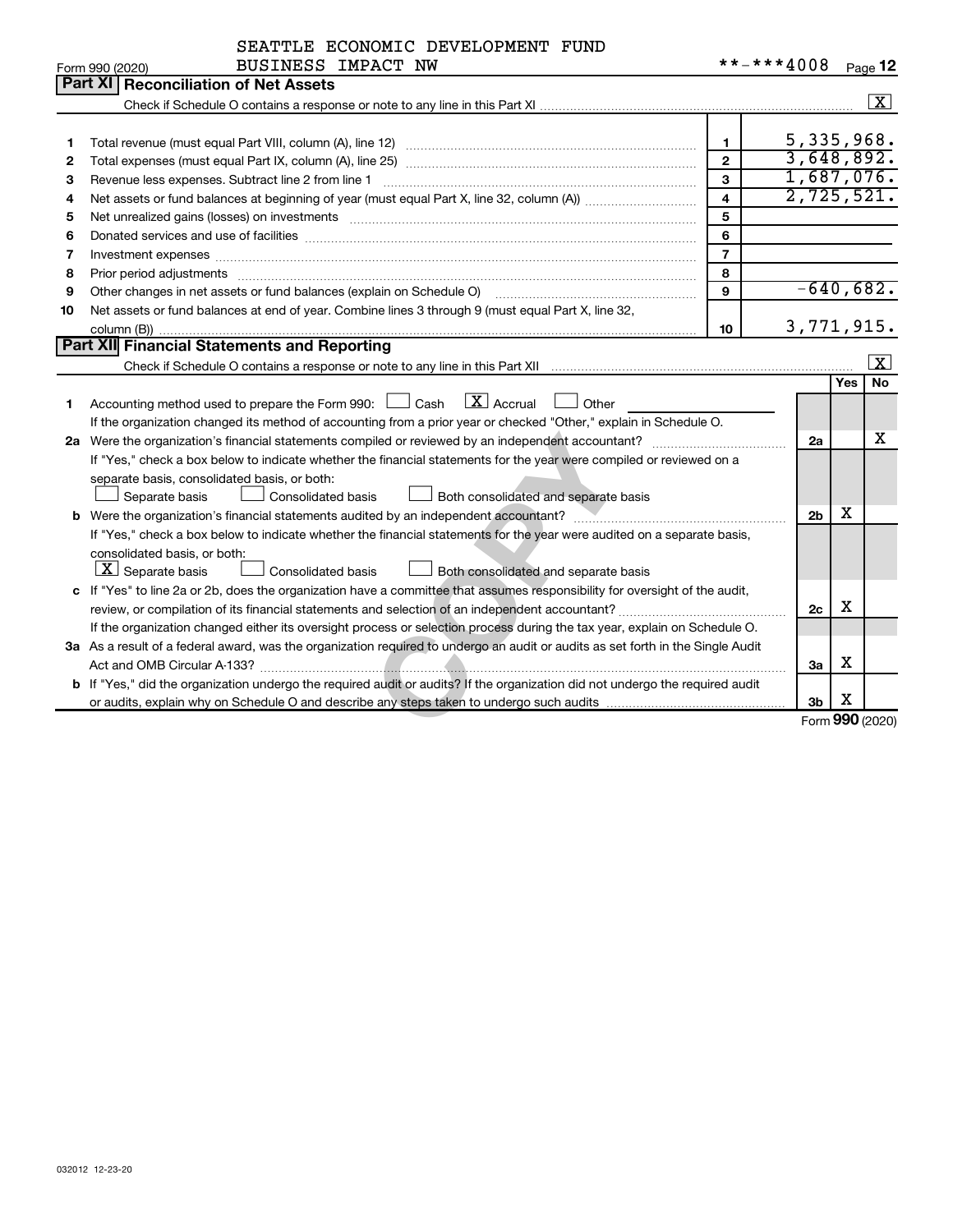| <b>SCHEDULE A</b>              |                                                                                                                                                                                                                                                 | <b>Public Charity Status and Public Support</b>                               |                                                                |    |                            | OMB No. 1545-0047                                  |
|--------------------------------|-------------------------------------------------------------------------------------------------------------------------------------------------------------------------------------------------------------------------------------------------|-------------------------------------------------------------------------------|----------------------------------------------------------------|----|----------------------------|----------------------------------------------------|
| (Form 990 or 990-EZ)           |                                                                                                                                                                                                                                                 | Complete if the organization is a section 501(c)(3) organization or a section |                                                                |    |                            |                                                    |
| Department of the Treasury     |                                                                                                                                                                                                                                                 | 4947(a)(1) nonexempt charitable trust.<br>Attach to Form 990 or Form 990-EZ.  |                                                                |    |                            | <b>Open to Public</b>                              |
| Internal Revenue Service       |                                                                                                                                                                                                                                                 | Go to www.irs.gov/Form990 for instructions and the latest information.        |                                                                |    |                            | Inspection                                         |
| Name of the organization       | SEATTLE ECONOMIC DEVELOPMENT FUND                                                                                                                                                                                                               |                                                                               |                                                                |    |                            | <b>Employer identification number</b>              |
|                                | BUSINESS IMPACT NW                                                                                                                                                                                                                              |                                                                               |                                                                |    |                            | **-***4008                                         |
| Part I                         | Reason for Public Charity Status. (All organizations must complete this part.) See instructions.                                                                                                                                                |                                                                               |                                                                |    |                            |                                                    |
|                                | The organization is not a private foundation because it is: (For lines 1 through 12, check only one box.)                                                                                                                                       |                                                                               |                                                                |    |                            |                                                    |
| 1                              | A church, convention of churches, or association of churches described in section 170(b)(1)(A)(i).                                                                                                                                              |                                                                               |                                                                |    |                            |                                                    |
| 2                              | A school described in section 170(b)(1)(A)(ii). (Attach Schedule E (Form 990 or 990-EZ).)                                                                                                                                                       |                                                                               |                                                                |    |                            |                                                    |
| 3<br>4                         | A hospital or a cooperative hospital service organization described in section 170(b)(1)(A)(iii).<br>A medical research organization operated in conjunction with a hospital described in section 170(b)(1)(A)(iii). Enter the hospital's name, |                                                                               |                                                                |    |                            |                                                    |
| city, and state:               |                                                                                                                                                                                                                                                 |                                                                               |                                                                |    |                            |                                                    |
| 5                              | An organization operated for the benefit of a college or university owned or operated by a governmental unit described in                                                                                                                       |                                                                               |                                                                |    |                            |                                                    |
|                                | section 170(b)(1)(A)(iv). (Complete Part II.)                                                                                                                                                                                                   |                                                                               |                                                                |    |                            |                                                    |
| 6                              | A federal, state, or local government or governmental unit described in section 170(b)(1)(A)(v).                                                                                                                                                |                                                                               |                                                                |    |                            |                                                    |
| $\mathbf{X}$<br>$\overline{7}$ | An organization that normally receives a substantial part of its support from a governmental unit or from the general public described in                                                                                                       |                                                                               |                                                                |    |                            |                                                    |
|                                | section 170(b)(1)(A)(vi). (Complete Part II.)                                                                                                                                                                                                   |                                                                               |                                                                |    |                            |                                                    |
| 8                              | A community trust described in section 170(b)(1)(A)(vi). (Complete Part II.)                                                                                                                                                                    |                                                                               |                                                                |    |                            |                                                    |
| 9                              | An agricultural research organization described in section 170(b)(1)(A)(ix) operated in conjunction with a land-grant college                                                                                                                   |                                                                               |                                                                |    |                            |                                                    |
|                                | or university or a non-land-grant college of agriculture (see instructions). Enter the name, city, and state of the college or                                                                                                                  |                                                                               |                                                                |    |                            |                                                    |
| university:                    |                                                                                                                                                                                                                                                 |                                                                               |                                                                |    |                            |                                                    |
| 10                             | An organization that normally receives (1) more than 33 1/3% of its support from contributions, membership fees, and gross receipts from                                                                                                        |                                                                               |                                                                |    |                            |                                                    |
|                                | activities related to its exempt functions, subject to certain exceptions; and (2) no more than 33 1/3% of its support from gross investment                                                                                                    |                                                                               |                                                                |    |                            |                                                    |
|                                | income and unrelated business taxable income (less section 511 tax) from businesses acquired by the organization after June 30, 1975.                                                                                                           |                                                                               |                                                                |    |                            |                                                    |
| 11                             | See section 509(a)(2). (Complete Part III.)<br>An organization organized and operated exclusively to test for public safety. See section 509(a)(4).                                                                                             |                                                                               |                                                                |    |                            |                                                    |
| 12                             | An organization organized and operated exclusively for the benefit of, to perform the functions of, or to carry out the purposes of one or                                                                                                      |                                                                               |                                                                |    |                            |                                                    |
|                                | more publicly supported organizations described in section 509(a)(1) or section 509(a)(2). See section 509(a)(3). Check the box in                                                                                                              |                                                                               |                                                                |    |                            |                                                    |
|                                | lines 12a through 12d that describes the type of supporting organization and complete lines 12e, 12f, and 12g.                                                                                                                                  |                                                                               |                                                                |    |                            |                                                    |
| a                              | Type I. A supporting organization operated, supervised, or controlled by its supported organization(s), typically by giving                                                                                                                     |                                                                               |                                                                |    |                            |                                                    |
|                                | the supported organization(s) the power to regularly appoint or elect a majority of the directors or trustees of the supporting                                                                                                                 |                                                                               |                                                                |    |                            |                                                    |
|                                | organization. You must complete Part IV, Sections A and B.                                                                                                                                                                                      |                                                                               |                                                                |    |                            |                                                    |
| b                              | Type II. A supporting organization supervised or controlled in connection with its supported organization(s), by having                                                                                                                         |                                                                               |                                                                |    |                            |                                                    |
|                                | control or management of the supporting organization vested in the same persons that control or manage the supported                                                                                                                            |                                                                               |                                                                |    |                            |                                                    |
|                                | organization(s). You must complete Part IV, Sections A and C.                                                                                                                                                                                   |                                                                               |                                                                |    |                            |                                                    |
| с                              | Type III functionally integrated. A supporting organization operated in connection with, and functionally integrated with,                                                                                                                      |                                                                               |                                                                |    |                            |                                                    |
|                                | its supported organization(s) (see instructions). You must complete Part IV, Sections A, D, and E.<br>Type III non-functionally integrated. A supporting organization operated in connection with its supported organization(s)                 |                                                                               |                                                                |    |                            |                                                    |
| d                              | that is not functionally integrated. The organization generally must satisfy a distribution requirement and an attentiveness                                                                                                                    |                                                                               |                                                                |    |                            |                                                    |
|                                | requirement (see instructions). You must complete Part IV, Sections A and D, and Part V.                                                                                                                                                        |                                                                               |                                                                |    |                            |                                                    |
| е                              | Check this box if the organization received a written determination from the IRS that it is a Type I, Type II, Type III                                                                                                                         |                                                                               |                                                                |    |                            |                                                    |
|                                | functionally integrated, or Type III non-functionally integrated supporting organization.                                                                                                                                                       |                                                                               |                                                                |    |                            |                                                    |
|                                |                                                                                                                                                                                                                                                 |                                                                               |                                                                |    |                            |                                                    |
| g                              | Provide the following information about the supported organization(s).                                                                                                                                                                          |                                                                               |                                                                |    |                            |                                                    |
| (i) Name of supported          | (ii) EIN                                                                                                                                                                                                                                        | (iii) Type of organization<br>(described on lines 1-10                        | (iv) Is the organization listed<br>in your governing document? |    | (v) Amount of monetary     | (vi) Amount of other<br>support (see instructions) |
| organization                   |                                                                                                                                                                                                                                                 | above (see instructions))                                                     | Yes                                                            | No | support (see instructions) |                                                    |
|                                |                                                                                                                                                                                                                                                 |                                                                               |                                                                |    |                            |                                                    |
|                                |                                                                                                                                                                                                                                                 |                                                                               |                                                                |    |                            |                                                    |
|                                |                                                                                                                                                                                                                                                 |                                                                               |                                                                |    |                            |                                                    |
|                                |                                                                                                                                                                                                                                                 |                                                                               |                                                                |    |                            |                                                    |
|                                |                                                                                                                                                                                                                                                 |                                                                               |                                                                |    |                            |                                                    |
|                                |                                                                                                                                                                                                                                                 |                                                                               |                                                                |    |                            |                                                    |
|                                |                                                                                                                                                                                                                                                 |                                                                               |                                                                |    |                            |                                                    |
|                                |                                                                                                                                                                                                                                                 |                                                                               |                                                                |    |                            |                                                    |
|                                |                                                                                                                                                                                                                                                 |                                                                               |                                                                |    |                            |                                                    |
| Total                          |                                                                                                                                                                                                                                                 |                                                                               |                                                                |    |                            |                                                    |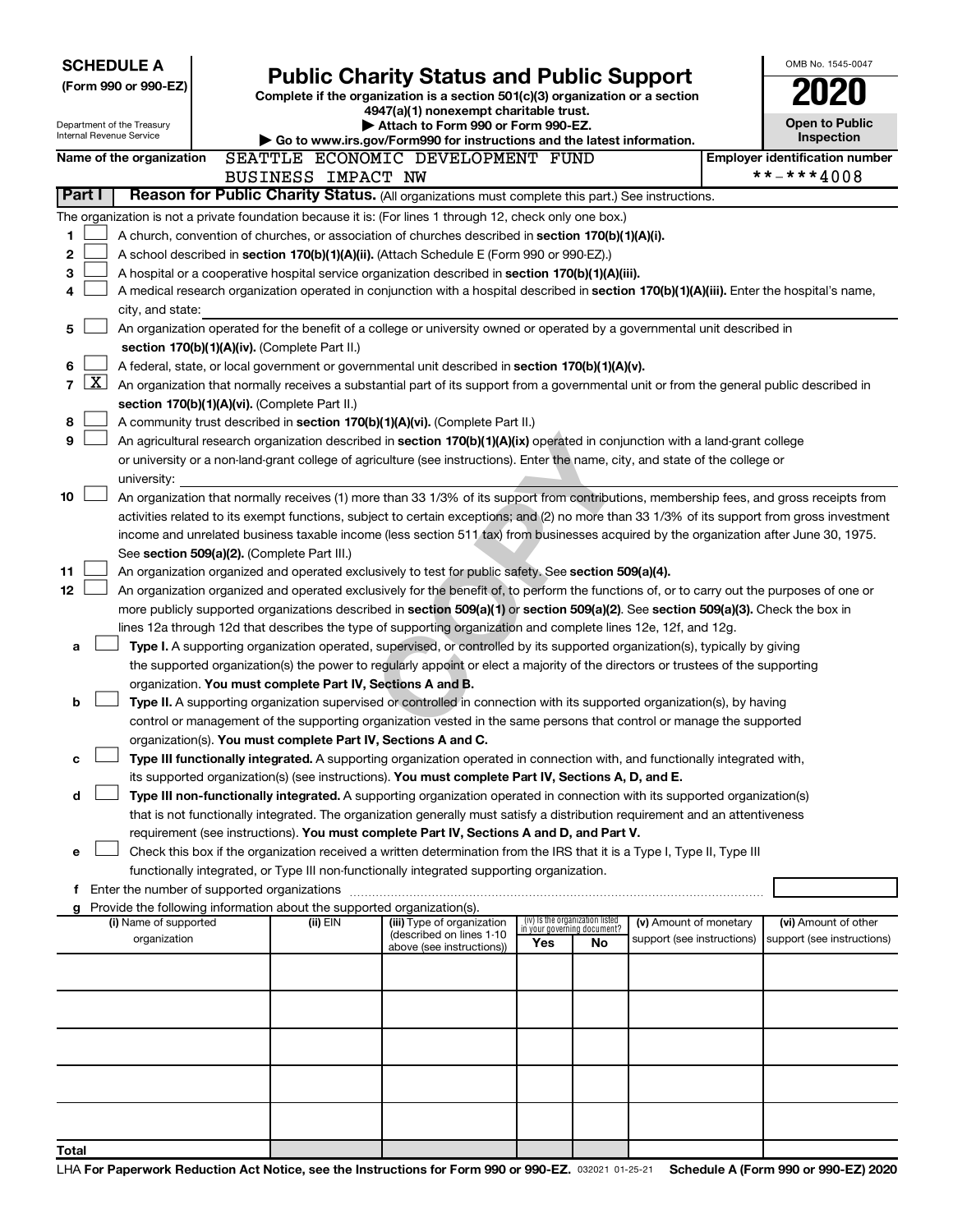#### Schedule A (Form 990 or 990-EZ) 2020 BUSINESS IMPACT NW  $***-****4008$  Page SEATTLE ECONOMIC DEVELOPMENT FUND

 $***$   $***$   $4008$  Page 2

| Part II Support Schedule for Organizations Described in Sections 170(b)(1)(A)(iv) and 170(b)(1)(A)(vi)                                          |
|-------------------------------------------------------------------------------------------------------------------------------------------------|
| (Complete only if you checked the box on line 5, 7, or 8 of Part I or if the organization failed to qualify under Part III. If the organization |

fails to qualify under the tests listed below, please complete Part III.)

|    | <b>Section A. Public Support</b>                                                                                                                                                                                               |          |          |            |            |          |                                |
|----|--------------------------------------------------------------------------------------------------------------------------------------------------------------------------------------------------------------------------------|----------|----------|------------|------------|----------|--------------------------------|
|    | Calendar year (or fiscal year beginning in)                                                                                                                                                                                    | (a) 2016 | (b) 2017 | $(c)$ 2018 | $(d)$ 2019 | (e) 2020 | (f) Total                      |
|    | 1 Gifts, grants, contributions, and                                                                                                                                                                                            |          |          |            |            |          |                                |
|    | membership fees received. (Do not                                                                                                                                                                                              |          |          |            |            |          |                                |
|    | include any "unusual grants.")                                                                                                                                                                                                 | 876,621. | 1024291. | 1127655.   | 1454304.   | 3972596. | 8455467.                       |
|    | 2 Tax revenues levied for the organ-                                                                                                                                                                                           |          |          |            |            |          |                                |
|    | ization's benefit and either paid to                                                                                                                                                                                           |          |          |            |            |          |                                |
|    | or expended on its behalf                                                                                                                                                                                                      |          |          |            |            |          |                                |
|    | 3 The value of services or facilities                                                                                                                                                                                          |          |          |            |            |          |                                |
|    | furnished by a governmental unit to                                                                                                                                                                                            |          |          |            |            |          |                                |
|    | the organization without charge                                                                                                                                                                                                |          |          |            |            |          |                                |
|    | Total. Add lines 1 through 3                                                                                                                                                                                                   | 876,621. | 1024291. | 1127655.   | 1454304.   | 3972596. | 8455467.                       |
| 5. | The portion of total contributions                                                                                                                                                                                             |          |          |            |            |          |                                |
|    | by each person (other than a                                                                                                                                                                                                   |          |          |            |            |          |                                |
|    | governmental unit or publicly                                                                                                                                                                                                  |          |          |            |            |          |                                |
|    | supported organization) included                                                                                                                                                                                               |          |          |            |            |          |                                |
|    | on line 1 that exceeds 2% of the                                                                                                                                                                                               |          |          |            |            |          |                                |
|    | amount shown on line 11,                                                                                                                                                                                                       |          |          |            |            |          |                                |
|    | column (f)                                                                                                                                                                                                                     |          |          |            |            |          |                                |
|    | 6 Public support. Subtract line 5 from line 4.                                                                                                                                                                                 |          |          |            |            |          | 8455467.                       |
|    | <b>Section B. Total Support</b>                                                                                                                                                                                                |          |          |            |            |          |                                |
|    | Calendar year (or fiscal year beginning in)                                                                                                                                                                                    | (a) 2016 | (b) 2017 | $(c)$ 2018 | $(d)$ 2019 | (e) 2020 | (f) Total                      |
|    | 7 Amounts from line 4                                                                                                                                                                                                          | 876,621. | 1024291  | 1127655    | 1454304    | 3972596. | 8455467.                       |
| 8  | Gross income from interest,                                                                                                                                                                                                    |          |          |            |            |          |                                |
|    | dividends, payments received on                                                                                                                                                                                                |          |          |            |            |          |                                |
|    | securities loans, rents, royalties,                                                                                                                                                                                            |          |          |            |            |          |                                |
|    | and income from similar sources                                                                                                                                                                                                | 51,776.  | 73,680.  | $78,600$ . | 80,070.    | 79,970.  | 364,096.                       |
| 9  | Net income from unrelated business                                                                                                                                                                                             |          |          |            |            |          |                                |
|    | activities, whether or not the                                                                                                                                                                                                 |          |          |            |            |          |                                |
|    | business is regularly carried on                                                                                                                                                                                               |          |          |            |            |          |                                |
|    | 10 Other income. Do not include gain                                                                                                                                                                                           |          |          |            |            |          |                                |
|    | or loss from the sale of capital                                                                                                                                                                                               |          |          |            |            |          |                                |
|    | assets (Explain in Part VI.)                                                                                                                                                                                                   | 3,344.   | 14,607.  | 29,305.    | 26,552.    |          | 41,719. 115,527.               |
|    | 11 Total support. Add lines 7 through 10                                                                                                                                                                                       |          |          |            |            |          | 8935090.                       |
|    | <b>12</b> Gross receipts from related activities, etc. (see instructions)                                                                                                                                                      |          |          |            |            | 12       |                                |
|    | 13 First 5 years. If the Form 990 is for the organization's first, second, third, fourth, or fifth tax year as a section 501(c)(3)                                                                                             |          |          |            |            |          |                                |
|    | organization, check this box and stop here                                                                                                                                                                                     |          |          |            |            |          |                                |
|    | <b>Section C. Computation of Public Support Percentage</b>                                                                                                                                                                     |          |          |            |            |          |                                |
|    | 14 Public support percentage for 2020 (line 6, column (f), divided by line 11, column (f)                                                                                                                                      |          |          |            |            | 14       | 94.63<br>%                     |
|    |                                                                                                                                                                                                                                |          |          |            |            | 15       | 92.99<br>$\%$                  |
|    | 16a 33 1/3% support test - 2020. If the organization did not check the box on line 13, and line 14 is 33 1/3% or more, check this box and                                                                                      |          |          |            |            |          |                                |
|    | stop here. The organization qualifies as a publicly supported organization manufactured content and the content of the state of the state of the state of the state of the state of the state of the state of the state of the |          |          |            |            |          | $\blacktriangleright$ $\mid$ X |
|    | b 33 1/3% support test - 2019. If the organization did not check a box on line 13 or 16a, and line 15 is 33 1/3% or more, check this box                                                                                       |          |          |            |            |          |                                |
|    |                                                                                                                                                                                                                                |          |          |            |            |          |                                |
|    | 17a 10% -facts-and-circumstances test - 2020. If the organization did not check a box on line 13, 16a, or 16b, and line 14 is 10% or more,                                                                                     |          |          |            |            |          |                                |
|    | and if the organization meets the facts-and-circumstances test, check this box and stop here. Explain in Part VI how the organization                                                                                          |          |          |            |            |          |                                |
|    | meets the facts-and-circumstances test. The organization qualifies as a publicly supported organization                                                                                                                        |          |          |            |            |          |                                |
|    | b 10% -facts-and-circumstances test - 2019. If the organization did not check a box on line 13, 16a, 16b, or 17a, and line 15 is 10% or                                                                                        |          |          |            |            |          |                                |
|    | more, and if the organization meets the facts-and-circumstances test, check this box and stop here. Explain in Part VI how the                                                                                                 |          |          |            |            |          |                                |
|    | organization meets the facts-and-circumstances test. The organization qualifies as a publicly supported organization                                                                                                           |          |          |            |            |          |                                |
| 18 | Private foundation. If the organization did not check a box on line 13, 16a, 16b, 17a, or 17b, check this box and see instructions                                                                                             |          |          |            |            |          |                                |
|    |                                                                                                                                                                                                                                |          |          |            |            |          |                                |

**Schedule A (Form 990 or 990-EZ) 2020**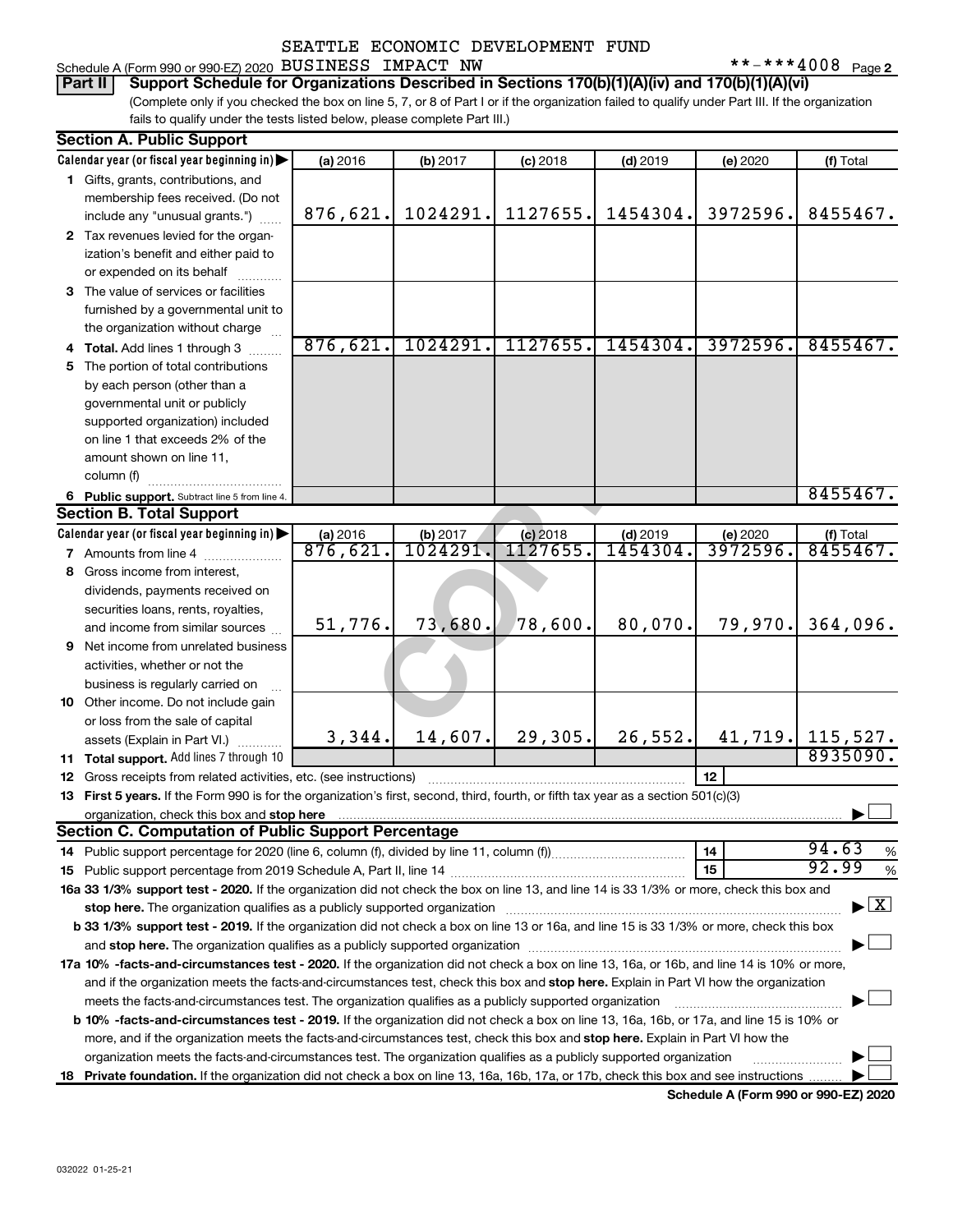#### Schedule A (Form 990 or 990-EZ) 2020 BUSINESS IMPACT NW  $***-****4008$  Page

#### **Part III Support Schedule for Organizations Described in Section 509(a)(2)**

(Complete only if you checked the box on line 10 of Part I or if the organization failed to qualify under Part II. If the organization fails to qualify under the tests listed below, please complete Part II.)

|    | <b>Section A. Public Support</b>                                                                                                                 |          |          |            |            |          |           |
|----|--------------------------------------------------------------------------------------------------------------------------------------------------|----------|----------|------------|------------|----------|-----------|
|    | Calendar year (or fiscal year beginning in)                                                                                                      | (a) 2016 | (b) 2017 | (c) 2018   | $(d)$ 2019 | (e) 2020 | (f) Total |
|    | 1 Gifts, grants, contributions, and                                                                                                              |          |          |            |            |          |           |
|    | membership fees received. (Do not                                                                                                                |          |          |            |            |          |           |
|    | include any "unusual grants.")                                                                                                                   |          |          |            |            |          |           |
|    | 2 Gross receipts from admissions,                                                                                                                |          |          |            |            |          |           |
|    | merchandise sold or services per-                                                                                                                |          |          |            |            |          |           |
|    | formed, or facilities furnished in                                                                                                               |          |          |            |            |          |           |
|    | any activity that is related to the<br>organization's tax-exempt purpose                                                                         |          |          |            |            |          |           |
|    | 3 Gross receipts from activities that                                                                                                            |          |          |            |            |          |           |
|    | are not an unrelated trade or bus-                                                                                                               |          |          |            |            |          |           |
|    | iness under section 513                                                                                                                          |          |          |            |            |          |           |
|    | 4 Tax revenues levied for the organ-                                                                                                             |          |          |            |            |          |           |
|    | ization's benefit and either paid to                                                                                                             |          |          |            |            |          |           |
|    | or expended on its behalf<br>.                                                                                                                   |          |          |            |            |          |           |
|    | 5 The value of services or facilities                                                                                                            |          |          |            |            |          |           |
|    | furnished by a governmental unit to                                                                                                              |          |          |            |            |          |           |
|    | the organization without charge                                                                                                                  |          |          |            |            |          |           |
|    | <b>6 Total.</b> Add lines 1 through 5                                                                                                            |          |          |            |            |          |           |
|    | 7a Amounts included on lines 1, 2, and                                                                                                           |          |          |            |            |          |           |
|    | 3 received from disqualified persons                                                                                                             |          |          |            |            |          |           |
|    | <b>b</b> Amounts included on lines 2 and 3 received                                                                                              |          |          |            |            |          |           |
|    | from other than disqualified persons that                                                                                                        |          |          |            |            |          |           |
|    | exceed the greater of \$5,000 or 1% of the<br>amount on line 13 for the year                                                                     |          |          |            |            |          |           |
|    | c Add lines 7a and 7b                                                                                                                            |          |          |            |            |          |           |
|    | 8 Public support. (Subtract line 7c from line 6.)                                                                                                |          |          |            |            |          |           |
|    | <b>Section B. Total Support</b>                                                                                                                  |          |          |            |            |          |           |
|    | Calendar year (or fiscal year beginning in)                                                                                                      | (a) 2016 | (b) 2017 | $(c)$ 2018 | $(d)$ 2019 | (e) 2020 | (f) Total |
|    | <b>9</b> Amounts from line 6                                                                                                                     |          |          |            |            |          |           |
|    | <b>10a</b> Gross income from interest,                                                                                                           |          |          |            |            |          |           |
|    | dividends, payments received on                                                                                                                  |          |          |            |            |          |           |
|    | securities loans, rents, royalties,<br>and income from similar sources                                                                           |          |          |            |            |          |           |
|    | <b>b</b> Unrelated business taxable income                                                                                                       |          |          |            |            |          |           |
|    | (less section 511 taxes) from businesses                                                                                                         |          |          |            |            |          |           |
|    | acquired after June 30, 1975                                                                                                                     |          |          |            |            |          |           |
|    |                                                                                                                                                  |          |          |            |            |          |           |
| 11 | c Add lines 10a and 10b<br>Net income from unrelated business                                                                                    |          |          |            |            |          |           |
|    | activities not included in line 10b.                                                                                                             |          |          |            |            |          |           |
|    | whether or not the business is                                                                                                                   |          |          |            |            |          |           |
|    | regularly carried on<br><b>12</b> Other income. Do not include gain                                                                              |          |          |            |            |          |           |
|    | or loss from the sale of capital                                                                                                                 |          |          |            |            |          |           |
|    | assets (Explain in Part VI.)                                                                                                                     |          |          |            |            |          |           |
|    | <b>13</b> Total support. (Add lines 9, 10c, 11, and 12.)                                                                                         |          |          |            |            |          |           |
|    | 14 First 5 years. If the Form 990 is for the organization's first, second, third, fourth, or fifth tax year as a section 501(c)(3) organization, |          |          |            |            |          |           |
|    |                                                                                                                                                  |          |          |            |            |          |           |
|    | Section C. Computation of Public Support Percentage                                                                                              |          |          |            |            |          |           |
|    |                                                                                                                                                  |          |          |            |            | 15       | %         |
|    | 16 Public support percentage from 2019 Schedule A, Part III, line 15                                                                             |          |          |            |            | 16       | %         |
|    | Section D. Computation of Investment Income Percentage                                                                                           |          |          |            |            |          |           |
|    | 17 Investment income percentage for 2020 (line 10c, column (f), divided by line 13, column (f) <i>manameronium</i>                               |          |          |            |            | 17       | %         |
|    | 18 Investment income percentage from 2019 Schedule A, Part III, line 17                                                                          |          |          |            |            | 18       | %         |
|    | 19a 33 1/3% support tests - 2020. If the organization did not check the box on line 14, and line 15 is more than 33 1/3%, and line 17 is not     |          |          |            |            |          |           |
|    | more than 33 1/3%, check this box and stop here. The organization qualifies as a publicly supported organization                                 |          |          |            |            |          |           |
|    | b 33 1/3% support tests - 2019. If the organization did not check a box on line 14 or line 19a, and line 16 is more than 33 1/3%, and            |          |          |            |            |          |           |
|    | line 18 is not more than 33 1/3%, check this box and stop here. The organization qualifies as a publicly supported organization                  |          |          |            |            |          |           |
|    |                                                                                                                                                  |          |          |            |            |          |           |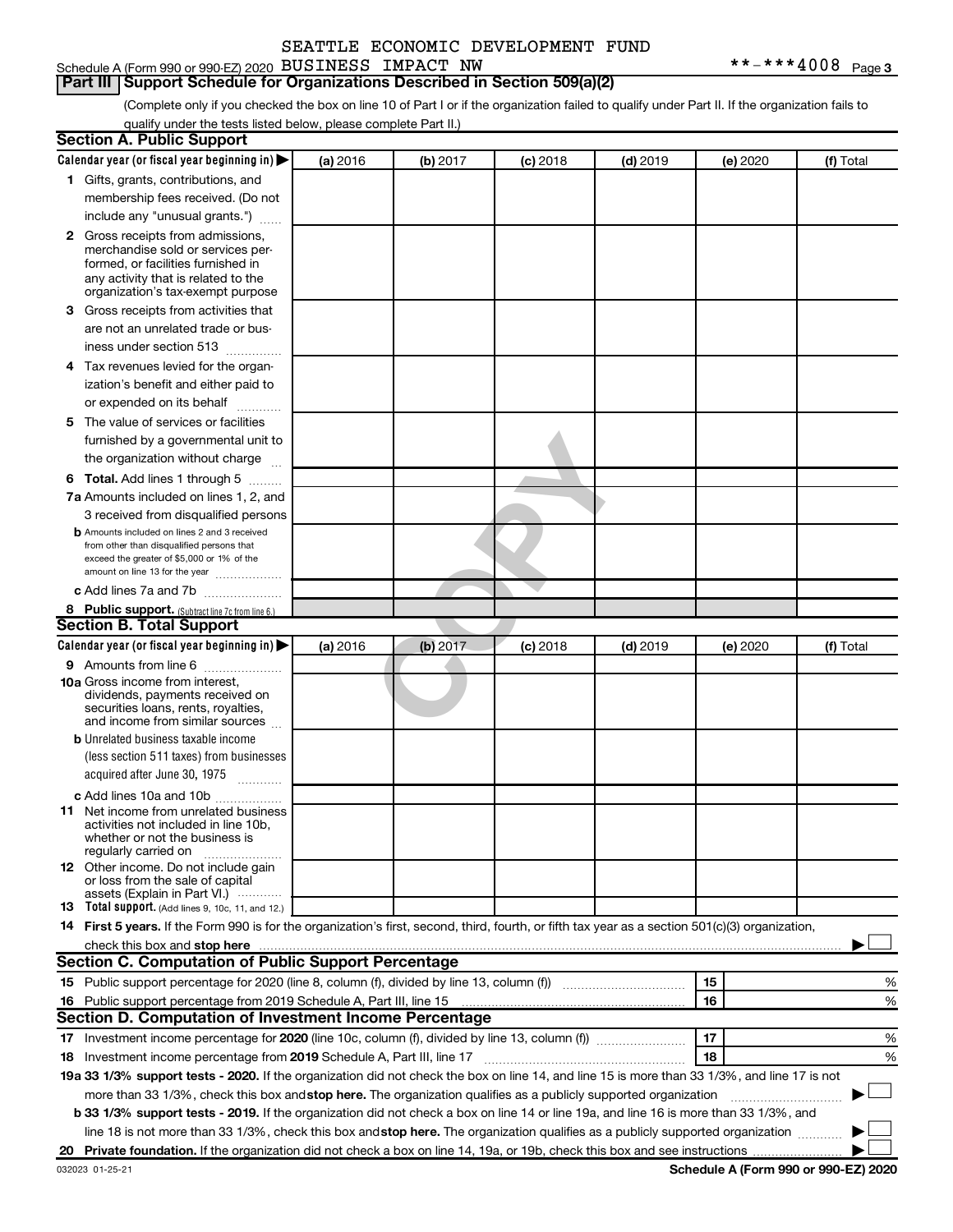### Schedule A (Form 990 or 990-EZ) 2020 BUSINESS IMPACT NW  $***-****4008$  Page

**Part IV Supporting Organizations**

(Complete only if you checked a box in line 12 on Part I. If you checked box 12a, Part I, complete Sections A and B. If you checked box 12b, Part I, complete Sections A and C. If you checked box 12c, Part I, complete Sections A, D, and E. If you checked box 12d, Part I, complete Sections A and D, and complete Part V.)

#### **Section A. All Supporting Organizations**

- **1** Are all of the organization's supported organizations listed by name in the organization's governing documents? If "No," describe in Part VI how the supported organizations are designated. If designated by *class or purpose, describe the designation. If historic and continuing relationship, explain.*
- **2** Did the organization have any supported organization that does not have an IRS determination of status under section 509(a)(1) or (2)? If "Yes," explain in Part **VI** how the organization determined that the supported *organization was described in section 509(a)(1) or (2).*
- **3a** Did the organization have a supported organization described in section 501(c)(4), (5), or (6)? If "Yes," answer *lines 3b and 3c below.*
- **b** Did the organization confirm that each supported organization qualified under section 501(c)(4), (5), or (6) and satisfied the public support tests under section 509(a)(2)? If "Yes," describe in Part VI when and how the *organization made the determination.*
- **c** Did the organization ensure that all support to such organizations was used exclusively for section 170(c)(2)(B) purposes? If "Yes," explain in Part VI what controls the organization put in place to ensure such use.
- **4 a** *If* Was any supported organization not organized in the United States ("foreign supported organization")? *"Yes," and if you checked box 12a or 12b in Part I, answer lines 4b and 4c below.*
- **b** Did the organization have ultimate control and discretion in deciding whether to make grants to the foreign supported organization? If "Yes," describe in Part VI how the organization had such control and discretion *despite being controlled or supervised by or in connection with its supported organizations.*
- **c** Did the organization support any foreign supported organization that does not have an IRS determination under sections 501(c)(3) and 509(a)(1) or (2)? If "Yes," explain in Part VI what controls the organization used *to ensure that all support to the foreign supported organization was used exclusively for section 170(c)(2)(B) purposes.*
- the United States ("foreign supported organization")? *l*<br>answer lines 4b and 4c below.<br>Consider the foreign supported organization")? *l*<br>answer lines 4b and 4c below.<br>**VI** how the organization had such control and discre **5a** Did the organization add, substitute, or remove any supported organizations during the tax year? If "Yes," answer lines 5b and 5c below (if applicable). Also, provide detail in **Part VI,** including (i) the names and EIN *numbers of the supported organizations added, substituted, or removed; (ii) the reasons for each such action; (iii) the authority under the organization's organizing document authorizing such action; and (iv) how the action was accomplished (such as by amendment to the organizing document).*
- **b** Type I or Type II only. Was any added or substituted supported organization part of a class already designated in the organization's organizing document?
- **c Substitutions only.**  Was the substitution the result of an event beyond the organization's control?
- **6** Did the organization provide support (whether in the form of grants or the provision of services or facilities) to **Part VI.** support or benefit one or more of the filing organization's supported organizations? If "Yes," provide detail in anyone other than (i) its supported organizations, (ii) individuals that are part of the charitable class benefited by one or more of its supported organizations, or (iii) other supporting organizations that also
- **7** Did the organization provide a grant, loan, compensation, or other similar payment to a substantial contributor regard to a substantial contributor? If "Yes," complete Part I of Schedule L (Form 990 or 990-EZ). (as defined in section 4958(c)(3)(C)), a family member of a substantial contributor, or a 35% controlled entity with
- **8** Did the organization make a loan to a disqualified person (as defined in section 4958) not described in line 7? *If "Yes," complete Part I of Schedule L (Form 990 or 990-EZ).*
- **9 a** Was the organization controlled directly or indirectly at any time during the tax year by one or more in section 509(a)(1) or (2))? If "Yes," provide detail in **Part VI.** disqualified persons, as defined in section 4946 (other than foundation managers and organizations described
- **b** Did one or more disqualified persons (as defined in line 9a) hold a controlling interest in any entity in which the supporting organization had an interest? If "Yes," provide detail in Part VI.
- **c** Did a disqualified person (as defined in line 9a) have an ownership interest in, or derive any personal benefit from, assets in which the supporting organization also had an interest? If "Yes," provide detail in Part VI.
- **10 a** Was the organization subject to the excess business holdings rules of section 4943 because of section supporting organizations)? If "Yes," answer line 10b below. 4943(f) (regarding certain Type II supporting organizations, and all Type III non-functionally integrated
	- **b** Did the organization have any excess business holdings in the tax year? (Use Schedule C, Form 4720, to *determine whether the organization had excess business holdings.)*

**Yes No 1 2 3a 3b 3c 4a 4b 4c 5a 5b 5c 6 7 8 9a 9b 9c 10a 10b**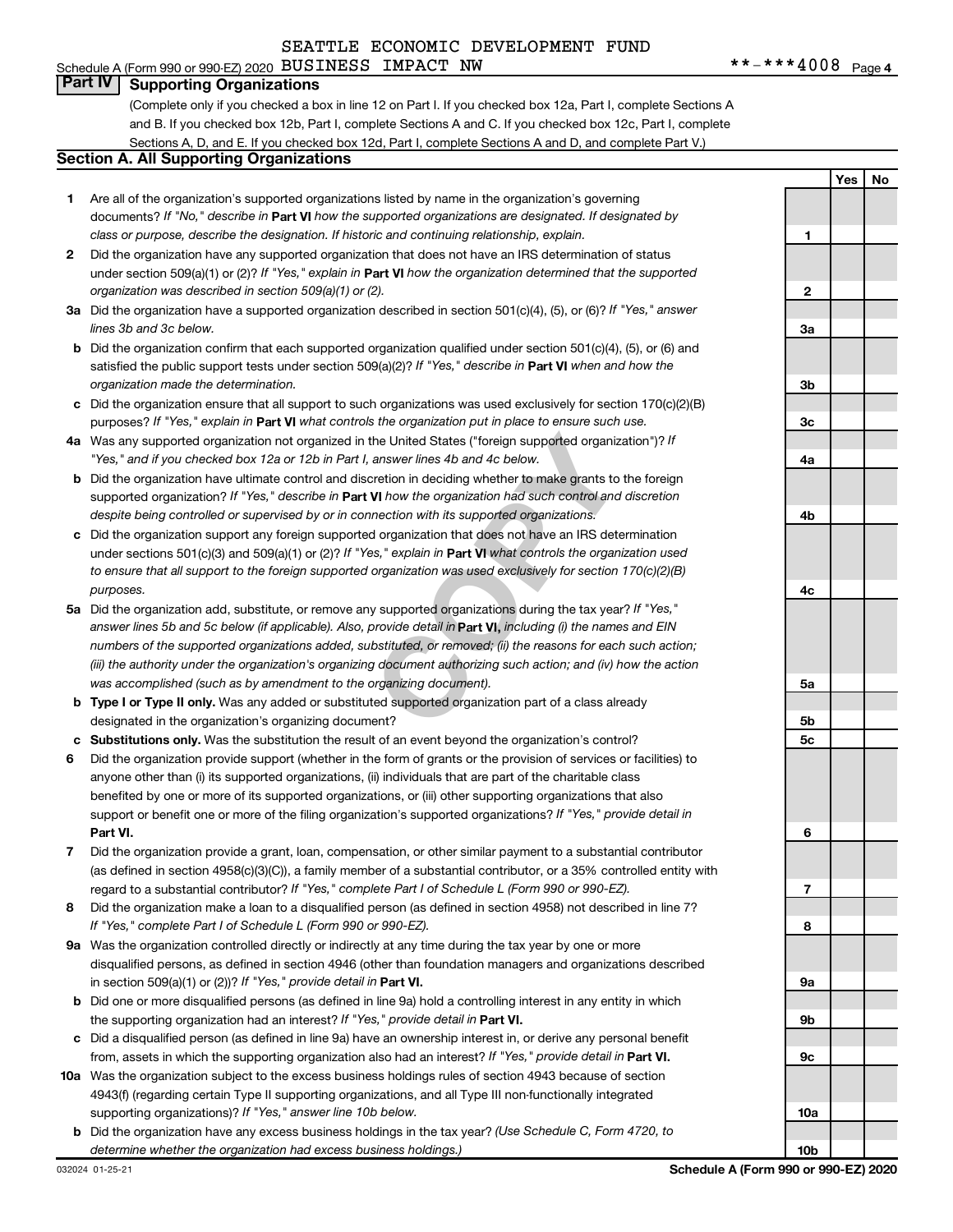Schedule A (Form 990 or 990-EZ) 2020 BUSINESS IMPACT NW  $***-****4008$  Page Has the organization accepted a gift or contribution from any of the following persons? **Part IV Supporting Organizations** *(continued)*

| 11 Has the organization accepted a gift or contribution from any of the following persons?                       |
|------------------------------------------------------------------------------------------------------------------|
| a A person who directly or indirectly controls, either alone or together with persons described in lines 11b and |
| 11c below, the governing body of a supported organization?                                                       |

**b** A family member of a person described in line 11a above?

| c A 35% controlled entity of a person described in line 11a or 11b above?If "Yes" to line 11a, 11b, or 11c, provide |     |
|---------------------------------------------------------------------------------------------------------------------|-----|
| detail in Part VI.                                                                                                  | 11c |

#### **Section B. Type I Supporting Organizations**

| Did the governing body, members of the governing body, officers acting in their official capacity, or membership of one or     |
|--------------------------------------------------------------------------------------------------------------------------------|
| more supported organizations have the power to regularly appoint or elect at least a majority of the organization's officers,  |
| directors, or trustees at all times during the tax year? If "No," describe in Part VI how the supported organization(s)        |
| effectively operated, supervised, or controlled the organization's activities. If the organization had more than one supported |
| organization, describe how the powers to appoint and/or remove officers, directors, or trustees were allocated among the       |
| supported organizations and what conditions or restrictions, if any, applied to such powers during the tax year.               |

**2** Did the organization operate for the benefit of any supported organization other than the supported **Part VI**  *how providing such benefit carried out the purposes of the supported organization(s) that operated,* organization(s) that operated, supervised, or controlled the supporting organization? If "Yes," explain in *supervised, or controlled the supporting organization.*

#### **Section C. Type II Supporting Organizations**

|                                                                                                                      |  | l No |
|----------------------------------------------------------------------------------------------------------------------|--|------|
| Were a majority of the organization's directors or trustees during the tax year also a majority of the directors     |  |      |
| or trustees of each of the organization's supported organization(s)? If "No," describe in <b>Part VI</b> how control |  |      |
| or management of the supporting organization was vested in the same persons that controlled or managed               |  |      |
| the supported organization(s).                                                                                       |  |      |

#### **Section D. All Type III Supporting Organizations**

|              | <b>Section C. Type II Supporting Organizations</b>                                                                        |   |            |     |
|--------------|---------------------------------------------------------------------------------------------------------------------------|---|------------|-----|
|              |                                                                                                                           |   | Yes        | No. |
| 1.           | Were a majority of the organization's directors or trustees during the tax year also a majority of the directors          |   |            |     |
|              | or trustees of each of the organization's supported organization(s)? If "No," describe in Part VI how control             |   |            |     |
|              | or management of the supporting organization was vested in the same persons that controlled or managed                    |   |            |     |
|              | the supported organization(s).                                                                                            |   |            |     |
|              | <b>Section D. All Type III Supporting Organizations</b>                                                                   |   |            |     |
|              |                                                                                                                           |   | <b>Yes</b> | No. |
|              | Did the organization provide to each of its supported organizations, by the last day of the fifth month of the            |   |            |     |
|              | organization's tax year, (i) a written notice describing the type and amount of support provided during the prior tax     |   |            |     |
|              | year, (ii) a copy of the Form 990 that was most recently filed as of the date of notification, and (iii) copies of the    |   |            |     |
|              | organization's governing documents in effect on the date of notification, to the extent not previously provided?          |   |            |     |
| $\mathbf{2}$ | Were any of the organization's officers, directors, or trustees either (i) appointed or elected by the supported          |   |            |     |
|              | organization(s) or (ii) serving on the governing body of a supported organization? If "No," explain in <b>Part VI</b> how |   |            |     |
|              | the organization maintained a close and continuous working relationship with the supported organization(s).               | 2 |            |     |
| 3            | By reason of the relationship described in line 2, above, did the organization's supported organizations have a           |   |            |     |
|              | significant voice in the organization's investment policies and in directing the use of the organization's                |   |            |     |
|              | income or assets at all times during the tax year? If "Yes," describe in <b>Part VI</b> the role the organization's       |   |            |     |
|              | supported organizations played in this regard.                                                                            | 3 |            |     |

#### **Section E. Type III Functionally Integrated Supporting Organizations**

- **1** Check the box next to the method that the organization used to satisfy the Integral Part Test during the yealsee instructions).
- **a The organization satisfied the Activities Test. Complete line 2 below.**
- **b** The organization is the parent of each of its supported organizations. Complete line 3 below.  $\Box$
- **c** The organization supported a governmental entity. Describe in Part VI how you supported a governmental entity (see instructions).  $\Box$
- **2 Answer lines 2a and 2b below. Yes No** Activities Test.
- **a** Did substantially all of the organization's activities during the tax year directly further the exempt purposes of the supported organization(s) to which the organization was responsive? If "Yes," then in Part VI identify **those supported organizations and explain**  *how these activities directly furthered their exempt purposes, how the organization was responsive to those supported organizations, and how the organization determined that these activities constituted substantially all of its activities.*
- **b** Did the activities described in line 2a, above, constitute activities that, but for the organization's involvement, **Part VI**  *the reasons for the organization's position that its supported organization(s) would have engaged in* one or more of the organization's supported organization(s) would have been engaged in? If "Yes," explain in *these activities but for the organization's involvement.*
- 3 Parent of Supported Organizations. Answer lines 3a and 3b below.
- **a** Did the organization have the power to regularly appoint or elect a majority of the officers, directors, or trustees of each of the supported organizations? If "Yes" or "No" provide details in Part VI.
- **b** Did the organization exercise a substantial degree of direction over the policies, programs, and activities of each of its supported organizations? If "Yes," describe in Part VI the role played by the organization in this regard.

**2a**

**2b**

**3a**

**3b**

**11a 11b**

**1**

**2**

**Yes No**

**Yes No**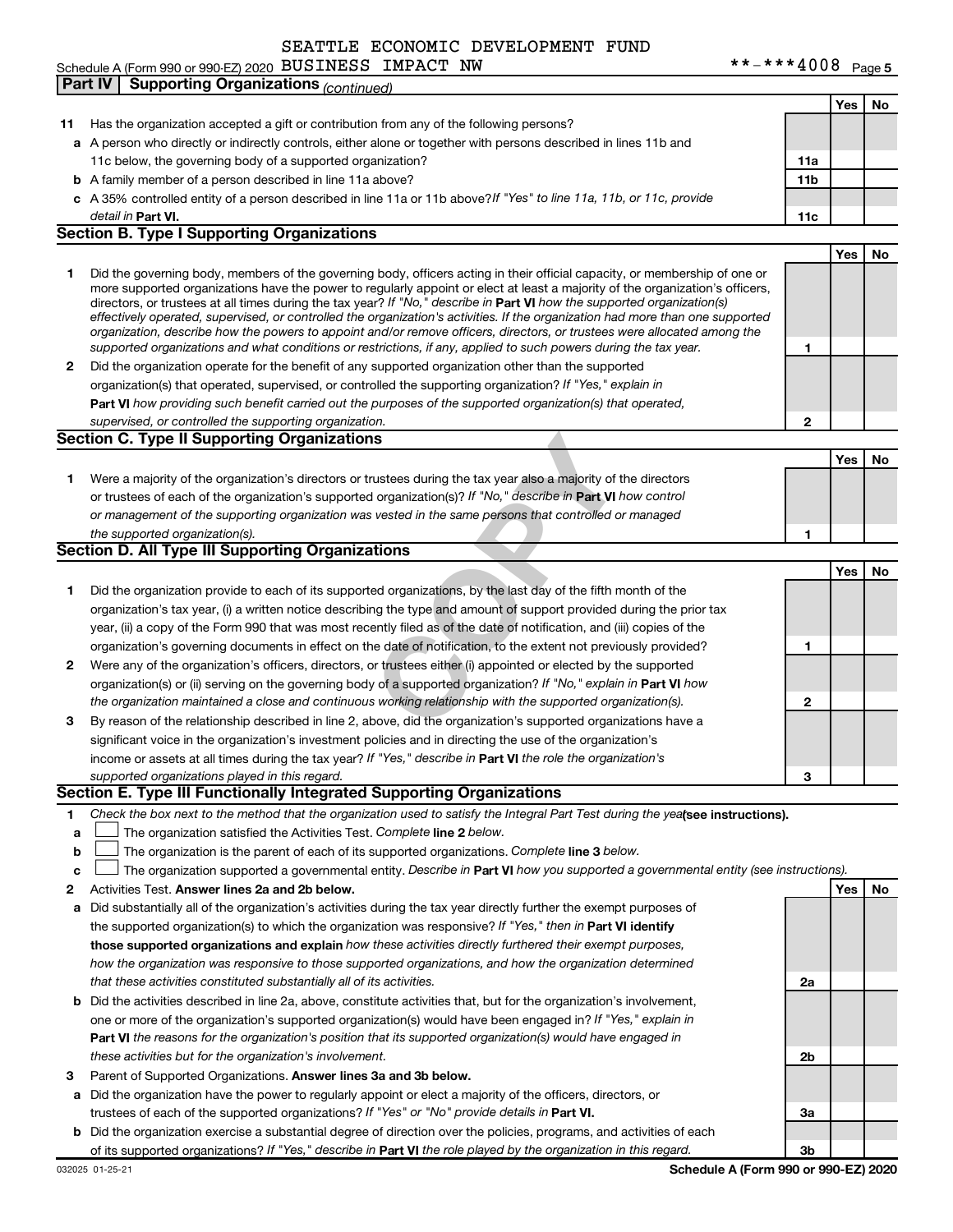$***$   $***$  4008 Page 6 Schedule A (Form 990 or 990-EZ) 2020 BUSINESS IMPACT NW  $***-****4008$  Page

#### **Part V Type III Non-Functionally Integrated 509(a)(3) Supporting Organizations**

1 **Letter See instructions.** Check here if the organization satisfied the Integral Part Test as a qualifying trust on Nov. 20, 1970 (*explain in* Part **VI**). See instructions. All other Type III non-functionally integrated supporting organizations must complete Sections A through E.

|   | Section A - Adjusted Net Income                                             |                | (A) Prior Year | (B) Current Year<br>(optional) |
|---|-----------------------------------------------------------------------------|----------------|----------------|--------------------------------|
| 1 | Net short-term capital gain                                                 | 1              |                |                                |
| 2 | Recoveries of prior-year distributions                                      | $\mathbf{2}$   |                |                                |
| з | Other gross income (see instructions)                                       | 3              |                |                                |
| 4 | Add lines 1 through 3.                                                      | 4              |                |                                |
| 5 | Depreciation and depletion                                                  | 5              |                |                                |
| 6 | Portion of operating expenses paid or incurred for production or            |                |                |                                |
|   | collection of gross income or for management, conservation, or              |                |                |                                |
|   | maintenance of property held for production of income (see instructions)    | 6              |                |                                |
| 7 | Other expenses (see instructions)                                           | $\overline{7}$ |                |                                |
| 8 | <b>Adjusted Net Income</b> (subtract lines 5, 6, and 7 from line 4)         | 8              |                |                                |
|   | <b>Section B - Minimum Asset Amount</b>                                     |                | (A) Prior Year | (B) Current Year<br>(optional) |
| 1 | Aggregate fair market value of all non-exempt-use assets (see               |                |                |                                |
|   | instructions for short tax year or assets held for part of year):           |                |                |                                |
|   | a Average monthly value of securities                                       | 1a             |                |                                |
|   | <b>b</b> Average monthly cash balances                                      | 1b             |                |                                |
|   | c Fair market value of other non-exempt-use assets                          | 1 <sub>c</sub> |                |                                |
|   | <b>d</b> Total (add lines 1a, 1b, and 1c)                                   | 1 <sub>d</sub> |                |                                |
|   | e Discount claimed for blockage or other factors                            |                |                |                                |
|   | (explain in detail in <b>Part VI</b> ):                                     |                |                |                                |
| 2 | Acquisition indebtedness applicable to non-exempt-use assets                | $\mathbf{2}$   |                |                                |
| 3 | Subtract line 2 from line 1d.                                               | 3              |                |                                |
| 4 | Cash deemed held for exempt use. Enter 0.015 of line 3 (for greater amount, |                |                |                                |
|   | see instructions)                                                           | 4              |                |                                |
| 5 | Net value of non-exempt-use assets (subtract line 4 from line 3)            | 5              |                |                                |
| 6 | Multiply line 5 by 0.035.                                                   | 6              |                |                                |
| 7 | Recoveries of prior-year distributions                                      | 7              |                |                                |
| 8 | Minimum Asset Amount (add line 7 to line 6)                                 | 8              |                |                                |
|   | <b>Section C - Distributable Amount</b>                                     |                |                | <b>Current Year</b>            |
| 1 | Adjusted net income for prior year (from Section A, line 8, column A)       | 1              |                |                                |
| 2 | Enter 0.85 of line 1.                                                       | $\mathbf{2}$   |                |                                |
| З | Minimum asset amount for prior year (from Section B, line 8, column A)      | 3              |                |                                |
| 4 | Enter greater of line 2 or line 3.                                          | 4              |                |                                |
| 5 | Income tax imposed in prior year                                            | 5              |                |                                |
| 6 | <b>Distributable Amount.</b> Subtract line 5 from line 4, unless subject to |                |                |                                |
|   | emergency temporary reduction (see instructions).                           | 6              |                |                                |
|   |                                                                             |                |                |                                |

**7** Check here if the current year is the organization's first as a non-functionally integrated Type III supporting organization (see † instructions).

**Schedule A (Form 990 or 990-EZ) 2020**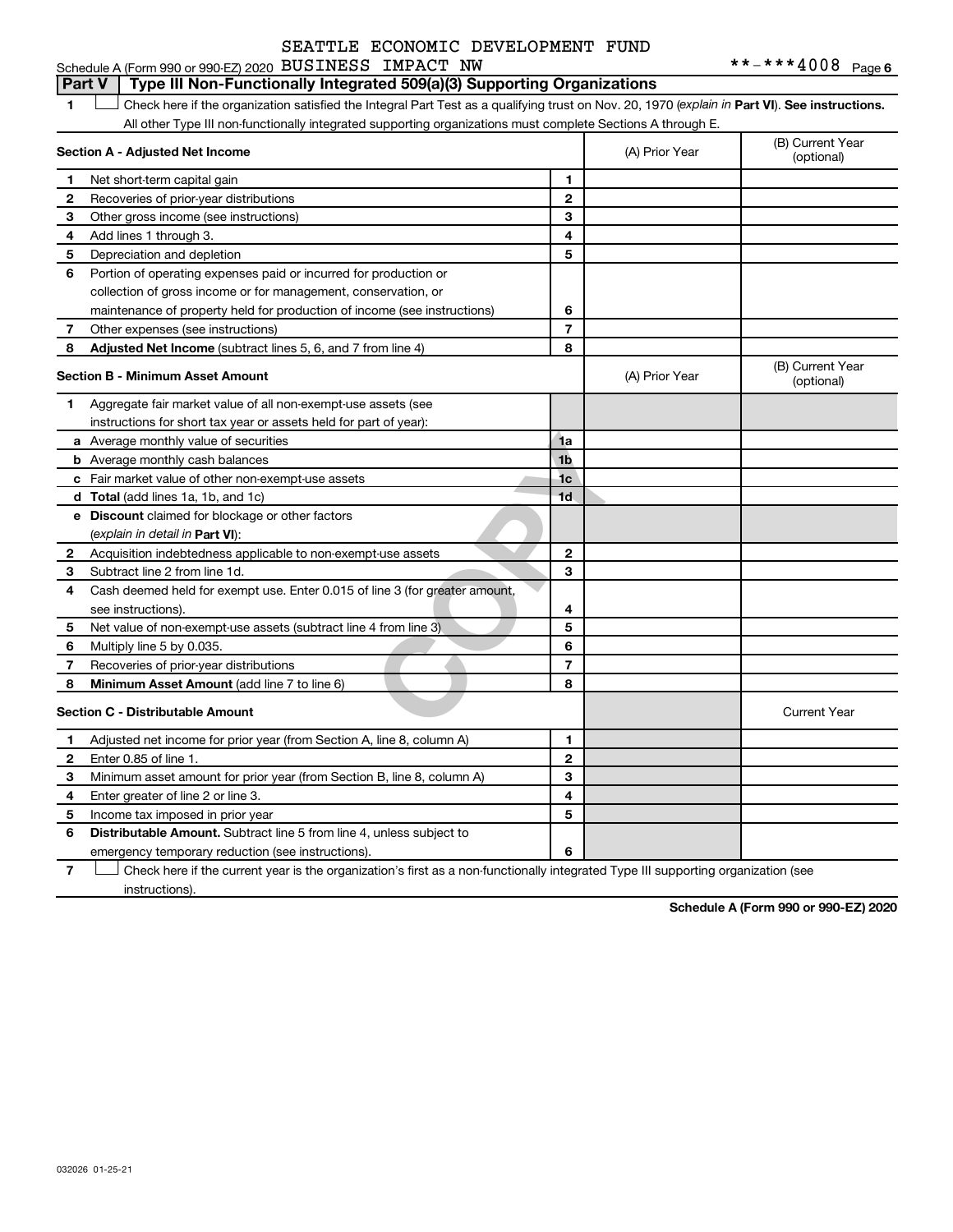|               | Schedule A (Form 990 or 990-EZ) 2020 BUSINESS IMPACT NW                                    |                                    |                                               | **-***4008 Page7                                 |
|---------------|--------------------------------------------------------------------------------------------|------------------------------------|-----------------------------------------------|--------------------------------------------------|
| <b>Part V</b> | Type III Non-Functionally Integrated 509(a)(3) Supporting Organizations (continued)        |                                    |                                               |                                                  |
|               | Section D - Distributions                                                                  |                                    |                                               | <b>Current Year</b>                              |
| 1             | Amounts paid to supported organizations to accomplish exempt purposes                      |                                    | 1                                             |                                                  |
| 2             | Amounts paid to perform activity that directly furthers exempt purposes of supported       |                                    |                                               |                                                  |
|               | organizations, in excess of income from activity                                           |                                    | $\mathbf{2}$                                  |                                                  |
| 3             | Administrative expenses paid to accomplish exempt purposes of supported organizations      | 3                                  |                                               |                                                  |
| 4             | Amounts paid to acquire exempt-use assets                                                  |                                    | 4                                             |                                                  |
| 5             | Qualified set-aside amounts (prior IRS approval required - provide details in Part VI)     |                                    | 5                                             |                                                  |
| 6             | Other distributions (describe in Part VI). See instructions.                               |                                    | 6                                             |                                                  |
| 7             | Total annual distributions. Add lines 1 through 6.                                         |                                    | $\overline{7}$                                |                                                  |
| 8             | Distributions to attentive supported organizations to which the organization is responsive |                                    |                                               |                                                  |
|               | (provide details in Part VI). See instructions.                                            |                                    | 8                                             |                                                  |
| 9             | Distributable amount for 2020 from Section C, line 6                                       |                                    | 9                                             |                                                  |
| 10            | Line 8 amount divided by line 9 amount                                                     |                                    | 10                                            |                                                  |
|               | Section E - Distribution Allocations (see instructions)                                    | (i)<br><b>Excess Distributions</b> | (ii)<br><b>Underdistributions</b><br>Pre-2020 | (iii)<br><b>Distributable</b><br>Amount for 2020 |
| 1             | Distributable amount for 2020 from Section C, line 6                                       |                                    |                                               |                                                  |
| 2             | Underdistributions, if any, for years prior to 2020 (reason-                               |                                    |                                               |                                                  |
|               | able cause required - explain in Part VI). See instructions.                               |                                    |                                               |                                                  |
| 3             | Excess distributions carryover, if any, to 2020                                            |                                    |                                               |                                                  |
|               | <b>a</b> From 2015                                                                         |                                    |                                               |                                                  |
|               | $b$ From 2016                                                                              |                                    |                                               |                                                  |
|               | c From 2017                                                                                |                                    |                                               |                                                  |
|               | d From 2018                                                                                |                                    |                                               |                                                  |
|               | e From 2019                                                                                |                                    |                                               |                                                  |
|               | f Total of lines 3a through 3e                                                             |                                    |                                               |                                                  |
|               | g Applied to underdistributions of prior years                                             |                                    |                                               |                                                  |
|               | h Applied to 2020 distributable amount                                                     |                                    |                                               |                                                  |
| j.            | Carryover from 2015 not applied (see instructions)                                         |                                    |                                               |                                                  |
|               | Remainder. Subtract lines 3g, 3h, and 3i from line 3f.                                     |                                    |                                               |                                                  |
| 4             | Distributions for 2020 from Section D,                                                     |                                    |                                               |                                                  |
|               | \$<br>line $7:$                                                                            |                                    |                                               |                                                  |
|               | a Applied to underdistributions of prior years                                             |                                    |                                               |                                                  |
|               | <b>b</b> Applied to 2020 distributable amount                                              |                                    |                                               |                                                  |
|               | <b>c</b> Remainder. Subtract lines 4a and 4b from line 4.                                  |                                    |                                               |                                                  |
| 5             | Remaining underdistributions for years prior to 2020, if                                   |                                    |                                               |                                                  |
|               | any. Subtract lines 3g and 4a from line 2. For result greater                              |                                    |                                               |                                                  |
|               | than zero, explain in Part VI. See instructions.                                           |                                    |                                               |                                                  |
| 6             | Remaining underdistributions for 2020. Subtract lines 3h                                   |                                    |                                               |                                                  |
|               | and 4b from line 1. For result greater than zero, explain in                               |                                    |                                               |                                                  |
|               | Part VI. See instructions.                                                                 |                                    |                                               |                                                  |
| $\mathbf{7}$  | Excess distributions carryover to 2021. Add lines 3j                                       |                                    |                                               |                                                  |
|               | and 4c.                                                                                    |                                    |                                               |                                                  |
| 8             | Breakdown of line 7:                                                                       |                                    |                                               |                                                  |
|               | a Excess from 2016                                                                         |                                    |                                               |                                                  |
|               | <b>b</b> Excess from 2017                                                                  |                                    |                                               |                                                  |
|               | c Excess from 2018                                                                         |                                    |                                               |                                                  |
|               | d Excess from 2019                                                                         |                                    |                                               |                                                  |
|               | e Excess from 2020                                                                         |                                    |                                               |                                                  |

**Schedule A (Form 990 or 990-EZ) 2020**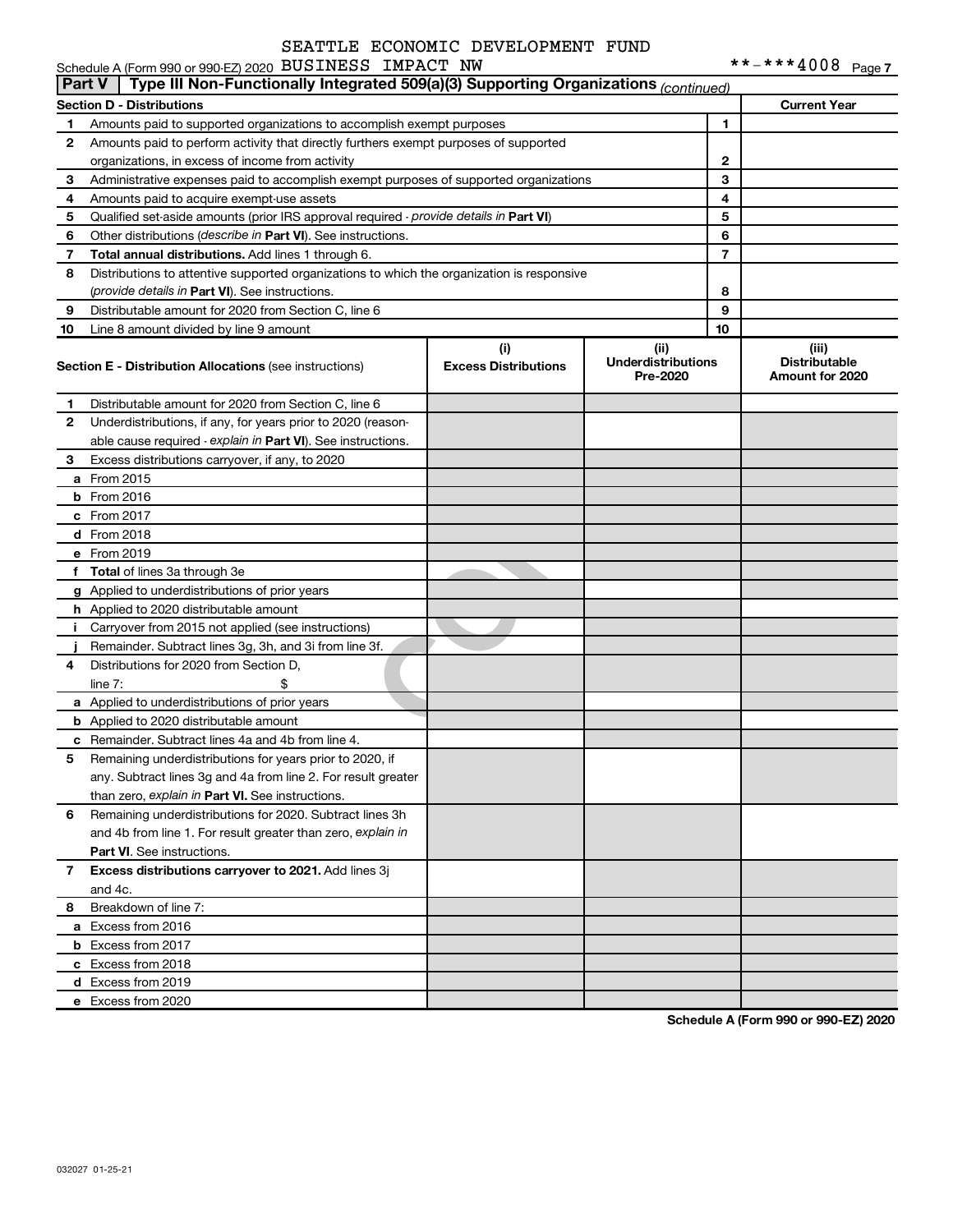|                | Schedule A (Form 990 or 990-EZ) 2020 BUSINESS IMPACT NW |  | SEATTLE ECONOMIC DEVELOPMENT FUND | **-***4008 Page 8                                                                                                                                                                                                                                                                                                                                                                                                                                                                                    |
|----------------|---------------------------------------------------------|--|-----------------------------------|------------------------------------------------------------------------------------------------------------------------------------------------------------------------------------------------------------------------------------------------------------------------------------------------------------------------------------------------------------------------------------------------------------------------------------------------------------------------------------------------------|
| <b>Part VI</b> | (See instructions.)                                     |  |                                   | Supplemental Information. Provide the explanations required by Part II, line 10; Part II, line 17a or 17b; Part III, line 12;<br>Part IV, Section A, lines 1, 2, 3b, 3c, 4b, 4c, 5a, 6, 9a, 9b, 9c, 11a, 11b, and 11c, Part IV, Section B, lines 1 and 2; Part IV, Section C,<br>line 1; Part IV, Section D, lines 2 and 3; Part IV, Section E, lines 1c, 2a, 2b,<br>Section D, lines 5, 6, and 8; and Part V, Section E, lines 2, 5, and 6. Also complete this part for any additional information. |
|                |                                                         |  |                                   |                                                                                                                                                                                                                                                                                                                                                                                                                                                                                                      |
|                |                                                         |  |                                   |                                                                                                                                                                                                                                                                                                                                                                                                                                                                                                      |
|                |                                                         |  |                                   |                                                                                                                                                                                                                                                                                                                                                                                                                                                                                                      |
|                |                                                         |  |                                   |                                                                                                                                                                                                                                                                                                                                                                                                                                                                                                      |
|                |                                                         |  |                                   |                                                                                                                                                                                                                                                                                                                                                                                                                                                                                                      |
|                |                                                         |  |                                   |                                                                                                                                                                                                                                                                                                                                                                                                                                                                                                      |
|                |                                                         |  |                                   |                                                                                                                                                                                                                                                                                                                                                                                                                                                                                                      |
|                |                                                         |  |                                   |                                                                                                                                                                                                                                                                                                                                                                                                                                                                                                      |
|                |                                                         |  |                                   |                                                                                                                                                                                                                                                                                                                                                                                                                                                                                                      |
|                |                                                         |  |                                   |                                                                                                                                                                                                                                                                                                                                                                                                                                                                                                      |
|                |                                                         |  |                                   |                                                                                                                                                                                                                                                                                                                                                                                                                                                                                                      |
|                |                                                         |  |                                   |                                                                                                                                                                                                                                                                                                                                                                                                                                                                                                      |
|                |                                                         |  |                                   |                                                                                                                                                                                                                                                                                                                                                                                                                                                                                                      |
|                |                                                         |  |                                   |                                                                                                                                                                                                                                                                                                                                                                                                                                                                                                      |
|                |                                                         |  |                                   |                                                                                                                                                                                                                                                                                                                                                                                                                                                                                                      |
|                |                                                         |  |                                   |                                                                                                                                                                                                                                                                                                                                                                                                                                                                                                      |
|                |                                                         |  |                                   |                                                                                                                                                                                                                                                                                                                                                                                                                                                                                                      |
|                |                                                         |  |                                   |                                                                                                                                                                                                                                                                                                                                                                                                                                                                                                      |
|                |                                                         |  |                                   |                                                                                                                                                                                                                                                                                                                                                                                                                                                                                                      |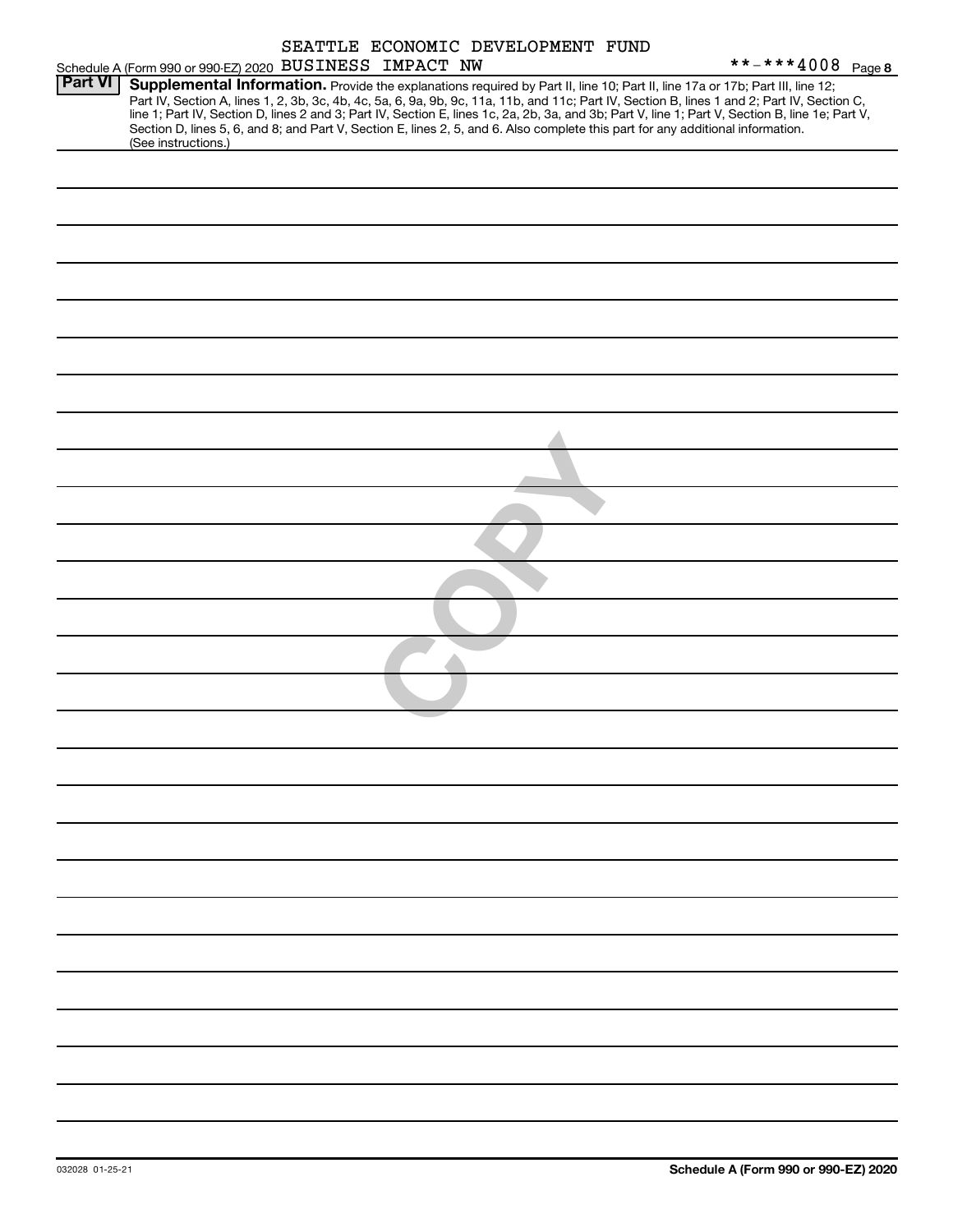Department of the Treasury Internal Revenue Service **(Form 990, 990-EZ,**

**Organization type** (check one):

### **Schedule B Schedule of Contributors**

**or 990-PF) | Attach to Form 990, Form 990-EZ, or Form 990-PF. | Go to www.irs.gov/Form990 for the latest information.** OMB No. 1545-0047

**2020**

**Employer identification number**

| Name of the organization |                    |                                   |  |
|--------------------------|--------------------|-----------------------------------|--|
|                          |                    | SEATTLE ECONOMIC DEVELOPMENT FUND |  |
|                          | BUSINESS IMPACT NW |                                   |  |

 $***-***4008$ 

| Filers of:           |                    | Section:                                                                                                                                                                                                                                                                                |
|----------------------|--------------------|-----------------------------------------------------------------------------------------------------------------------------------------------------------------------------------------------------------------------------------------------------------------------------------------|
|                      | Form 990 or 990-EZ | $\underline{\mathbf{X}}$ 501(c)( $3$ ) (enter number) organization                                                                                                                                                                                                                      |
|                      |                    | 4947(a)(1) nonexempt charitable trust not treated as a private foundation                                                                                                                                                                                                               |
|                      |                    | 527 political organization                                                                                                                                                                                                                                                              |
| Form 990-PF          |                    | 501(c)(3) exempt private foundation                                                                                                                                                                                                                                                     |
|                      |                    | 4947(a)(1) nonexempt charitable trust treated as a private foundation                                                                                                                                                                                                                   |
|                      |                    | 501(c)(3) taxable private foundation                                                                                                                                                                                                                                                    |
|                      |                    |                                                                                                                                                                                                                                                                                         |
|                      |                    | Check if your organization is covered by the General Rule or a Special Rule.                                                                                                                                                                                                            |
|                      |                    | Note: Only a section 501(c)(7), (8), or (10) organization can check boxes for both the General Rule and a Special Rule. See instructions.                                                                                                                                               |
| <b>General Rule</b>  |                    |                                                                                                                                                                                                                                                                                         |
|                      |                    | For an organization filing Form 990, 990-EZ, or 990-PF that received, during the year, contributions totaling \$5,000 or more (in money or<br>property) from any one contributor. Complete Parts I and II. See instructions for determining a contributor's total contributions.        |
| <b>Special Rules</b> |                    |                                                                                                                                                                                                                                                                                         |
| $\mathbf{X}$         |                    | For an organization described in section 501(c)(3) filing Form 990 or 990-EZ that met the 33 1/3% support test of the regulations under<br>sections 509(a)(1) and 170(b)(1)(A)(vi), that checked Schedule A (Form 990 or 990-EZ), Part II, line 13, 16a, or 16b, and that received fror |

#### **General Rule**

 $\Box$ 

#### **Special Rules**

- any one contributor, during the year, total contributions of the greater of (1) \$5,000; or (2) 2% of the amount on (i) Form 990, Part VIII, line 1h;  $\boxed{\text{X}}$  For an organization described in section 501(c)(3) filing Form 990 or 990-EZ that met the 33 1/3% support test of the regulations under sections 509(a)(1) and 170(b)(1)(A)(vi), that checked Schedule A (Form 990 or 990-EZ), Part II, line 13, 16a, or 16b, and that received from or (ii) Form 990-EZ, line 1. Complete Parts I and II.
- For an organization described in section 501(c)(7), (8), or (10) filing Form 990 or 990-EZ that received from any one contributor, during the year, total contributions of more than \$1,000 exclusively for religious, charitable, scientific, literary, or educational purposes, or for the prevention of cruelty to children or animals. Complete Parts I (entering "N/A" in column (b) instead of the contributor name and address), II, and III.  $\Box$

purpose. Don't complete any of the parts unless the General Rule applies to this organization because it received nonexclusively year, contributions exclusively for religious, charitable, etc., purposes, but no such contributions totaled more than \$1,000. If this box is checked, enter here the total contributions that were received during the year for an exclusively religious, charitable, etc., For an organization described in section 501(c)(7), (8), or (10) filing Form 990 or 990-EZ that received from any one contributor, during the religious, charitable, etc., contributions totaling \$5,000 or more during the year  $~\ldots\ldots\ldots\ldots\ldots\ldots\ldots\ldots\blacktriangleright~$ \$

**Caution:**  An organization that isn't covered by the General Rule and/or the Special Rules doesn't file Schedule B (Form 990, 990-EZ, or 990-PF),  **must** but it answer "No" on Part IV, line 2, of its Form 990; or check the box on line H of its Form 990-EZ or on its Form 990-PF, Part I, line 2, to certify that it doesn't meet the filing requirements of Schedule B (Form 990, 990-EZ, or 990-PF).

**For Paperwork Reduction Act Notice, see the instructions for Form 990, 990-EZ, or 990-PF. Schedule B (Form 990, 990-EZ, or 990-PF) (2020)** LHA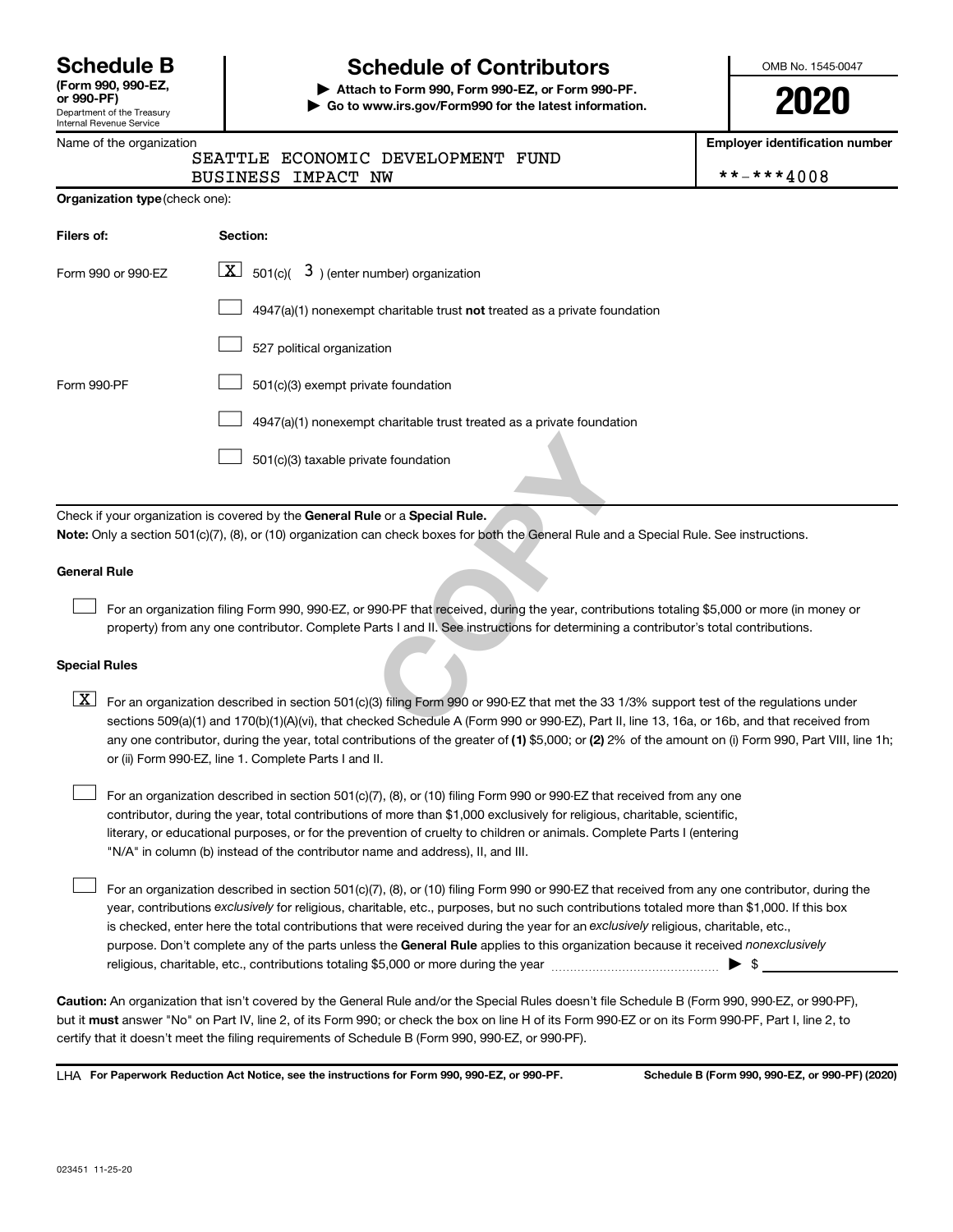#### Schedule B (Form 990, 990-EZ, or 990-PF) (2020)

Name of organization

SEATTLE ECONOMIC DEVELOPMENT FUND BUSINESS IMPACT NW  $***-*4008$ 

| Part I     | Contributors (see instructions). Use duplicate copies of Part I if additional space is needed. |                                              |                                                                                                                                            |
|------------|------------------------------------------------------------------------------------------------|----------------------------------------------|--------------------------------------------------------------------------------------------------------------------------------------------|
| (a)        | (b)                                                                                            | (c)                                          | (d)                                                                                                                                        |
| No.        | Name, address, and ZIP + 4                                                                     | <b>Total contributions</b>                   | Type of contribution                                                                                                                       |
| 1          | <b>BECU</b><br>12770 GATEWAY DR<br>TUKWILA, WA 98168                                           | 150,000.<br>\$                               | $\overline{\mathbf{X}}$<br>Person<br>Payroll<br><b>Noncash</b><br>(Complete Part II for<br>noncash contributions.)                         |
| (a)        | (b)                                                                                            | (c)                                          | (d)                                                                                                                                        |
| No.        | Name, address, and ZIP + 4                                                                     | <b>Total contributions</b>                   | Type of contribution                                                                                                                       |
| 2          | SMALL BUSINESS ADMINSTRATION<br>409 3RD ST SW                                                  | 1,197,027.<br>\$                             | $\overline{\mathbf{X}}$<br>Person<br>Payroll<br><b>Noncash</b>                                                                             |
|            | WASHINGTON, DC 20416                                                                           |                                              | (Complete Part II for<br>noncash contributions.)                                                                                           |
| (a)<br>No. | (b)<br>Name, address, and ZIP + 4                                                              | (c)<br><b>Total contributions</b>            | (d)<br>Type of contribution                                                                                                                |
| 3          | <b>JPMORGAN CHASE</b><br>1301 SECOND AVE<br>SEATTLE, WA 98101                                  | 222,292.<br>\$                               | $\overline{\mathbf{X}}$<br>Person<br>Payroll<br>Noncash<br>(Complete Part II for<br>noncash contributions.)                                |
| (a)        | (b)                                                                                            | (c)                                          | (d)                                                                                                                                        |
| No.<br>4   | Name, address, and ZIP + 4<br><b>BOEING</b><br>PO BOX 3707<br>SEATTLE, WA 98124                | <b>Total contributions</b><br>100,000.<br>\$ | Type of contribution<br>$\overline{\mathbf{X}}$<br>Person<br>Payroll<br><b>Noncash</b><br>(Complete Part II for<br>noncash contributions.) |
| (a)<br>No. | (b)<br>Name, address, and ZIP + 4                                                              | (c)<br><b>Total contributions</b>            | (d)<br>Type of contribution                                                                                                                |
| 5          | NW AREA FOUNDATION<br>60 PLATO BLVD #400<br>ST. PAUL, MN 55107                                 | 100,000.<br>\$                               | $\overline{\text{X}}$<br>Person<br>Payroll<br><b>Noncash</b><br>(Complete Part II for<br>noncash contributions.)                           |
| (a)<br>No. | (b)<br>Name, address, and ZIP + 4                                                              | (c)<br><b>Total contributions</b>            | (d)<br>Type of contribution                                                                                                                |
| 6          | KING COUNTY<br>1220<br>4TH AVE S                                                               | 287,160.<br>\$                               | $\overline{\text{X}}$<br>Person<br>Payroll<br><b>Noncash</b><br>(Complete Part II for                                                      |
|            | SEATTLE, WA 98134                                                                              |                                              | noncash contributions.)                                                                                                                    |

023452 11-25-20 **Schedule B (Form 990, 990-EZ, or 990-PF) (2020)**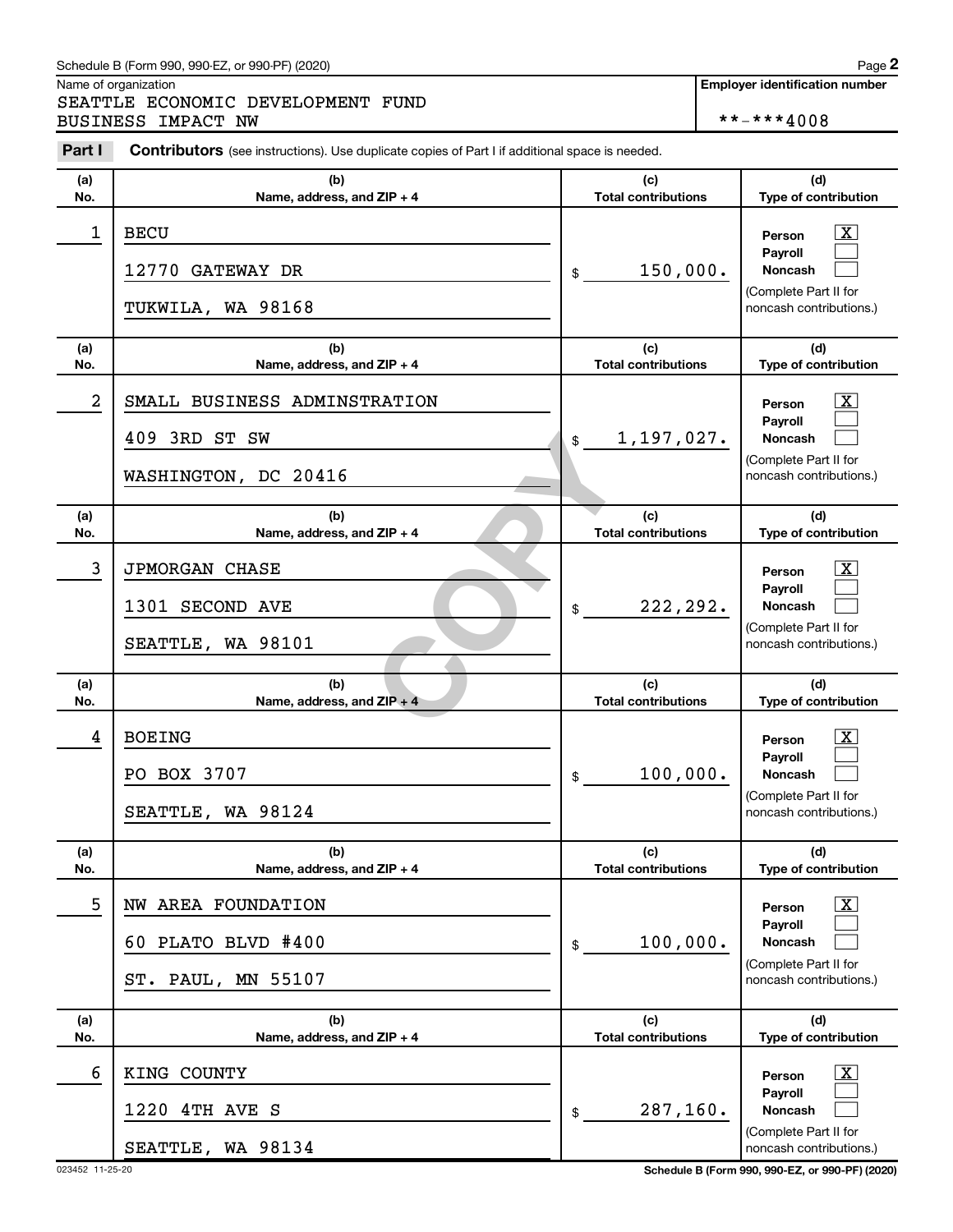Name of organization

SEATTLE ECONOMIC DEVELOPMENT FUND BUSINESS IMPACT NW \*\*-\*\*\*4008

#### FMV (or estin<br>
(See instruct<br>
(See instruct<br>
See instruct<br>
FMV (or estin<br>
(C)<br>
FMV (or estin<br>
(See instruct<br>
(See instruct<br>
(See instruct **(a) No. from Part I (c) FMV (or estimate) (b) Description of noncash property given (d) Date received (a) No. from Part I (c) FMV (or estimate) (b) Description of noncash property given (d) Date received (a) No. from Part I (c) FMV (or estimate) (b) Description of noncash property given (d) Date received (a) No. from Part I (c) FMV (or estimate) (b) Description of noncash property given (d) Date received (a) No. from Part I (c) FMV (or estimate) (b) Description of noncash property given (d) Date received (a) No. from Part I (c) FMV (or estimate) (b) Description of noncash property given (d) Date received** Part II Noncash Property (see instructions). Use duplicate copies of Part II if additional space is needed. (See instructions.) \$ (See instructions.) \$ (See instructions.) \$ (See instructions.) \$ (See instructions.) \$ (See instructions.) \$

023453 11-25-20 **Schedule B (Form 990, 990-EZ, or 990-PF) (2020)**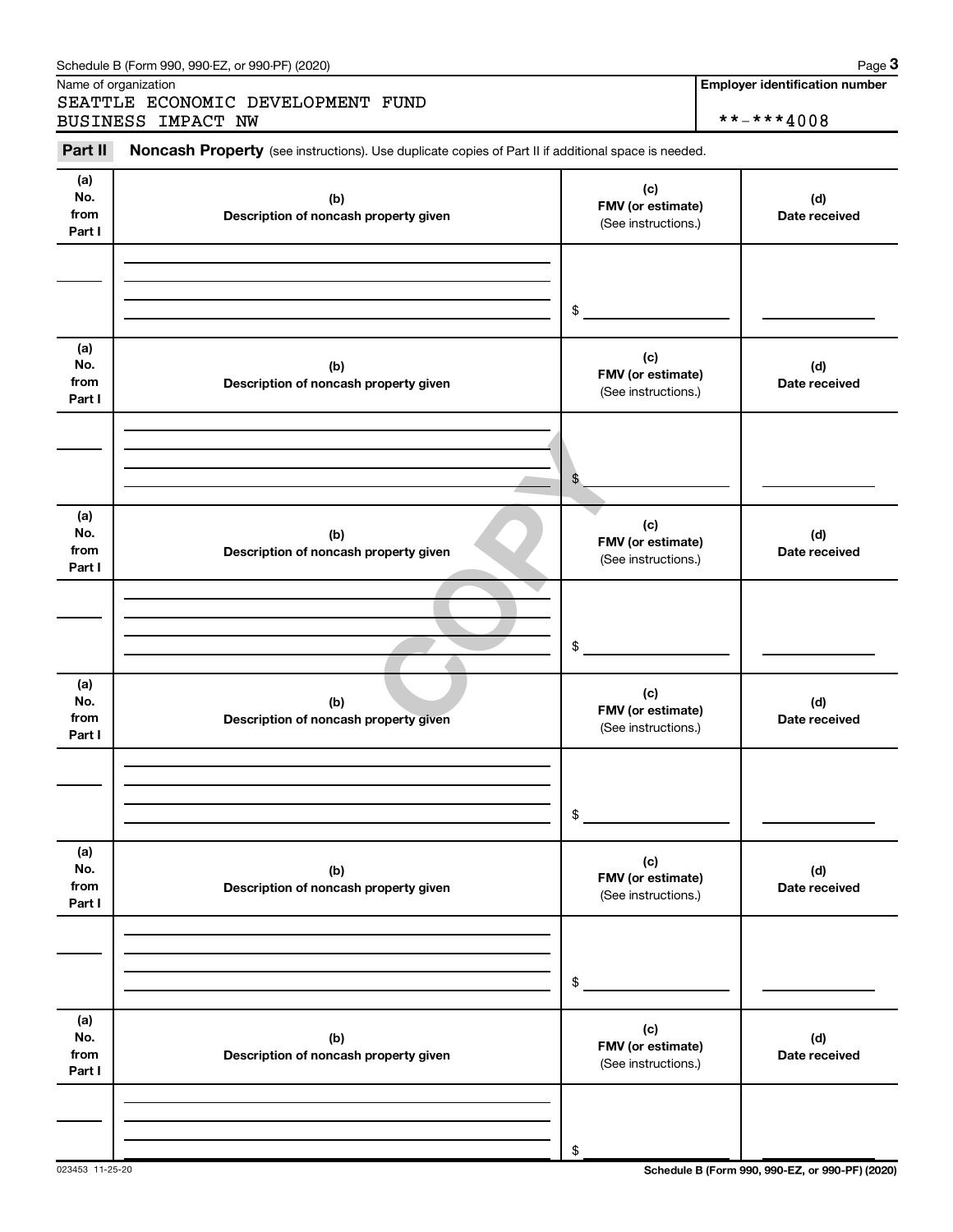| Schedule B (Form 990, 990-EZ, or 990-PF) (2020) | Page |
|-------------------------------------------------|------|
|-------------------------------------------------|------|

|--|--|

|                           | Name of organization<br>SEATTLE ECONOMIC DEVELOPMENT FUND<br>BUSINESS IMPACT NW                                                                                                                                                                                                                                                                                                                                                                                                                                |                      | <b>Employer identification number</b><br>**-***4008 |
|---------------------------|----------------------------------------------------------------------------------------------------------------------------------------------------------------------------------------------------------------------------------------------------------------------------------------------------------------------------------------------------------------------------------------------------------------------------------------------------------------------------------------------------------------|----------------------|-----------------------------------------------------|
| Part III                  | Exclusively religious, charitable, etc., contributions to organizations described in section 501(c)(7), (8), or (10) that total more than \$1,000 for the year<br>from any one contributor. Complete columns (a) through (e) and the following line entry. For organizations<br>completing Part III, enter the total of exclusively religious, charitable, etc., contributions of \$1,000 or less for the year. (Enter this info. once.) \$<br>Use duplicate copies of Part III if additional space is needed. |                      |                                                     |
| (a) No.<br>from<br>Part I | (b) Purpose of gift                                                                                                                                                                                                                                                                                                                                                                                                                                                                                            | (c) Use of gift      | (d) Description of how gift is held                 |
|                           | Transferee's name, address, and ZIP + 4                                                                                                                                                                                                                                                                                                                                                                                                                                                                        | (e) Transfer of gift | Relationship of transferor to transferee            |
|                           |                                                                                                                                                                                                                                                                                                                                                                                                                                                                                                                |                      |                                                     |
| (a) No.<br>from<br>Part I | (b) Purpose of gift                                                                                                                                                                                                                                                                                                                                                                                                                                                                                            | (c) Use of gift      | (d) Description of how gift is held                 |
|                           | Transferee's name, address, and ZIP + 4                                                                                                                                                                                                                                                                                                                                                                                                                                                                        | (e) Transfer of gift | Relationship of transferor to transferee            |
| (a) No.<br>from<br>Part I | (b) Purpose of gift                                                                                                                                                                                                                                                                                                                                                                                                                                                                                            | (c) Use of gift      | (d) Description of how gift is held                 |
|                           |                                                                                                                                                                                                                                                                                                                                                                                                                                                                                                                | (e) Transfer of gift |                                                     |
|                           | Transferee's name, address, and ZIP + 4                                                                                                                                                                                                                                                                                                                                                                                                                                                                        |                      | Relationship of transferor to transferee            |
| (a) No.<br>from<br>Part I | (b) Purpose of gift                                                                                                                                                                                                                                                                                                                                                                                                                                                                                            | (c) Use of gift      | (d) Description of how gift is held                 |
|                           | Transferee's name, address, and ZIP + 4                                                                                                                                                                                                                                                                                                                                                                                                                                                                        | (e) Transfer of gift | Relationship of transferor to transferee            |
|                           |                                                                                                                                                                                                                                                                                                                                                                                                                                                                                                                |                      |                                                     |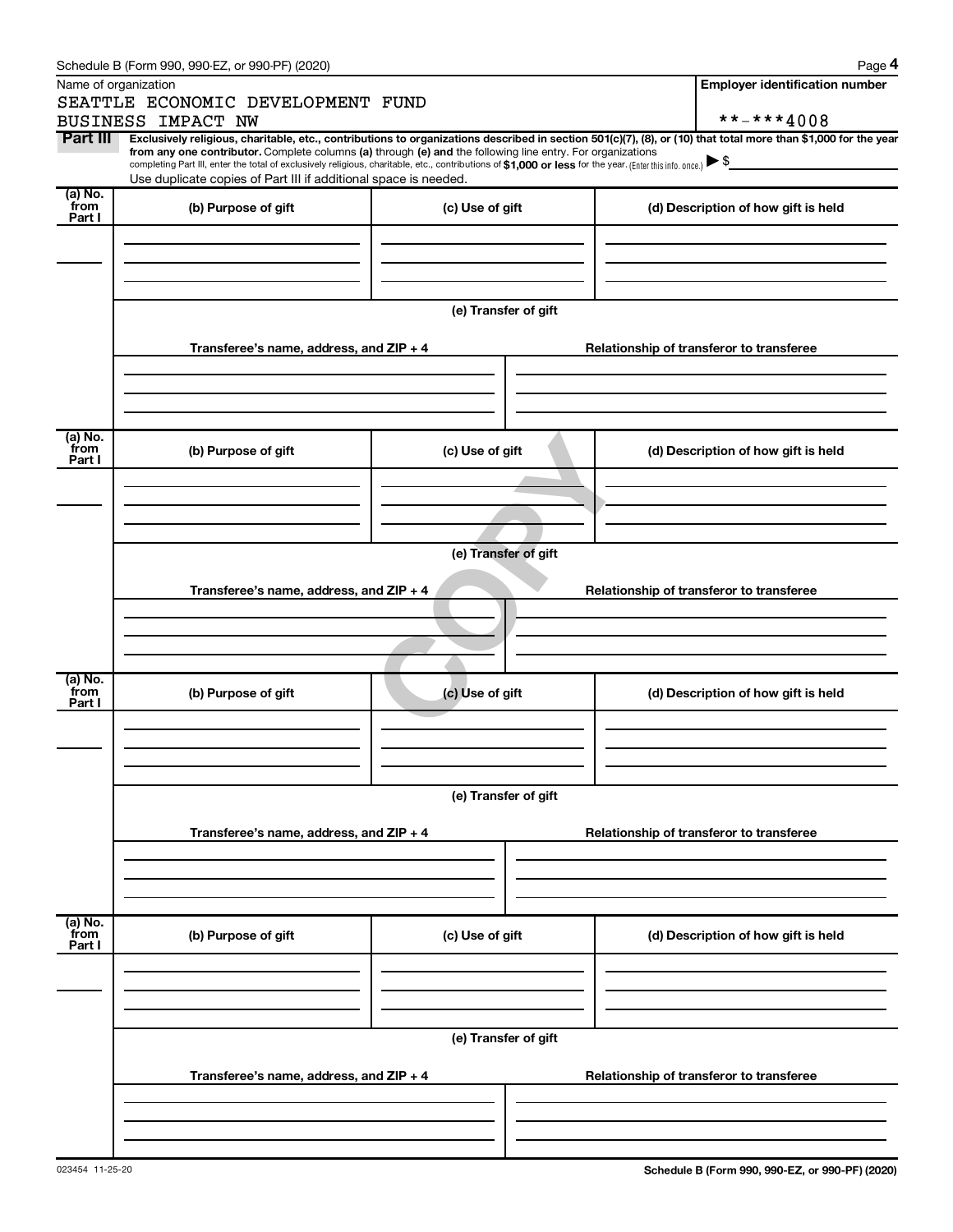|         | <b>Supplemental Financial Statements</b><br><b>SCHEDULE D</b>                                                                                                                 |                         | OMB No. 1545-0047                     |  |  |
|---------|-------------------------------------------------------------------------------------------------------------------------------------------------------------------------------|-------------------------|---------------------------------------|--|--|
|         | Complete if the organization answered "Yes" on Form 990,<br>(Form 990)                                                                                                        |                         |                                       |  |  |
|         | Part IV, line 6, 7, 8, 9, 10, 11a, 11b, 11c, 11d, 11e, 11f, 12a, or 12b.<br>Attach to Form 990.<br>Department of the Treasury                                                 |                         | Open to Public                        |  |  |
|         | Go to www.irs.gov/Form990 for instructions and the latest information.<br>Internal Revenue Service                                                                            |                         | <b>Inspection</b>                     |  |  |
|         | SEATTLE ECONOMIC DEVELOPMENT FUND<br>Name of the organization                                                                                                                 |                         | <b>Employer identification number</b> |  |  |
|         | BUSINESS IMPACT NW                                                                                                                                                            |                         | **-***4008                            |  |  |
| Part I  | Organizations Maintaining Donor Advised Funds or Other Similar Funds or Accounts. Complete if the                                                                             |                         |                                       |  |  |
|         | organization answered "Yes" on Form 990, Part IV, line 6.<br>(a) Donor advised funds                                                                                          |                         | (b) Funds and other accounts          |  |  |
|         |                                                                                                                                                                               |                         |                                       |  |  |
| 1       |                                                                                                                                                                               |                         |                                       |  |  |
| 2       | Aggregate value of contributions to (during year)                                                                                                                             |                         |                                       |  |  |
| з<br>4  |                                                                                                                                                                               |                         |                                       |  |  |
| 5       | Did the organization inform all donors and donor advisors in writing that the assets held in donor advised funds                                                              |                         |                                       |  |  |
|         |                                                                                                                                                                               |                         | Yes<br><b>No</b>                      |  |  |
| 6       | Did the organization inform all grantees, donors, and donor advisors in writing that grant funds can be used only                                                             |                         |                                       |  |  |
|         | for charitable purposes and not for the benefit of the donor or donor advisor, or for any other purpose conferring                                                            |                         |                                       |  |  |
|         | impermissible private benefit?                                                                                                                                                |                         | Yes<br>No                             |  |  |
| Part II | Conservation Easements. Complete if the organization answered "Yes" on Form 990, Part IV, line 7.                                                                             |                         |                                       |  |  |
| 1.      | Purpose(s) of conservation easements held by the organization (check all that apply).                                                                                         |                         |                                       |  |  |
|         | Preservation of land for public use (for example, recreation or education)<br>Preservation of a historically important land area                                              |                         |                                       |  |  |
|         | Protection of natural habitat<br>Preservation of a certified historic structure                                                                                               |                         |                                       |  |  |
|         | Preservation of open space                                                                                                                                                    |                         |                                       |  |  |
| 2       | Complete lines 2a through 2d if the organization held a qualified conservation contribution in the form of a conservation easement on the last                                |                         |                                       |  |  |
|         | day of the tax year.                                                                                                                                                          |                         | Held at the End of the Tax Year       |  |  |
| а       |                                                                                                                                                                               | 2a                      |                                       |  |  |
|         | Total acreage restricted by conservation easements                                                                                                                            | 2 <sub>b</sub>          |                                       |  |  |
|         |                                                                                                                                                                               | 2c                      |                                       |  |  |
| d       | Number of conservation easements included in (c) acquired after 7/25/06, and not on a historic structure                                                                      |                         |                                       |  |  |
|         | listed in the National Register [111] March 1999 (120 Meters 1999 March 1999 Meters 1999 Meters 1999 Meters 1                                                                 | 2d                      |                                       |  |  |
| 3       | Number of conservation easements modified, transferred, released, extinguished, or terminated by the organization during the tax                                              |                         |                                       |  |  |
|         | $\vee$ ear $\blacktriangleright$                                                                                                                                              |                         |                                       |  |  |
| 4       | Number of states where property subject to conservation easement is located >                                                                                                 |                         |                                       |  |  |
| 5       | Does the organization have a written policy regarding the periodic monitoring, inspection, handling of<br>violations, and enforcement of the conservation easements it holds? |                         | Yes<br>No                             |  |  |
| 6       | Staff and volunteer hours devoted to monitoring, inspecting, handling of violations, and enforcing conservation easements during the year                                     |                         |                                       |  |  |
|         |                                                                                                                                                                               |                         |                                       |  |  |
| 7       | Amount of expenses incurred in monitoring, inspecting, handling of violations, and enforcing conservation easements during the year                                           |                         |                                       |  |  |
|         | ▶ \$                                                                                                                                                                          |                         |                                       |  |  |
| 8       | Does each conservation easement reported on line 2(d) above satisfy the requirements of section 170(h)(4)(B)(i)                                                               |                         |                                       |  |  |
|         |                                                                                                                                                                               |                         | Yes<br><b>No</b>                      |  |  |
| 9       | In Part XIII, describe how the organization reports conservation easements in its revenue and expense statement and                                                           |                         |                                       |  |  |
|         | balance sheet, and include, if applicable, the text of the footnote to the organization's financial statements that describes the                                             |                         |                                       |  |  |
|         | organization's accounting for conservation easements.                                                                                                                         |                         |                                       |  |  |
|         | Organizations Maintaining Collections of Art, Historical Treasures, or Other Similar Assets.<br>Part III                                                                      |                         |                                       |  |  |
|         | Complete if the organization answered "Yes" on Form 990, Part IV, line 8.                                                                                                     |                         |                                       |  |  |
|         | 1a If the organization elected, as permitted under FASB ASC 958, not to report in its revenue statement and balance sheet works                                               |                         |                                       |  |  |
|         | of art, historical treasures, or other similar assets held for public exhibition, education, or research in furtherance of public                                             |                         |                                       |  |  |
|         | service, provide in Part XIII the text of the footnote to its financial statements that describes these items.                                                                |                         |                                       |  |  |
|         | <b>b</b> If the organization elected, as permitted under FASB ASC 958, to report in its revenue statement and balance sheet works of                                          |                         |                                       |  |  |
|         | art, historical treasures, or other similar assets held for public exhibition, education, or research in furtherance of public service,                                       |                         |                                       |  |  |
|         | provide the following amounts relating to these items:                                                                                                                        |                         |                                       |  |  |
|         |                                                                                                                                                                               |                         |                                       |  |  |
|         | (ii) Assets included in Form 990, Part X                                                                                                                                      | $\blacktriangleright$ s |                                       |  |  |
| 2       | If the organization received or held works of art, historical treasures, or other similar assets for financial gain, provide                                                  |                         |                                       |  |  |
|         | the following amounts required to be reported under FASB ASC 958 relating to these items:                                                                                     |                         |                                       |  |  |
| а       |                                                                                                                                                                               |                         | -\$                                   |  |  |
|         | <b>In class of the contract Pressure OOO</b>                                                                                                                                  |                         | <b>D. E.  0001.0000</b>               |  |  |

032051 12-01-20 **For Paperwork Reduction Act Notice, see the Instructions for Form 990. Schedule D (Form 990) 2020** LHA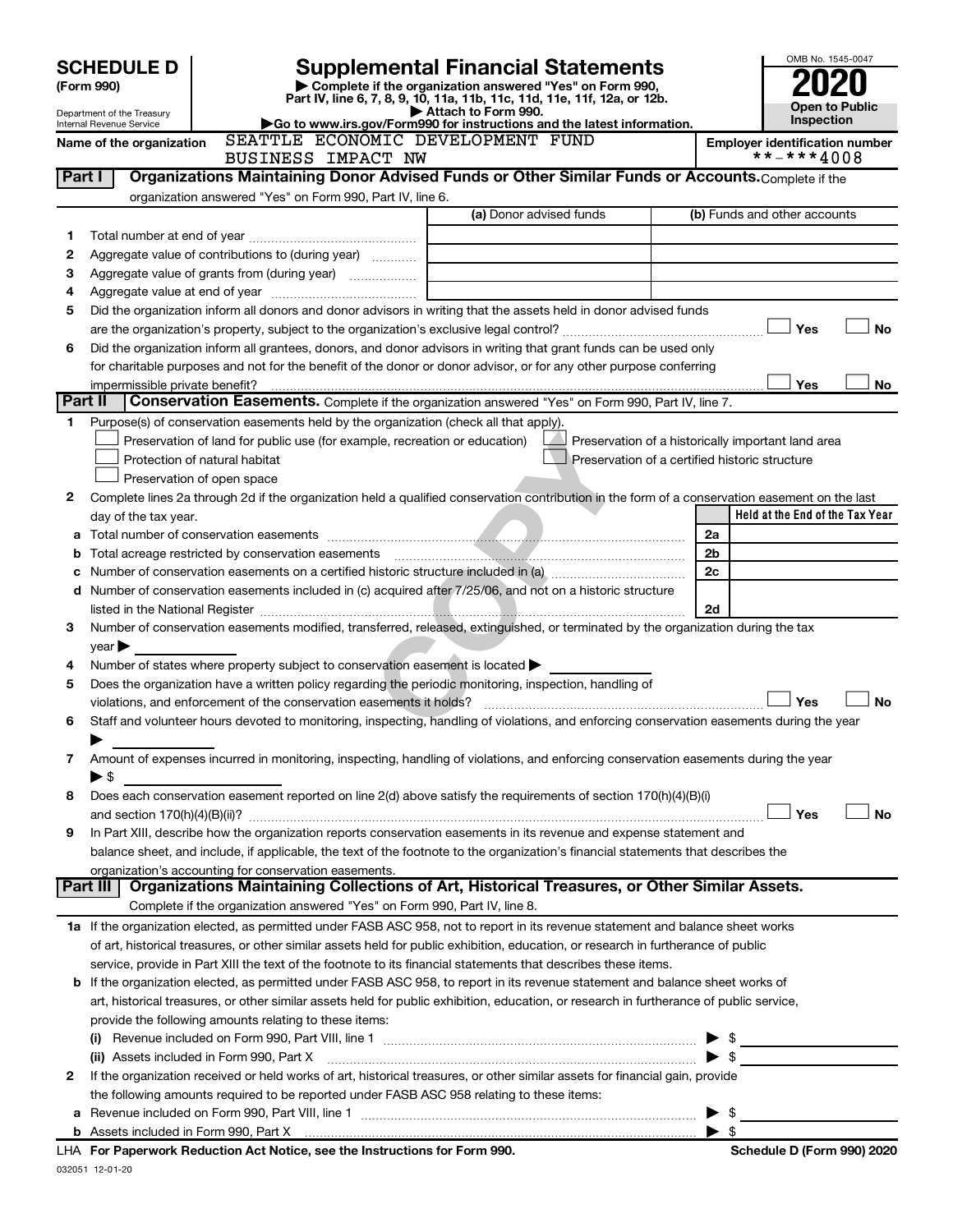| **-***4008 Page 2<br>BUSINESS IMPACT NW<br>Schedule D (Form 990) 2020<br>Part III<br><b>Organizations Maintaining Collections of Art, Historical Treasures, or Other Similar Assets</b> <i>continued</i> )<br>Using the organization's acquisition, accession, and other records, check any of the following that make significant use of its<br>3<br>collection items (check all that apply):<br>Public exhibition<br>Loan or exchange program<br>d<br>a<br>Other and the contract of the contract of the contract of the contract of the contract of the contract of the contract of the contract of the contract of the contract of the contract of the contract of the contract of the<br>Scholarly research<br>b<br>e<br>Preservation for future generations<br>c<br>Provide a description of the organization's collections and explain how they further the organization's exempt purpose in Part XIII.<br>4<br>During the year, did the organization solicit or receive donations of art, historical treasures, or other similar assets<br>5<br>Yes<br>No<br>Part IV<br><b>Escrow and Custodial Arrangements.</b> Complete if the organization answered "Yes" on Form 990, Part IV, line 9, or<br>reported an amount on Form 990, Part X, line 21.<br>1a Is the organization an agent, trustee, custodian or other intermediary for contributions or other assets not included<br>Yes<br>No<br>on Form 990, Part X? <b>Entitled Strategie Control</b> and Terms and Terms and Terms and Terms and Terms and Terms and<br>b If "Yes," explain the arrangement in Part XIII and complete the following table:<br>Amount<br>c Beginning balance <b>communications</b> and a construction of the construction of the construction of the construction of the construction of the construction of the construction of the construction of the construction of the<br>1c<br>1d<br>Distributions during the year manufactured and an account of the year manufactured and the year manufactured and the year manufactured and the year manufactured and the year manufactured and the year manufactured and the y<br>1e<br>1f<br>2a Did the organization include an amount on Form 990, Part X, line 21, for escrow or custodial account liability?<br>Yes<br>No<br><b>b</b> If "Yes," explain the arrangement in Part XIII. Check here if the explanation has been provided on Part XIII<br><b>Part V</b><br>Endowment Funds. Complete if the organization answered "Yes" on Form 990, Part IV, line 10.<br>$\vert$ (d) Three years back $\vert$ (e) Four years back<br>(c) Two years back<br>(a) Current year<br>(b) Prior year<br>Net investment earnings, gains, and losses<br>Other expenditures for facilities<br>е<br>Provide the estimated percentage of the current year end balance (line 1g, column (a)) held as:<br>2<br>Board designated or quasi-endowment<br>%<br>а<br>Permanent endowment ><br>%<br><b>c</b> Term endowment $\blacktriangleright$<br>%<br>The percentages on lines 2a, 2b, and 2c should equal 100%.<br>3a Are there endowment funds not in the possession of the organization that are held and administered for the organization<br>Yes<br>No<br>by:<br>3a(i)<br>(i)<br>3a(ii)<br>3b<br>Describe in Part XIII the intended uses of the organization's endowment funds.<br>4<br>Land, Buildings, and Equipment.<br><b>Part VI</b><br>Complete if the organization answered "Yes" on Form 990, Part IV, line 11a. See Form 990, Part X, line 10.<br>Description of property<br>(a) Cost or other<br>(b) Cost or other<br>(c) Accumulated<br>(d) Book value<br>basis (investment)<br>depreciation<br>basis (other)<br>528,583.<br>528,583.<br>$1,028,986$ .<br>515,610.<br>1,544,596.<br>b<br>Leasehold improvements<br>79,509.<br>3,546.<br>83,055.<br>1,047,739.<br>Total. Add lines 1a through 1e. (Column (d) must equal Form 990, Part X, column (B), line 10c.) |  | SEATTLE ECONOMIC DEVELOPMENT FUND |  |  |  |
|-------------------------------------------------------------------------------------------------------------------------------------------------------------------------------------------------------------------------------------------------------------------------------------------------------------------------------------------------------------------------------------------------------------------------------------------------------------------------------------------------------------------------------------------------------------------------------------------------------------------------------------------------------------------------------------------------------------------------------------------------------------------------------------------------------------------------------------------------------------------------------------------------------------------------------------------------------------------------------------------------------------------------------------------------------------------------------------------------------------------------------------------------------------------------------------------------------------------------------------------------------------------------------------------------------------------------------------------------------------------------------------------------------------------------------------------------------------------------------------------------------------------------------------------------------------------------------------------------------------------------------------------------------------------------------------------------------------------------------------------------------------------------------------------------------------------------------------------------------------------------------------------------------------------------------------------------------------------------------------------------------------------------------------------------------------------------------------------------------------------------------------------------------------------------------------------------------------------------------------------------------------------------------------------------------------------------------------------------------------------------------------------------------------------------------------------------------------------------------------------------------------------------------------------------------------------------------------------------------------------------------------------------------------------------------------------------------------------------------------------------------------------------------------------------------------------------------------------------------------------------------------------------------------------------------------------------------------------------------------------------------------------------------------------------------------------------------------------------------------------------------------------------------------------------------------------------------------------------------------------------------------------------------------------------------------------------------------------------------------------------------------------------------------------------------------------------------------------------------------------------------------------------------------------------------------------------------------------------------------------------------------------------------------------------------------------------------------------------------------------------------------------------------------------------------------------------------------------------------------------------------------------------------|--|-----------------------------------|--|--|--|
|                                                                                                                                                                                                                                                                                                                                                                                                                                                                                                                                                                                                                                                                                                                                                                                                                                                                                                                                                                                                                                                                                                                                                                                                                                                                                                                                                                                                                                                                                                                                                                                                                                                                                                                                                                                                                                                                                                                                                                                                                                                                                                                                                                                                                                                                                                                                                                                                                                                                                                                                                                                                                                                                                                                                                                                                                                                                                                                                                                                                                                                                                                                                                                                                                                                                                                                                                                                                                                                                                                                                                                                                                                                                                                                                                                                                                                                                                                       |  |                                   |  |  |  |
|                                                                                                                                                                                                                                                                                                                                                                                                                                                                                                                                                                                                                                                                                                                                                                                                                                                                                                                                                                                                                                                                                                                                                                                                                                                                                                                                                                                                                                                                                                                                                                                                                                                                                                                                                                                                                                                                                                                                                                                                                                                                                                                                                                                                                                                                                                                                                                                                                                                                                                                                                                                                                                                                                                                                                                                                                                                                                                                                                                                                                                                                                                                                                                                                                                                                                                                                                                                                                                                                                                                                                                                                                                                                                                                                                                                                                                                                                                       |  |                                   |  |  |  |
|                                                                                                                                                                                                                                                                                                                                                                                                                                                                                                                                                                                                                                                                                                                                                                                                                                                                                                                                                                                                                                                                                                                                                                                                                                                                                                                                                                                                                                                                                                                                                                                                                                                                                                                                                                                                                                                                                                                                                                                                                                                                                                                                                                                                                                                                                                                                                                                                                                                                                                                                                                                                                                                                                                                                                                                                                                                                                                                                                                                                                                                                                                                                                                                                                                                                                                                                                                                                                                                                                                                                                                                                                                                                                                                                                                                                                                                                                                       |  |                                   |  |  |  |
|                                                                                                                                                                                                                                                                                                                                                                                                                                                                                                                                                                                                                                                                                                                                                                                                                                                                                                                                                                                                                                                                                                                                                                                                                                                                                                                                                                                                                                                                                                                                                                                                                                                                                                                                                                                                                                                                                                                                                                                                                                                                                                                                                                                                                                                                                                                                                                                                                                                                                                                                                                                                                                                                                                                                                                                                                                                                                                                                                                                                                                                                                                                                                                                                                                                                                                                                                                                                                                                                                                                                                                                                                                                                                                                                                                                                                                                                                                       |  |                                   |  |  |  |
|                                                                                                                                                                                                                                                                                                                                                                                                                                                                                                                                                                                                                                                                                                                                                                                                                                                                                                                                                                                                                                                                                                                                                                                                                                                                                                                                                                                                                                                                                                                                                                                                                                                                                                                                                                                                                                                                                                                                                                                                                                                                                                                                                                                                                                                                                                                                                                                                                                                                                                                                                                                                                                                                                                                                                                                                                                                                                                                                                                                                                                                                                                                                                                                                                                                                                                                                                                                                                                                                                                                                                                                                                                                                                                                                                                                                                                                                                                       |  |                                   |  |  |  |
|                                                                                                                                                                                                                                                                                                                                                                                                                                                                                                                                                                                                                                                                                                                                                                                                                                                                                                                                                                                                                                                                                                                                                                                                                                                                                                                                                                                                                                                                                                                                                                                                                                                                                                                                                                                                                                                                                                                                                                                                                                                                                                                                                                                                                                                                                                                                                                                                                                                                                                                                                                                                                                                                                                                                                                                                                                                                                                                                                                                                                                                                                                                                                                                                                                                                                                                                                                                                                                                                                                                                                                                                                                                                                                                                                                                                                                                                                                       |  |                                   |  |  |  |
|                                                                                                                                                                                                                                                                                                                                                                                                                                                                                                                                                                                                                                                                                                                                                                                                                                                                                                                                                                                                                                                                                                                                                                                                                                                                                                                                                                                                                                                                                                                                                                                                                                                                                                                                                                                                                                                                                                                                                                                                                                                                                                                                                                                                                                                                                                                                                                                                                                                                                                                                                                                                                                                                                                                                                                                                                                                                                                                                                                                                                                                                                                                                                                                                                                                                                                                                                                                                                                                                                                                                                                                                                                                                                                                                                                                                                                                                                                       |  |                                   |  |  |  |
|                                                                                                                                                                                                                                                                                                                                                                                                                                                                                                                                                                                                                                                                                                                                                                                                                                                                                                                                                                                                                                                                                                                                                                                                                                                                                                                                                                                                                                                                                                                                                                                                                                                                                                                                                                                                                                                                                                                                                                                                                                                                                                                                                                                                                                                                                                                                                                                                                                                                                                                                                                                                                                                                                                                                                                                                                                                                                                                                                                                                                                                                                                                                                                                                                                                                                                                                                                                                                                                                                                                                                                                                                                                                                                                                                                                                                                                                                                       |  |                                   |  |  |  |
|                                                                                                                                                                                                                                                                                                                                                                                                                                                                                                                                                                                                                                                                                                                                                                                                                                                                                                                                                                                                                                                                                                                                                                                                                                                                                                                                                                                                                                                                                                                                                                                                                                                                                                                                                                                                                                                                                                                                                                                                                                                                                                                                                                                                                                                                                                                                                                                                                                                                                                                                                                                                                                                                                                                                                                                                                                                                                                                                                                                                                                                                                                                                                                                                                                                                                                                                                                                                                                                                                                                                                                                                                                                                                                                                                                                                                                                                                                       |  |                                   |  |  |  |
|                                                                                                                                                                                                                                                                                                                                                                                                                                                                                                                                                                                                                                                                                                                                                                                                                                                                                                                                                                                                                                                                                                                                                                                                                                                                                                                                                                                                                                                                                                                                                                                                                                                                                                                                                                                                                                                                                                                                                                                                                                                                                                                                                                                                                                                                                                                                                                                                                                                                                                                                                                                                                                                                                                                                                                                                                                                                                                                                                                                                                                                                                                                                                                                                                                                                                                                                                                                                                                                                                                                                                                                                                                                                                                                                                                                                                                                                                                       |  |                                   |  |  |  |
|                                                                                                                                                                                                                                                                                                                                                                                                                                                                                                                                                                                                                                                                                                                                                                                                                                                                                                                                                                                                                                                                                                                                                                                                                                                                                                                                                                                                                                                                                                                                                                                                                                                                                                                                                                                                                                                                                                                                                                                                                                                                                                                                                                                                                                                                                                                                                                                                                                                                                                                                                                                                                                                                                                                                                                                                                                                                                                                                                                                                                                                                                                                                                                                                                                                                                                                                                                                                                                                                                                                                                                                                                                                                                                                                                                                                                                                                                                       |  |                                   |  |  |  |
|                                                                                                                                                                                                                                                                                                                                                                                                                                                                                                                                                                                                                                                                                                                                                                                                                                                                                                                                                                                                                                                                                                                                                                                                                                                                                                                                                                                                                                                                                                                                                                                                                                                                                                                                                                                                                                                                                                                                                                                                                                                                                                                                                                                                                                                                                                                                                                                                                                                                                                                                                                                                                                                                                                                                                                                                                                                                                                                                                                                                                                                                                                                                                                                                                                                                                                                                                                                                                                                                                                                                                                                                                                                                                                                                                                                                                                                                                                       |  |                                   |  |  |  |
|                                                                                                                                                                                                                                                                                                                                                                                                                                                                                                                                                                                                                                                                                                                                                                                                                                                                                                                                                                                                                                                                                                                                                                                                                                                                                                                                                                                                                                                                                                                                                                                                                                                                                                                                                                                                                                                                                                                                                                                                                                                                                                                                                                                                                                                                                                                                                                                                                                                                                                                                                                                                                                                                                                                                                                                                                                                                                                                                                                                                                                                                                                                                                                                                                                                                                                                                                                                                                                                                                                                                                                                                                                                                                                                                                                                                                                                                                                       |  |                                   |  |  |  |
|                                                                                                                                                                                                                                                                                                                                                                                                                                                                                                                                                                                                                                                                                                                                                                                                                                                                                                                                                                                                                                                                                                                                                                                                                                                                                                                                                                                                                                                                                                                                                                                                                                                                                                                                                                                                                                                                                                                                                                                                                                                                                                                                                                                                                                                                                                                                                                                                                                                                                                                                                                                                                                                                                                                                                                                                                                                                                                                                                                                                                                                                                                                                                                                                                                                                                                                                                                                                                                                                                                                                                                                                                                                                                                                                                                                                                                                                                                       |  |                                   |  |  |  |
|                                                                                                                                                                                                                                                                                                                                                                                                                                                                                                                                                                                                                                                                                                                                                                                                                                                                                                                                                                                                                                                                                                                                                                                                                                                                                                                                                                                                                                                                                                                                                                                                                                                                                                                                                                                                                                                                                                                                                                                                                                                                                                                                                                                                                                                                                                                                                                                                                                                                                                                                                                                                                                                                                                                                                                                                                                                                                                                                                                                                                                                                                                                                                                                                                                                                                                                                                                                                                                                                                                                                                                                                                                                                                                                                                                                                                                                                                                       |  |                                   |  |  |  |
|                                                                                                                                                                                                                                                                                                                                                                                                                                                                                                                                                                                                                                                                                                                                                                                                                                                                                                                                                                                                                                                                                                                                                                                                                                                                                                                                                                                                                                                                                                                                                                                                                                                                                                                                                                                                                                                                                                                                                                                                                                                                                                                                                                                                                                                                                                                                                                                                                                                                                                                                                                                                                                                                                                                                                                                                                                                                                                                                                                                                                                                                                                                                                                                                                                                                                                                                                                                                                                                                                                                                                                                                                                                                                                                                                                                                                                                                                                       |  |                                   |  |  |  |
|                                                                                                                                                                                                                                                                                                                                                                                                                                                                                                                                                                                                                                                                                                                                                                                                                                                                                                                                                                                                                                                                                                                                                                                                                                                                                                                                                                                                                                                                                                                                                                                                                                                                                                                                                                                                                                                                                                                                                                                                                                                                                                                                                                                                                                                                                                                                                                                                                                                                                                                                                                                                                                                                                                                                                                                                                                                                                                                                                                                                                                                                                                                                                                                                                                                                                                                                                                                                                                                                                                                                                                                                                                                                                                                                                                                                                                                                                                       |  |                                   |  |  |  |
|                                                                                                                                                                                                                                                                                                                                                                                                                                                                                                                                                                                                                                                                                                                                                                                                                                                                                                                                                                                                                                                                                                                                                                                                                                                                                                                                                                                                                                                                                                                                                                                                                                                                                                                                                                                                                                                                                                                                                                                                                                                                                                                                                                                                                                                                                                                                                                                                                                                                                                                                                                                                                                                                                                                                                                                                                                                                                                                                                                                                                                                                                                                                                                                                                                                                                                                                                                                                                                                                                                                                                                                                                                                                                                                                                                                                                                                                                                       |  |                                   |  |  |  |
|                                                                                                                                                                                                                                                                                                                                                                                                                                                                                                                                                                                                                                                                                                                                                                                                                                                                                                                                                                                                                                                                                                                                                                                                                                                                                                                                                                                                                                                                                                                                                                                                                                                                                                                                                                                                                                                                                                                                                                                                                                                                                                                                                                                                                                                                                                                                                                                                                                                                                                                                                                                                                                                                                                                                                                                                                                                                                                                                                                                                                                                                                                                                                                                                                                                                                                                                                                                                                                                                                                                                                                                                                                                                                                                                                                                                                                                                                                       |  |                                   |  |  |  |
|                                                                                                                                                                                                                                                                                                                                                                                                                                                                                                                                                                                                                                                                                                                                                                                                                                                                                                                                                                                                                                                                                                                                                                                                                                                                                                                                                                                                                                                                                                                                                                                                                                                                                                                                                                                                                                                                                                                                                                                                                                                                                                                                                                                                                                                                                                                                                                                                                                                                                                                                                                                                                                                                                                                                                                                                                                                                                                                                                                                                                                                                                                                                                                                                                                                                                                                                                                                                                                                                                                                                                                                                                                                                                                                                                                                                                                                                                                       |  |                                   |  |  |  |
|                                                                                                                                                                                                                                                                                                                                                                                                                                                                                                                                                                                                                                                                                                                                                                                                                                                                                                                                                                                                                                                                                                                                                                                                                                                                                                                                                                                                                                                                                                                                                                                                                                                                                                                                                                                                                                                                                                                                                                                                                                                                                                                                                                                                                                                                                                                                                                                                                                                                                                                                                                                                                                                                                                                                                                                                                                                                                                                                                                                                                                                                                                                                                                                                                                                                                                                                                                                                                                                                                                                                                                                                                                                                                                                                                                                                                                                                                                       |  |                                   |  |  |  |
|                                                                                                                                                                                                                                                                                                                                                                                                                                                                                                                                                                                                                                                                                                                                                                                                                                                                                                                                                                                                                                                                                                                                                                                                                                                                                                                                                                                                                                                                                                                                                                                                                                                                                                                                                                                                                                                                                                                                                                                                                                                                                                                                                                                                                                                                                                                                                                                                                                                                                                                                                                                                                                                                                                                                                                                                                                                                                                                                                                                                                                                                                                                                                                                                                                                                                                                                                                                                                                                                                                                                                                                                                                                                                                                                                                                                                                                                                                       |  |                                   |  |  |  |
|                                                                                                                                                                                                                                                                                                                                                                                                                                                                                                                                                                                                                                                                                                                                                                                                                                                                                                                                                                                                                                                                                                                                                                                                                                                                                                                                                                                                                                                                                                                                                                                                                                                                                                                                                                                                                                                                                                                                                                                                                                                                                                                                                                                                                                                                                                                                                                                                                                                                                                                                                                                                                                                                                                                                                                                                                                                                                                                                                                                                                                                                                                                                                                                                                                                                                                                                                                                                                                                                                                                                                                                                                                                                                                                                                                                                                                                                                                       |  |                                   |  |  |  |
|                                                                                                                                                                                                                                                                                                                                                                                                                                                                                                                                                                                                                                                                                                                                                                                                                                                                                                                                                                                                                                                                                                                                                                                                                                                                                                                                                                                                                                                                                                                                                                                                                                                                                                                                                                                                                                                                                                                                                                                                                                                                                                                                                                                                                                                                                                                                                                                                                                                                                                                                                                                                                                                                                                                                                                                                                                                                                                                                                                                                                                                                                                                                                                                                                                                                                                                                                                                                                                                                                                                                                                                                                                                                                                                                                                                                                                                                                                       |  |                                   |  |  |  |
|                                                                                                                                                                                                                                                                                                                                                                                                                                                                                                                                                                                                                                                                                                                                                                                                                                                                                                                                                                                                                                                                                                                                                                                                                                                                                                                                                                                                                                                                                                                                                                                                                                                                                                                                                                                                                                                                                                                                                                                                                                                                                                                                                                                                                                                                                                                                                                                                                                                                                                                                                                                                                                                                                                                                                                                                                                                                                                                                                                                                                                                                                                                                                                                                                                                                                                                                                                                                                                                                                                                                                                                                                                                                                                                                                                                                                                                                                                       |  |                                   |  |  |  |
|                                                                                                                                                                                                                                                                                                                                                                                                                                                                                                                                                                                                                                                                                                                                                                                                                                                                                                                                                                                                                                                                                                                                                                                                                                                                                                                                                                                                                                                                                                                                                                                                                                                                                                                                                                                                                                                                                                                                                                                                                                                                                                                                                                                                                                                                                                                                                                                                                                                                                                                                                                                                                                                                                                                                                                                                                                                                                                                                                                                                                                                                                                                                                                                                                                                                                                                                                                                                                                                                                                                                                                                                                                                                                                                                                                                                                                                                                                       |  |                                   |  |  |  |
|                                                                                                                                                                                                                                                                                                                                                                                                                                                                                                                                                                                                                                                                                                                                                                                                                                                                                                                                                                                                                                                                                                                                                                                                                                                                                                                                                                                                                                                                                                                                                                                                                                                                                                                                                                                                                                                                                                                                                                                                                                                                                                                                                                                                                                                                                                                                                                                                                                                                                                                                                                                                                                                                                                                                                                                                                                                                                                                                                                                                                                                                                                                                                                                                                                                                                                                                                                                                                                                                                                                                                                                                                                                                                                                                                                                                                                                                                                       |  |                                   |  |  |  |
|                                                                                                                                                                                                                                                                                                                                                                                                                                                                                                                                                                                                                                                                                                                                                                                                                                                                                                                                                                                                                                                                                                                                                                                                                                                                                                                                                                                                                                                                                                                                                                                                                                                                                                                                                                                                                                                                                                                                                                                                                                                                                                                                                                                                                                                                                                                                                                                                                                                                                                                                                                                                                                                                                                                                                                                                                                                                                                                                                                                                                                                                                                                                                                                                                                                                                                                                                                                                                                                                                                                                                                                                                                                                                                                                                                                                                                                                                                       |  |                                   |  |  |  |
|                                                                                                                                                                                                                                                                                                                                                                                                                                                                                                                                                                                                                                                                                                                                                                                                                                                                                                                                                                                                                                                                                                                                                                                                                                                                                                                                                                                                                                                                                                                                                                                                                                                                                                                                                                                                                                                                                                                                                                                                                                                                                                                                                                                                                                                                                                                                                                                                                                                                                                                                                                                                                                                                                                                                                                                                                                                                                                                                                                                                                                                                                                                                                                                                                                                                                                                                                                                                                                                                                                                                                                                                                                                                                                                                                                                                                                                                                                       |  |                                   |  |  |  |
|                                                                                                                                                                                                                                                                                                                                                                                                                                                                                                                                                                                                                                                                                                                                                                                                                                                                                                                                                                                                                                                                                                                                                                                                                                                                                                                                                                                                                                                                                                                                                                                                                                                                                                                                                                                                                                                                                                                                                                                                                                                                                                                                                                                                                                                                                                                                                                                                                                                                                                                                                                                                                                                                                                                                                                                                                                                                                                                                                                                                                                                                                                                                                                                                                                                                                                                                                                                                                                                                                                                                                                                                                                                                                                                                                                                                                                                                                                       |  |                                   |  |  |  |
|                                                                                                                                                                                                                                                                                                                                                                                                                                                                                                                                                                                                                                                                                                                                                                                                                                                                                                                                                                                                                                                                                                                                                                                                                                                                                                                                                                                                                                                                                                                                                                                                                                                                                                                                                                                                                                                                                                                                                                                                                                                                                                                                                                                                                                                                                                                                                                                                                                                                                                                                                                                                                                                                                                                                                                                                                                                                                                                                                                                                                                                                                                                                                                                                                                                                                                                                                                                                                                                                                                                                                                                                                                                                                                                                                                                                                                                                                                       |  |                                   |  |  |  |
|                                                                                                                                                                                                                                                                                                                                                                                                                                                                                                                                                                                                                                                                                                                                                                                                                                                                                                                                                                                                                                                                                                                                                                                                                                                                                                                                                                                                                                                                                                                                                                                                                                                                                                                                                                                                                                                                                                                                                                                                                                                                                                                                                                                                                                                                                                                                                                                                                                                                                                                                                                                                                                                                                                                                                                                                                                                                                                                                                                                                                                                                                                                                                                                                                                                                                                                                                                                                                                                                                                                                                                                                                                                                                                                                                                                                                                                                                                       |  |                                   |  |  |  |
|                                                                                                                                                                                                                                                                                                                                                                                                                                                                                                                                                                                                                                                                                                                                                                                                                                                                                                                                                                                                                                                                                                                                                                                                                                                                                                                                                                                                                                                                                                                                                                                                                                                                                                                                                                                                                                                                                                                                                                                                                                                                                                                                                                                                                                                                                                                                                                                                                                                                                                                                                                                                                                                                                                                                                                                                                                                                                                                                                                                                                                                                                                                                                                                                                                                                                                                                                                                                                                                                                                                                                                                                                                                                                                                                                                                                                                                                                                       |  |                                   |  |  |  |
|                                                                                                                                                                                                                                                                                                                                                                                                                                                                                                                                                                                                                                                                                                                                                                                                                                                                                                                                                                                                                                                                                                                                                                                                                                                                                                                                                                                                                                                                                                                                                                                                                                                                                                                                                                                                                                                                                                                                                                                                                                                                                                                                                                                                                                                                                                                                                                                                                                                                                                                                                                                                                                                                                                                                                                                                                                                                                                                                                                                                                                                                                                                                                                                                                                                                                                                                                                                                                                                                                                                                                                                                                                                                                                                                                                                                                                                                                                       |  |                                   |  |  |  |
|                                                                                                                                                                                                                                                                                                                                                                                                                                                                                                                                                                                                                                                                                                                                                                                                                                                                                                                                                                                                                                                                                                                                                                                                                                                                                                                                                                                                                                                                                                                                                                                                                                                                                                                                                                                                                                                                                                                                                                                                                                                                                                                                                                                                                                                                                                                                                                                                                                                                                                                                                                                                                                                                                                                                                                                                                                                                                                                                                                                                                                                                                                                                                                                                                                                                                                                                                                                                                                                                                                                                                                                                                                                                                                                                                                                                                                                                                                       |  |                                   |  |  |  |
|                                                                                                                                                                                                                                                                                                                                                                                                                                                                                                                                                                                                                                                                                                                                                                                                                                                                                                                                                                                                                                                                                                                                                                                                                                                                                                                                                                                                                                                                                                                                                                                                                                                                                                                                                                                                                                                                                                                                                                                                                                                                                                                                                                                                                                                                                                                                                                                                                                                                                                                                                                                                                                                                                                                                                                                                                                                                                                                                                                                                                                                                                                                                                                                                                                                                                                                                                                                                                                                                                                                                                                                                                                                                                                                                                                                                                                                                                                       |  |                                   |  |  |  |
|                                                                                                                                                                                                                                                                                                                                                                                                                                                                                                                                                                                                                                                                                                                                                                                                                                                                                                                                                                                                                                                                                                                                                                                                                                                                                                                                                                                                                                                                                                                                                                                                                                                                                                                                                                                                                                                                                                                                                                                                                                                                                                                                                                                                                                                                                                                                                                                                                                                                                                                                                                                                                                                                                                                                                                                                                                                                                                                                                                                                                                                                                                                                                                                                                                                                                                                                                                                                                                                                                                                                                                                                                                                                                                                                                                                                                                                                                                       |  |                                   |  |  |  |
|                                                                                                                                                                                                                                                                                                                                                                                                                                                                                                                                                                                                                                                                                                                                                                                                                                                                                                                                                                                                                                                                                                                                                                                                                                                                                                                                                                                                                                                                                                                                                                                                                                                                                                                                                                                                                                                                                                                                                                                                                                                                                                                                                                                                                                                                                                                                                                                                                                                                                                                                                                                                                                                                                                                                                                                                                                                                                                                                                                                                                                                                                                                                                                                                                                                                                                                                                                                                                                                                                                                                                                                                                                                                                                                                                                                                                                                                                                       |  |                                   |  |  |  |
|                                                                                                                                                                                                                                                                                                                                                                                                                                                                                                                                                                                                                                                                                                                                                                                                                                                                                                                                                                                                                                                                                                                                                                                                                                                                                                                                                                                                                                                                                                                                                                                                                                                                                                                                                                                                                                                                                                                                                                                                                                                                                                                                                                                                                                                                                                                                                                                                                                                                                                                                                                                                                                                                                                                                                                                                                                                                                                                                                                                                                                                                                                                                                                                                                                                                                                                                                                                                                                                                                                                                                                                                                                                                                                                                                                                                                                                                                                       |  |                                   |  |  |  |
|                                                                                                                                                                                                                                                                                                                                                                                                                                                                                                                                                                                                                                                                                                                                                                                                                                                                                                                                                                                                                                                                                                                                                                                                                                                                                                                                                                                                                                                                                                                                                                                                                                                                                                                                                                                                                                                                                                                                                                                                                                                                                                                                                                                                                                                                                                                                                                                                                                                                                                                                                                                                                                                                                                                                                                                                                                                                                                                                                                                                                                                                                                                                                                                                                                                                                                                                                                                                                                                                                                                                                                                                                                                                                                                                                                                                                                                                                                       |  |                                   |  |  |  |
|                                                                                                                                                                                                                                                                                                                                                                                                                                                                                                                                                                                                                                                                                                                                                                                                                                                                                                                                                                                                                                                                                                                                                                                                                                                                                                                                                                                                                                                                                                                                                                                                                                                                                                                                                                                                                                                                                                                                                                                                                                                                                                                                                                                                                                                                                                                                                                                                                                                                                                                                                                                                                                                                                                                                                                                                                                                                                                                                                                                                                                                                                                                                                                                                                                                                                                                                                                                                                                                                                                                                                                                                                                                                                                                                                                                                                                                                                                       |  |                                   |  |  |  |
|                                                                                                                                                                                                                                                                                                                                                                                                                                                                                                                                                                                                                                                                                                                                                                                                                                                                                                                                                                                                                                                                                                                                                                                                                                                                                                                                                                                                                                                                                                                                                                                                                                                                                                                                                                                                                                                                                                                                                                                                                                                                                                                                                                                                                                                                                                                                                                                                                                                                                                                                                                                                                                                                                                                                                                                                                                                                                                                                                                                                                                                                                                                                                                                                                                                                                                                                                                                                                                                                                                                                                                                                                                                                                                                                                                                                                                                                                                       |  |                                   |  |  |  |
|                                                                                                                                                                                                                                                                                                                                                                                                                                                                                                                                                                                                                                                                                                                                                                                                                                                                                                                                                                                                                                                                                                                                                                                                                                                                                                                                                                                                                                                                                                                                                                                                                                                                                                                                                                                                                                                                                                                                                                                                                                                                                                                                                                                                                                                                                                                                                                                                                                                                                                                                                                                                                                                                                                                                                                                                                                                                                                                                                                                                                                                                                                                                                                                                                                                                                                                                                                                                                                                                                                                                                                                                                                                                                                                                                                                                                                                                                                       |  |                                   |  |  |  |
|                                                                                                                                                                                                                                                                                                                                                                                                                                                                                                                                                                                                                                                                                                                                                                                                                                                                                                                                                                                                                                                                                                                                                                                                                                                                                                                                                                                                                                                                                                                                                                                                                                                                                                                                                                                                                                                                                                                                                                                                                                                                                                                                                                                                                                                                                                                                                                                                                                                                                                                                                                                                                                                                                                                                                                                                                                                                                                                                                                                                                                                                                                                                                                                                                                                                                                                                                                                                                                                                                                                                                                                                                                                                                                                                                                                                                                                                                                       |  |                                   |  |  |  |
|                                                                                                                                                                                                                                                                                                                                                                                                                                                                                                                                                                                                                                                                                                                                                                                                                                                                                                                                                                                                                                                                                                                                                                                                                                                                                                                                                                                                                                                                                                                                                                                                                                                                                                                                                                                                                                                                                                                                                                                                                                                                                                                                                                                                                                                                                                                                                                                                                                                                                                                                                                                                                                                                                                                                                                                                                                                                                                                                                                                                                                                                                                                                                                                                                                                                                                                                                                                                                                                                                                                                                                                                                                                                                                                                                                                                                                                                                                       |  |                                   |  |  |  |
|                                                                                                                                                                                                                                                                                                                                                                                                                                                                                                                                                                                                                                                                                                                                                                                                                                                                                                                                                                                                                                                                                                                                                                                                                                                                                                                                                                                                                                                                                                                                                                                                                                                                                                                                                                                                                                                                                                                                                                                                                                                                                                                                                                                                                                                                                                                                                                                                                                                                                                                                                                                                                                                                                                                                                                                                                                                                                                                                                                                                                                                                                                                                                                                                                                                                                                                                                                                                                                                                                                                                                                                                                                                                                                                                                                                                                                                                                                       |  |                                   |  |  |  |
|                                                                                                                                                                                                                                                                                                                                                                                                                                                                                                                                                                                                                                                                                                                                                                                                                                                                                                                                                                                                                                                                                                                                                                                                                                                                                                                                                                                                                                                                                                                                                                                                                                                                                                                                                                                                                                                                                                                                                                                                                                                                                                                                                                                                                                                                                                                                                                                                                                                                                                                                                                                                                                                                                                                                                                                                                                                                                                                                                                                                                                                                                                                                                                                                                                                                                                                                                                                                                                                                                                                                                                                                                                                                                                                                                                                                                                                                                                       |  |                                   |  |  |  |
|                                                                                                                                                                                                                                                                                                                                                                                                                                                                                                                                                                                                                                                                                                                                                                                                                                                                                                                                                                                                                                                                                                                                                                                                                                                                                                                                                                                                                                                                                                                                                                                                                                                                                                                                                                                                                                                                                                                                                                                                                                                                                                                                                                                                                                                                                                                                                                                                                                                                                                                                                                                                                                                                                                                                                                                                                                                                                                                                                                                                                                                                                                                                                                                                                                                                                                                                                                                                                                                                                                                                                                                                                                                                                                                                                                                                                                                                                                       |  |                                   |  |  |  |
|                                                                                                                                                                                                                                                                                                                                                                                                                                                                                                                                                                                                                                                                                                                                                                                                                                                                                                                                                                                                                                                                                                                                                                                                                                                                                                                                                                                                                                                                                                                                                                                                                                                                                                                                                                                                                                                                                                                                                                                                                                                                                                                                                                                                                                                                                                                                                                                                                                                                                                                                                                                                                                                                                                                                                                                                                                                                                                                                                                                                                                                                                                                                                                                                                                                                                                                                                                                                                                                                                                                                                                                                                                                                                                                                                                                                                                                                                                       |  |                                   |  |  |  |
|                                                                                                                                                                                                                                                                                                                                                                                                                                                                                                                                                                                                                                                                                                                                                                                                                                                                                                                                                                                                                                                                                                                                                                                                                                                                                                                                                                                                                                                                                                                                                                                                                                                                                                                                                                                                                                                                                                                                                                                                                                                                                                                                                                                                                                                                                                                                                                                                                                                                                                                                                                                                                                                                                                                                                                                                                                                                                                                                                                                                                                                                                                                                                                                                                                                                                                                                                                                                                                                                                                                                                                                                                                                                                                                                                                                                                                                                                                       |  |                                   |  |  |  |
|                                                                                                                                                                                                                                                                                                                                                                                                                                                                                                                                                                                                                                                                                                                                                                                                                                                                                                                                                                                                                                                                                                                                                                                                                                                                                                                                                                                                                                                                                                                                                                                                                                                                                                                                                                                                                                                                                                                                                                                                                                                                                                                                                                                                                                                                                                                                                                                                                                                                                                                                                                                                                                                                                                                                                                                                                                                                                                                                                                                                                                                                                                                                                                                                                                                                                                                                                                                                                                                                                                                                                                                                                                                                                                                                                                                                                                                                                                       |  |                                   |  |  |  |
|                                                                                                                                                                                                                                                                                                                                                                                                                                                                                                                                                                                                                                                                                                                                                                                                                                                                                                                                                                                                                                                                                                                                                                                                                                                                                                                                                                                                                                                                                                                                                                                                                                                                                                                                                                                                                                                                                                                                                                                                                                                                                                                                                                                                                                                                                                                                                                                                                                                                                                                                                                                                                                                                                                                                                                                                                                                                                                                                                                                                                                                                                                                                                                                                                                                                                                                                                                                                                                                                                                                                                                                                                                                                                                                                                                                                                                                                                                       |  |                                   |  |  |  |
|                                                                                                                                                                                                                                                                                                                                                                                                                                                                                                                                                                                                                                                                                                                                                                                                                                                                                                                                                                                                                                                                                                                                                                                                                                                                                                                                                                                                                                                                                                                                                                                                                                                                                                                                                                                                                                                                                                                                                                                                                                                                                                                                                                                                                                                                                                                                                                                                                                                                                                                                                                                                                                                                                                                                                                                                                                                                                                                                                                                                                                                                                                                                                                                                                                                                                                                                                                                                                                                                                                                                                                                                                                                                                                                                                                                                                                                                                                       |  |                                   |  |  |  |

**Schedule D (Form 990) 2020**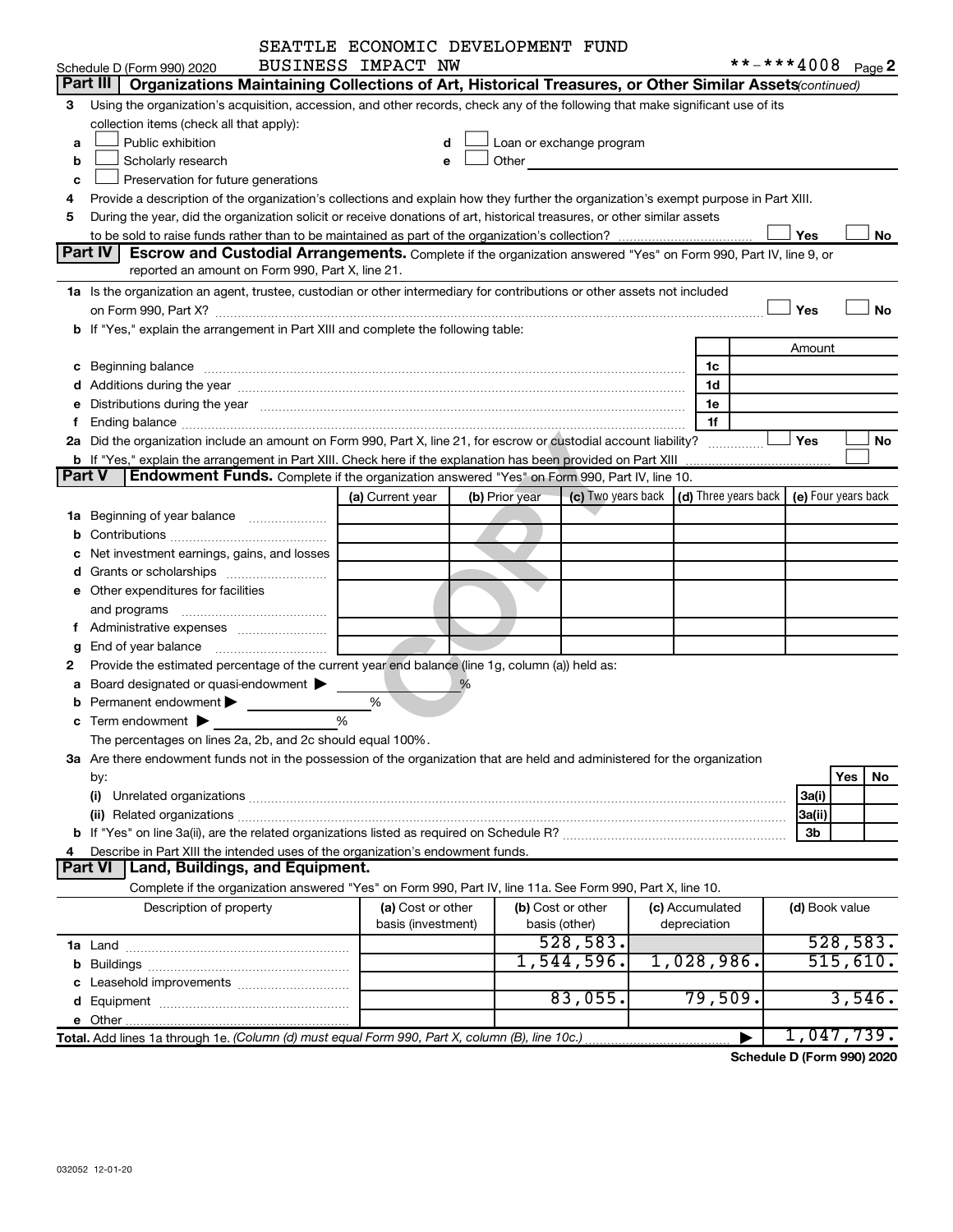|                            | SEATTLE ECONOMIC DEVELOPMENT FUND |                      |  |
|----------------------------|-----------------------------------|----------------------|--|
| Schedule D (Form 990) 2020 | BUSINESS IMPACT NW                | **-***4008 $_{Page}$ |  |

| Part VII Investments - Other Securities.                                                                                                    |                 |                                                           | . ugu -        |
|---------------------------------------------------------------------------------------------------------------------------------------------|-----------------|-----------------------------------------------------------|----------------|
| Complete if the organization answered "Yes" on Form 990, Part IV, line 11b. See Form 990, Part X, line 12.                                  |                 |                                                           |                |
| (a) Description of security or category (including name of security)                                                                        | (b) Book value  | (c) Method of valuation: Cost or end-of-year market value |                |
| (1) Financial derivatives                                                                                                                   |                 |                                                           |                |
| (2) Closely held equity interests                                                                                                           |                 |                                                           |                |
| (3) Other                                                                                                                                   |                 |                                                           |                |
| (A)                                                                                                                                         |                 |                                                           |                |
| (B)                                                                                                                                         |                 |                                                           |                |
| (C)                                                                                                                                         |                 |                                                           |                |
| (D)                                                                                                                                         |                 |                                                           |                |
| (E)                                                                                                                                         |                 |                                                           |                |
| (F)                                                                                                                                         |                 |                                                           |                |
| (G)                                                                                                                                         |                 |                                                           |                |
| (H)                                                                                                                                         |                 |                                                           |                |
| Total. (Col. (b) must equal Form 990, Part X, col. (B) line 12.) $\blacktriangleright$                                                      |                 |                                                           |                |
| Part VIII Investments - Program Related.                                                                                                    |                 |                                                           |                |
| Complete if the organization answered "Yes" on Form 990, Part IV, line 11c. See Form 990, Part X, line 13.<br>(a) Description of investment |                 | (c) Method of valuation: Cost or end-of-year market value |                |
|                                                                                                                                             | (b) Book value  |                                                           |                |
| (1)                                                                                                                                         |                 |                                                           |                |
| (2)                                                                                                                                         |                 |                                                           |                |
| (3)                                                                                                                                         |                 |                                                           |                |
| (4)                                                                                                                                         |                 |                                                           |                |
| (5)                                                                                                                                         |                 |                                                           |                |
| (6)                                                                                                                                         |                 |                                                           |                |
| (7)                                                                                                                                         |                 |                                                           |                |
| (8)                                                                                                                                         |                 |                                                           |                |
| (9)<br>Total. (Col. (b) must equal Form 990, Part X, col. (B) line $13.$ )                                                                  |                 |                                                           |                |
| <b>Other Assets.</b><br>Part IX                                                                                                             |                 |                                                           |                |
| Complete if the organization answered "Yes" on Form 990, Part IV, line 11d. See Form 990, Part X, line 15.                                  |                 |                                                           |                |
|                                                                                                                                             | (a) Description |                                                           | (b) Book value |
| (1)                                                                                                                                         |                 |                                                           |                |
| (2)                                                                                                                                         |                 |                                                           |                |
| (3)                                                                                                                                         |                 |                                                           |                |
| (4)                                                                                                                                         |                 |                                                           |                |
| (5)                                                                                                                                         |                 |                                                           |                |
| (6)                                                                                                                                         |                 |                                                           |                |
| (7)                                                                                                                                         |                 |                                                           |                |
| (8)                                                                                                                                         |                 |                                                           |                |
| (9)                                                                                                                                         |                 |                                                           |                |
| Total. (Column (b) must equal Form 990, Part X, col. (B) line 15.)                                                                          |                 |                                                           |                |
| <b>Other Liabilities.</b><br>Part X                                                                                                         |                 |                                                           |                |
| Complete if the organization answered "Yes" on Form 990, Part IV, line 11e or 11f. See Form 990, Part X, line 25.                           |                 |                                                           |                |
| (a) Description of liability<br>1.                                                                                                          |                 |                                                           | (b) Book value |
| (1)<br>Federal income taxes                                                                                                                 |                 |                                                           |                |
| INTEREST PAYABLE<br>(2)                                                                                                                     |                 |                                                           | 21,510.        |
| <b>ACCRUED LIABILITIES</b><br>(3)                                                                                                           |                 |                                                           | 54,021.        |
| UNEARNED REVENUE<br>(4)                                                                                                                     |                 |                                                           | 715,491.       |
| (5)                                                                                                                                         |                 |                                                           |                |
| (6)                                                                                                                                         |                 |                                                           |                |
| (7)                                                                                                                                         |                 |                                                           |                |
| (8)                                                                                                                                         |                 |                                                           |                |
| (9)                                                                                                                                         |                 |                                                           |                |
| Total. (Column (b) must equal Form 990, Part X, col. (B) line 25.)                                                                          |                 |                                                           | 791,022.       |
| Lightlity for upportain tax positions. In Dart VIII, provide the taxt                                                                       |                 | aanojal ototomonto that ronorto                           |                |

**2.** Liability for uncertain tax positions. In Part XIII, provide the text of the footnote to the organization's financial statements that reports the organization's liability for uncertain tax positions under FASB ASC 740. Check here if the text of the footnote has been provided in Part XIII..  $\boxed{\text{X}}$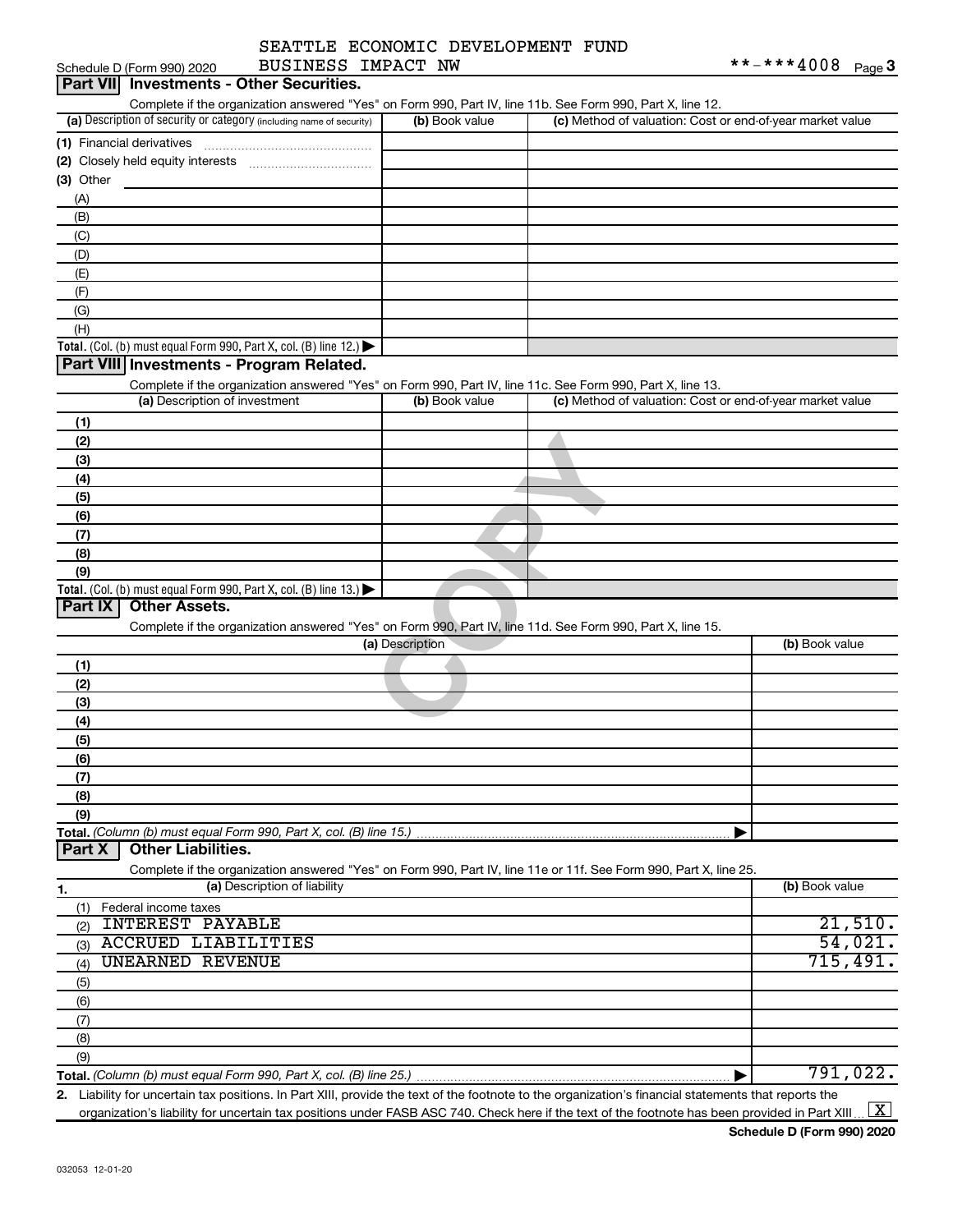|                     | SEATTLE ECONOMIC DEVELOPMENT FUND |                     |
|---------------------|-----------------------------------|---------------------|
| RIISTNESS TMPACT NW |                                   | **_*** <i>1</i> 008 |

| <b>Part XI</b><br>Reconciliation of Revenue per Audited Financial Statements With Revenue per Return.<br>Complete if the organization answered "Yes" on Form 990, Part IV, line 12a.<br>Total revenue, gains, and other support per audited financial statements [[[[[[[[[[[[[[[[[[[[[[[[]]]]]]]]]]]]<br>1<br>Amounts included on line 1 but not on Form 990, Part VIII, line 12:<br>2<br>2a<br>Net unrealized gains (losses) on investments [111] [12] matter contracts and a local metal and a local metal m<br>a<br>2 <sub>b</sub><br>b | $\blacksquare$ | 5,335,968. |
|--------------------------------------------------------------------------------------------------------------------------------------------------------------------------------------------------------------------------------------------------------------------------------------------------------------------------------------------------------------------------------------------------------------------------------------------------------------------------------------------------------------------------------------------|----------------|------------|
|                                                                                                                                                                                                                                                                                                                                                                                                                                                                                                                                            |                |            |
|                                                                                                                                                                                                                                                                                                                                                                                                                                                                                                                                            |                |            |
|                                                                                                                                                                                                                                                                                                                                                                                                                                                                                                                                            |                |            |
|                                                                                                                                                                                                                                                                                                                                                                                                                                                                                                                                            |                |            |
|                                                                                                                                                                                                                                                                                                                                                                                                                                                                                                                                            |                |            |
|                                                                                                                                                                                                                                                                                                                                                                                                                                                                                                                                            |                |            |
| 2 <sub>c</sub><br>с                                                                                                                                                                                                                                                                                                                                                                                                                                                                                                                        |                |            |
| 2d<br>d                                                                                                                                                                                                                                                                                                                                                                                                                                                                                                                                    |                |            |
| e Add lines 2a through 2d                                                                                                                                                                                                                                                                                                                                                                                                                                                                                                                  | <b>2e</b>      | ο.         |
| 3                                                                                                                                                                                                                                                                                                                                                                                                                                                                                                                                          | 3              | 5,335,968. |
| Amounts included on Form 990, Part VIII, line 12, but not on line 1:<br>4                                                                                                                                                                                                                                                                                                                                                                                                                                                                  |                |            |
| a Investment expenses not included on Form 990, Part VIII, line 7b<br>4a                                                                                                                                                                                                                                                                                                                                                                                                                                                                   |                |            |
| 4 <sub>b</sub><br>Other (Describe in Part XIII.) [1001] [2010] [2010] [2010] [3010] [3010] [3010] [3010] [3010] [3010] [3010] [3010] [3010] [3010] [3010] [3010] [3010] [3010] [3010] [3010] [3010] [3010] [3010] [3010] [3010] [3010] [3010] [3<br>b                                                                                                                                                                                                                                                                                      |                |            |
| c Add lines 4a and 4b                                                                                                                                                                                                                                                                                                                                                                                                                                                                                                                      | 4с             | υ.         |
| 5                                                                                                                                                                                                                                                                                                                                                                                                                                                                                                                                          | 5              | 5,335,968. |
| Part XII   Reconciliation of Expenses per Audited Financial Statements With Expenses per Return.                                                                                                                                                                                                                                                                                                                                                                                                                                           |                |            |
| Complete if the organization answered "Yes" on Form 990, Part IV, line 12a.                                                                                                                                                                                                                                                                                                                                                                                                                                                                |                |            |
| 1                                                                                                                                                                                                                                                                                                                                                                                                                                                                                                                                          | $\blacksquare$ | 3,648,892. |
| Amounts included on line 1 but not on Form 990, Part IX, line 25:<br>2                                                                                                                                                                                                                                                                                                                                                                                                                                                                     |                |            |
| 2a<br>a                                                                                                                                                                                                                                                                                                                                                                                                                                                                                                                                    |                |            |
| 2 <sub>b</sub>                                                                                                                                                                                                                                                                                                                                                                                                                                                                                                                             |                |            |
| 2c                                                                                                                                                                                                                                                                                                                                                                                                                                                                                                                                         |                |            |
| 2d<br>d                                                                                                                                                                                                                                                                                                                                                                                                                                                                                                                                    |                |            |
| Add lines 2a through 2d <b>contained a contained a contained a contained a contained a contained a contained a contained a contact a contact a contact a contact a contact a contact a contact a contact a contact a contact a c</b><br>e                                                                                                                                                                                                                                                                                                  | <b>2e</b>      | υ.         |
| 3                                                                                                                                                                                                                                                                                                                                                                                                                                                                                                                                          | 3              | 3,648,892. |
| Amounts included on Form 990, Part IX, line 25, but not on line 1:<br>4                                                                                                                                                                                                                                                                                                                                                                                                                                                                    |                |            |
| 4a                                                                                                                                                                                                                                                                                                                                                                                                                                                                                                                                         |                |            |
| 4 <sub>h</sub>                                                                                                                                                                                                                                                                                                                                                                                                                                                                                                                             |                |            |
| c Add lines 4a and 4b                                                                                                                                                                                                                                                                                                                                                                                                                                                                                                                      | 4с             | υ.         |
|                                                                                                                                                                                                                                                                                                                                                                                                                                                                                                                                            | 5              | 3,648,892. |
| Part XIII Supplemental Information.                                                                                                                                                                                                                                                                                                                                                                                                                                                                                                        |                |            |
| Provide the descriptions required for Part II, lines 3, 5, and 9; Part III, lines 1a and 4; Part IV, lines 1b and 2b; Part V, line 4; Part X, line 2; Part XI,                                                                                                                                                                                                                                                                                                                                                                             |                |            |
| lines 2d and 4b; and Part XII, lines 2d and 4b. Also complete this part to provide any additional information.                                                                                                                                                                                                                                                                                                                                                                                                                             |                |            |
|                                                                                                                                                                                                                                                                                                                                                                                                                                                                                                                                            |                |            |
|                                                                                                                                                                                                                                                                                                                                                                                                                                                                                                                                            |                |            |

PART X, LINE 2:

| THE ORGANIZATION ACCOUNTS FOR UNCERTAINTY IN INCOME TAXES IN ACCORDANCE    |
|----------------------------------------------------------------------------|
| WITH THE PROVISIONS OF FASB ASC 740, ACCOUNTING FOR UNCERTAINTY IN INCOME  |
| TAXES. FASB ASC 740 CLARIFIES THE ACCOUNTING FOR UNCERTAINTY IN INCOME     |
| TAXES RECOGNIZED AND DISCLOSED IN AN ENTITY'S FINANCIAL STATEMENTS. THIS   |
| TOPIC PRESCRIBES A RECOGNITION THRESHOLD AND MEASUREMENT ATTRIBUTE FOR THE |
| FINANCIAL STATEMENT RECOGNITION AND MEASUREMENT OF A TAX POSITION TAKEN OR |
| EXPECTED TO BE TAKEN IN A TAX RETURN.                                      |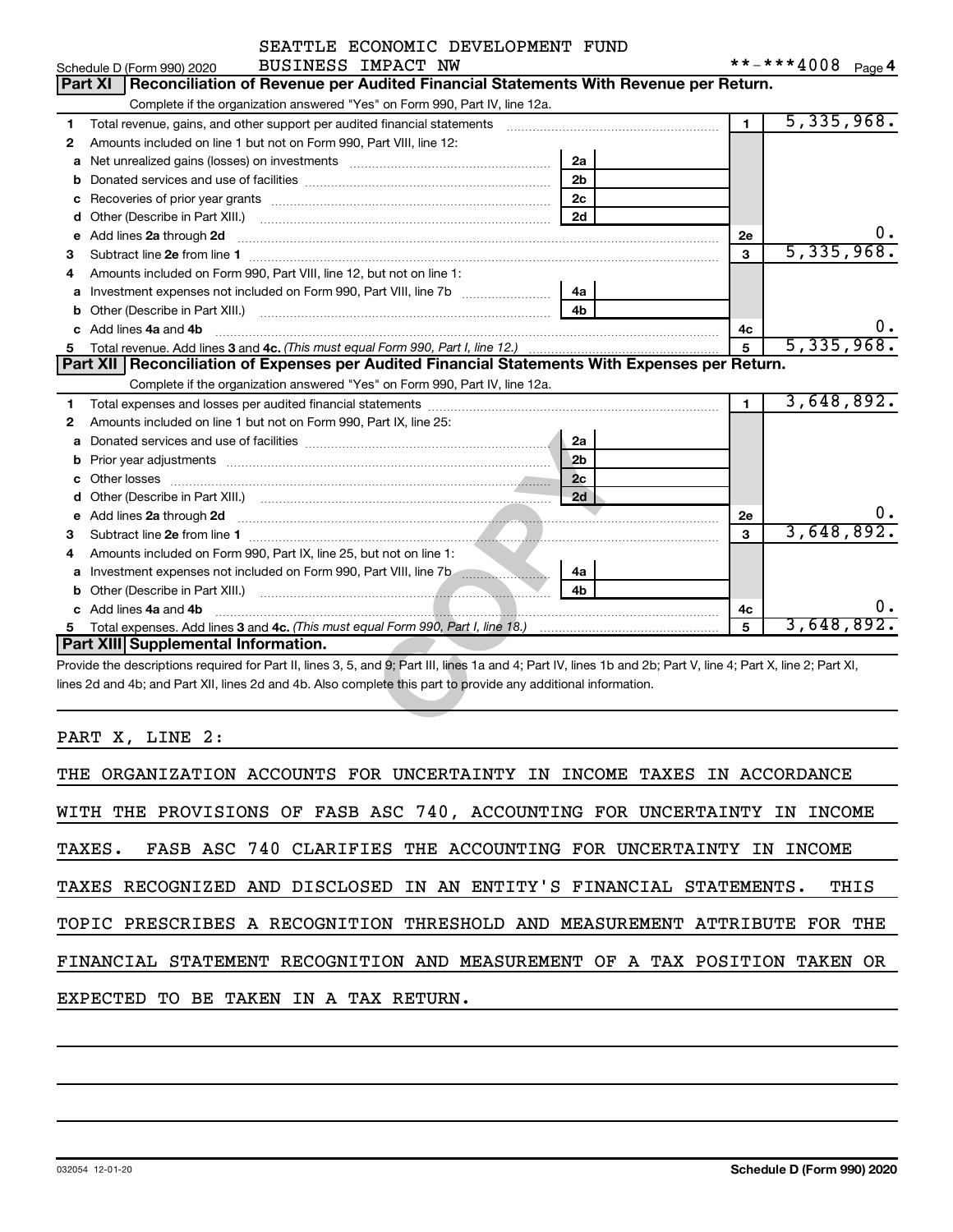|        | Attach to Form 990.<br>Department of the Treasury<br>Internal Revenue Service                                                  | > Complete if the organizations answered "Yes" on Form 990, Part IV, lines 29 or 30.<br>Go to www.irs.gov/Form990 for instructions and the latest information. |                                      |                                                                                                                       |                                                     | <b>Open to Public</b><br><b>Inspection</b> |     |    |
|--------|--------------------------------------------------------------------------------------------------------------------------------|----------------------------------------------------------------------------------------------------------------------------------------------------------------|--------------------------------------|-----------------------------------------------------------------------------------------------------------------------|-----------------------------------------------------|--------------------------------------------|-----|----|
|        | SEATTLE ECONOMIC DEVELOPMENT FUND<br>Name of the organization<br><b>BUSINESS IMPACT NW</b>                                     |                                                                                                                                                                |                                      |                                                                                                                       | <b>Employer identification number</b><br>**-***4008 |                                            |     |    |
| Part I | <b>Types of Property</b>                                                                                                       |                                                                                                                                                                |                                      |                                                                                                                       |                                                     |                                            |     |    |
|        |                                                                                                                                | (a)<br>Check if<br>applicable                                                                                                                                  | (b)<br>Number of<br>contributions or | (c)<br>Noncash contribution<br>amounts reported on<br>items contributed Form 990, Part VIII, line 1g                  | noncash contribution amounts                        | (d)<br>Method of determining               |     |    |
| 1      |                                                                                                                                |                                                                                                                                                                |                                      |                                                                                                                       |                                                     |                                            |     |    |
| 2      |                                                                                                                                |                                                                                                                                                                |                                      |                                                                                                                       |                                                     |                                            |     |    |
| З      |                                                                                                                                |                                                                                                                                                                |                                      |                                                                                                                       |                                                     |                                            |     |    |
| 4      |                                                                                                                                |                                                                                                                                                                |                                      |                                                                                                                       |                                                     |                                            |     |    |
| 5      | Clothing and household goods                                                                                                   |                                                                                                                                                                |                                      |                                                                                                                       |                                                     |                                            |     |    |
| 6      |                                                                                                                                |                                                                                                                                                                |                                      |                                                                                                                       |                                                     |                                            |     |    |
| 7      |                                                                                                                                |                                                                                                                                                                |                                      |                                                                                                                       |                                                     |                                            |     |    |
| 8      |                                                                                                                                |                                                                                                                                                                |                                      |                                                                                                                       |                                                     |                                            |     |    |
| 9      |                                                                                                                                |                                                                                                                                                                |                                      |                                                                                                                       |                                                     |                                            |     |    |
| 10     | Securities - Closely held stock                                                                                                |                                                                                                                                                                |                                      |                                                                                                                       |                                                     |                                            |     |    |
| 11     | Securities - Partnership, LLC, or                                                                                              |                                                                                                                                                                |                                      |                                                                                                                       |                                                     |                                            |     |    |
|        |                                                                                                                                |                                                                                                                                                                |                                      |                                                                                                                       |                                                     |                                            |     |    |
| 12     |                                                                                                                                |                                                                                                                                                                |                                      |                                                                                                                       |                                                     |                                            |     |    |
| 13     | Qualified conservation contribution -                                                                                          |                                                                                                                                                                |                                      |                                                                                                                       |                                                     |                                            |     |    |
|        |                                                                                                                                |                                                                                                                                                                |                                      |                                                                                                                       |                                                     |                                            |     |    |
| 14     | Qualified conservation contribution - Other                                                                                    |                                                                                                                                                                |                                      |                                                                                                                       |                                                     |                                            |     |    |
| 15     |                                                                                                                                |                                                                                                                                                                |                                      |                                                                                                                       |                                                     |                                            |     |    |
| 16     | Real estate - Commercial                                                                                                       |                                                                                                                                                                |                                      |                                                                                                                       |                                                     |                                            |     |    |
| 17     |                                                                                                                                |                                                                                                                                                                |                                      |                                                                                                                       |                                                     |                                            |     |    |
| 18     |                                                                                                                                |                                                                                                                                                                |                                      |                                                                                                                       |                                                     |                                            |     |    |
| 19     |                                                                                                                                |                                                                                                                                                                |                                      |                                                                                                                       |                                                     |                                            |     |    |
| 20     | Drugs and medical supplies                                                                                                     |                                                                                                                                                                |                                      |                                                                                                                       |                                                     |                                            |     |    |
| 21     |                                                                                                                                |                                                                                                                                                                |                                      |                                                                                                                       |                                                     |                                            |     |    |
| 22     |                                                                                                                                |                                                                                                                                                                |                                      |                                                                                                                       |                                                     |                                            |     |    |
| 23     |                                                                                                                                |                                                                                                                                                                |                                      |                                                                                                                       |                                                     |                                            |     |    |
| 24     |                                                                                                                                |                                                                                                                                                                |                                      |                                                                                                                       |                                                     |                                            |     |    |
| 25     | Other $\blacktriangleright$ (TECHNICAL ASS)                                                                                    | х                                                                                                                                                              | 28                                   |                                                                                                                       | 33,946.FAIR MARKET VALUE                            |                                            |     |    |
| 26     | Other $\triangleright$                                                                                                         |                                                                                                                                                                |                                      |                                                                                                                       |                                                     |                                            |     |    |
| 27     | Other                                                                                                                          |                                                                                                                                                                |                                      |                                                                                                                       |                                                     |                                            |     |    |
| 28     | Other                                                                                                                          |                                                                                                                                                                |                                      |                                                                                                                       |                                                     |                                            |     |    |
| 29     | Number of Forms 8283 received by the organization during the tax year for contributions                                        |                                                                                                                                                                |                                      |                                                                                                                       |                                                     |                                            |     |    |
|        | for which the organization completed Form 8283, Part V, Donee Acknowledgement                                                  |                                                                                                                                                                |                                      | 29                                                                                                                    |                                                     |                                            |     |    |
|        |                                                                                                                                |                                                                                                                                                                |                                      |                                                                                                                       |                                                     |                                            | Yes | No |
|        | 30a During the year, did the organization receive by contribution any property reported in Part I, lines 1 through 28, that it |                                                                                                                                                                |                                      |                                                                                                                       |                                                     |                                            |     |    |
|        |                                                                                                                                |                                                                                                                                                                |                                      | must hold for at least three years from the date of the initial contribution, and which isn't required to be used for |                                                     |                                            |     |    |
|        |                                                                                                                                |                                                                                                                                                                |                                      |                                                                                                                       |                                                     |                                            |     |    |
|        |                                                                                                                                |                                                                                                                                                                |                                      |                                                                                                                       |                                                     | 30a                                        |     | x  |
|        | exempt purposes for the entire holding period?<br><b>b</b> If "Yes," describe the arrangement in Part II.                      |                                                                                                                                                                |                                      |                                                                                                                       |                                                     |                                            |     |    |

| <b>b</b> If "Yes." describe in Part II.                                                                              |
|----------------------------------------------------------------------------------------------------------------------|
| 33 If the organization didn't report an amount in column (c) for a type of property for which column (a) is checked, |
| describe in Part II.                                                                                                 |

 $contributions?$   $\ldots$   $\ldots$   $\ldots$   $\ldots$   $\ldots$   $\ldots$   $\ldots$   $\ldots$   $\ldots$   $\ldots$   $\ldots$   $\ldots$   $\ldots$   $\ldots$   $\ldots$   $\ldots$   $\ldots$   $\ldots$   $\ldots$   $\ldots$   $\ldots$   $\ldots$   $\ldots$   $\ldots$   $\ldots$   $\ldots$   $\ldots$   $\ldots$   $\ldots$   $\ldots$   $\ldots$   $\ldots$   $\ldots$   $\ldots$   $\ldots$   $\ldots$ 

| LHA For Paperwork Reduction Act Notice, see the Instructions for Form 990. | Schedule M (Form 990) 2020 |
|----------------------------------------------------------------------------|----------------------------|
|                                                                            |                            |

**32a**

X

**SCHEDULE M (Form 990)**

### **Noncash Contributions**

| __<br>۰.<br>$\frac{1}{2}$ |  |
|---------------------------|--|
|---------------------------|--|

OMB No. 1545-0047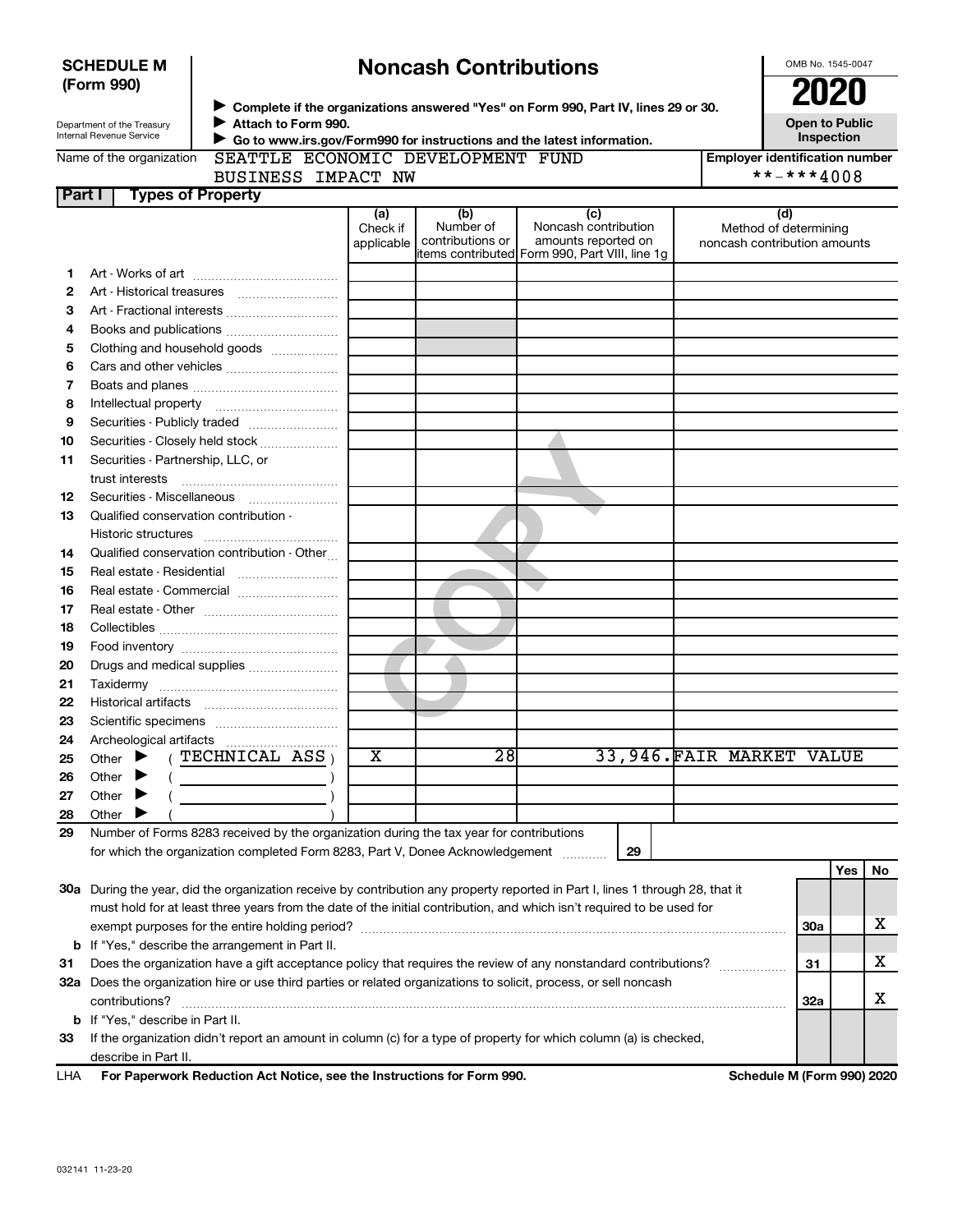|                |                            |                    | SEATTLE ECONOMIC DEVELOPMENT FUND                                                                                                                                                                                                                                                                              |            |        |
|----------------|----------------------------|--------------------|----------------------------------------------------------------------------------------------------------------------------------------------------------------------------------------------------------------------------------------------------------------------------------------------------------------|------------|--------|
|                | Schedule M (Form 990) 2020 | BUSINESS IMPACT NW |                                                                                                                                                                                                                                                                                                                | **-***4008 | Page 2 |
| <b>Part II</b> |                            |                    | Supplemental Information. Provide the information required by Part I, lines 30b, 32b, and 33, and whether the organization<br>is reporting in Part I, column (b), the number of contributions, the number of items received, or a combination of both. Also complete this part for any additional information. |            |        |
|                |                            |                    |                                                                                                                                                                                                                                                                                                                |            |        |
|                |                            |                    |                                                                                                                                                                                                                                                                                                                |            |        |
|                |                            |                    |                                                                                                                                                                                                                                                                                                                |            |        |
|                |                            |                    |                                                                                                                                                                                                                                                                                                                |            |        |
|                |                            |                    |                                                                                                                                                                                                                                                                                                                |            |        |
|                |                            |                    |                                                                                                                                                                                                                                                                                                                |            |        |
|                |                            |                    |                                                                                                                                                                                                                                                                                                                |            |        |
|                |                            |                    |                                                                                                                                                                                                                                                                                                                |            |        |
|                |                            |                    |                                                                                                                                                                                                                                                                                                                |            |        |
|                |                            |                    |                                                                                                                                                                                                                                                                                                                |            |        |
|                |                            |                    |                                                                                                                                                                                                                                                                                                                |            |        |
|                |                            |                    |                                                                                                                                                                                                                                                                                                                |            |        |
|                |                            |                    |                                                                                                                                                                                                                                                                                                                |            |        |
|                |                            |                    |                                                                                                                                                                                                                                                                                                                |            |        |
|                |                            |                    |                                                                                                                                                                                                                                                                                                                |            |        |
|                |                            |                    |                                                                                                                                                                                                                                                                                                                |            |        |
|                |                            |                    |                                                                                                                                                                                                                                                                                                                |            |        |
|                |                            |                    |                                                                                                                                                                                                                                                                                                                |            |        |
|                |                            |                    |                                                                                                                                                                                                                                                                                                                |            |        |
|                |                            |                    |                                                                                                                                                                                                                                                                                                                |            |        |
|                |                            |                    |                                                                                                                                                                                                                                                                                                                |            |        |
|                |                            |                    |                                                                                                                                                                                                                                                                                                                |            |        |
|                |                            |                    |                                                                                                                                                                                                                                                                                                                |            |        |
|                |                            |                    |                                                                                                                                                                                                                                                                                                                |            |        |
|                |                            |                    |                                                                                                                                                                                                                                                                                                                |            |        |
|                |                            |                    |                                                                                                                                                                                                                                                                                                                |            |        |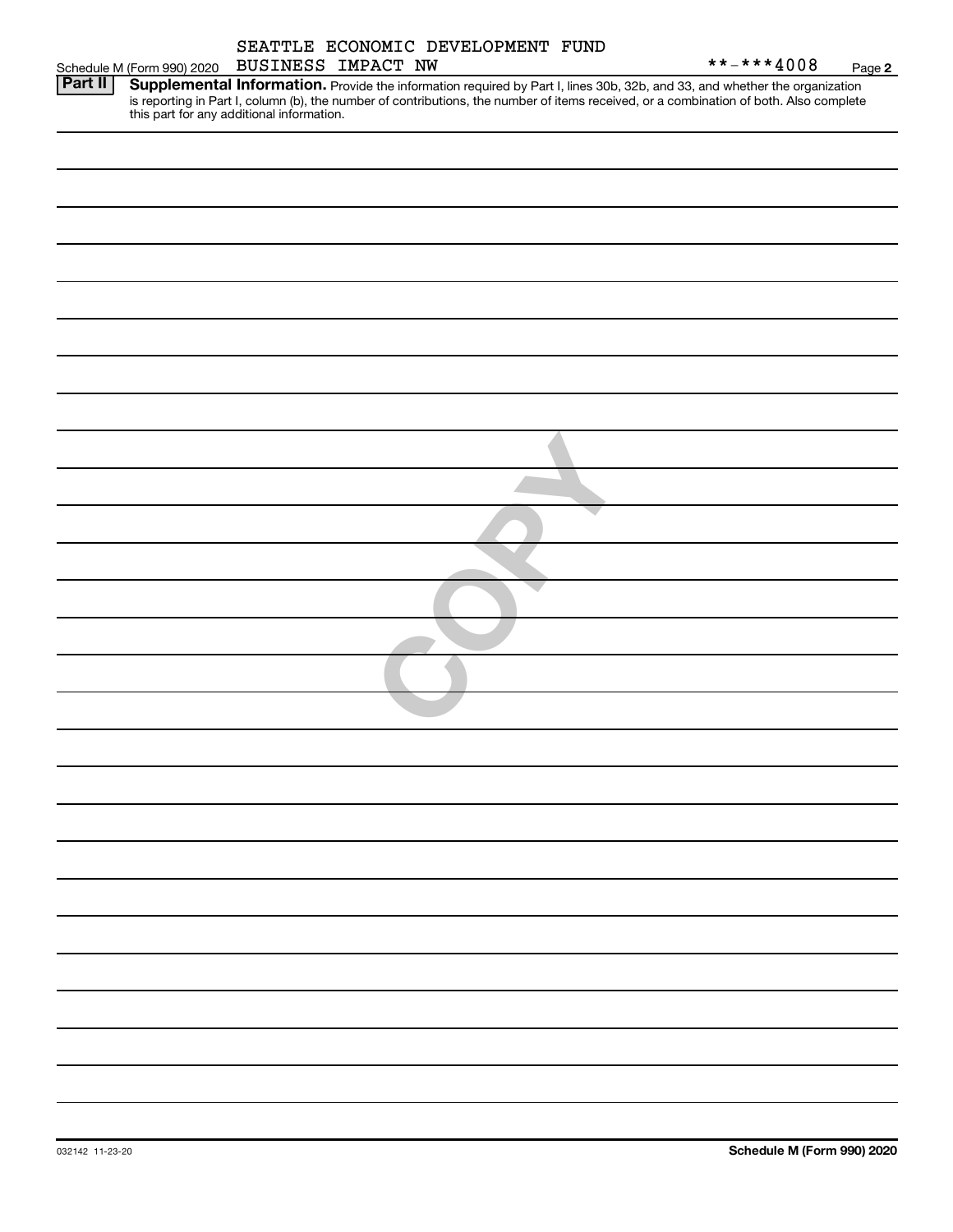Internal Revenue Service

Department of the Treasury **(Form 990 or 990-EZ)**

Name of the organization

**Complete to provide information for responses to specific questions on Form 990 or 990-EZ or to provide any additional information. | Attach to Form 990 or 990-EZ. | Go to www.irs.gov/Form990 for the latest information. SCHEDULE O Supplemental Information to Form 990 or 990-EZ 2020**<br>(Form 990 or 990-EZ) Complete to provide information for responses to specific questions on

OMB No. 1545-0047 **Open to Public Inspection**

**Employer identification number**<br> $** - * * * 4008$ 

#### FORM 990, PART I, LINE 6

THE WOMEN'S BUSINESS CENTER HAS AN ADVISORY COMMITTEE THAT HELPS WITH

FUNDRAISING AND SETTING THE STRATEGIC DIRECTION OF THE CENTER. THE

SEATTLE ECONOMIC DEVELOPMENT FUND

BUSINESS IMPACT NW

ORGANIZATION HAS A VOLUNTEER BOARD OF DIRECTORS THAT PROVIDE STRATEGIC

OVERSIGHT OF THE ORGANIZATION. WE ALSO HAVE VOLUNTEERS HELP US WITH OUR

EVENTS, TRAININGS, AND OPERATIONS.

FORM 990, PART VI, SECTION A, LINE 7B:

FINE 7B:<br>
BOARD OF DIRECTORS AS THEI<br>
INANCIALLY SOLVENT. MANAGE<br>
ER TO ENSURE THE ORGANIZATI<br>
ET FORTH BY THE BOARD OF DI<br>
FILITE TORTH BY THE BOARD OF DI GOVERNANCE IS HANDLED BY THE BOARD OF DIRECTORS AS THEIR PURVIEW IS TO ENSURE THE ORGANIZATION IS FINANCIALLY SOLVENT. MANAGEMENT MAKES ALL OPERATIONAL DECISIONS IN ORDER TO ENSURE THE ORGANIZATION RUNS EFFICIENTLY

AND TO THE STRATEGIC GOALS SET FORTH BY THE BOARD OF DIRECTORS.

FORM 990, PART VI, SECTION B, LINE 11B:

FORM 990 IS REVIEWED BY THE CEO BEFORE IT IS FILED WITH THE IRS; ALL BOARD MEMEBERS ARE GIVEN A COPY BEFORE FILING.

FORM 990, PART VI, SECTION B, LINE 12C:

EACH YEAR THE MANAGERS ARE REQUIRED TO DISCLOSE ANY AND ALL INVESTMENTS IN RELATED ENTITIES.

FORM 990, PART VI, SECTION B, LINE 15:

SALARY DECISIONS FOR THE CEO ARE MADE BY THE FULL BOARD, AND SALARY

DECISIONS FOR 100% OF THE MANAGEMENT TEAM AND OFFICERS ARE MADE BY THE CEO.